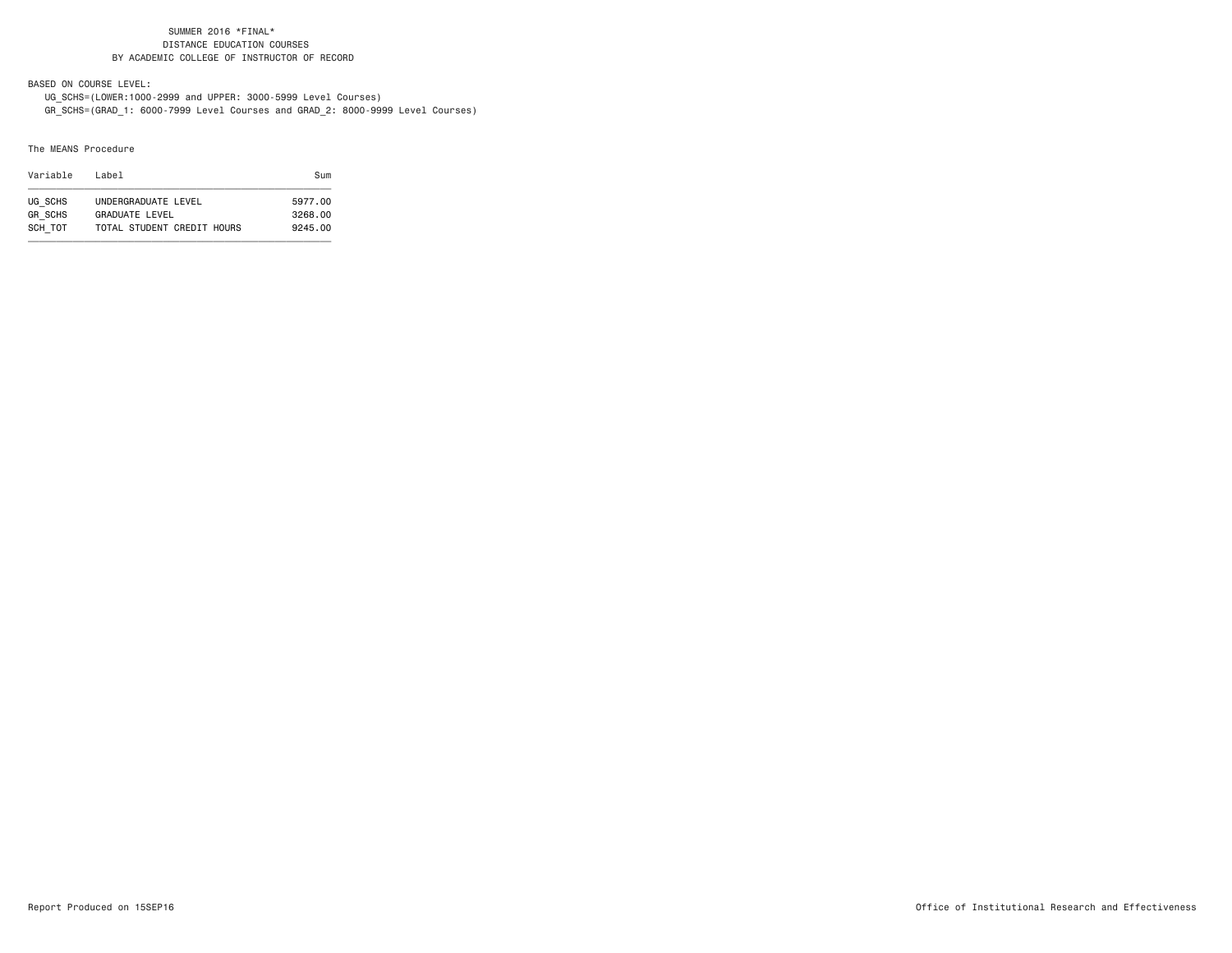BASED ON COURSE LEVEL:

 UG\_SCHS=(LOWER:1000-2999 and UPPER: 3000-5999 Level Courses \*\*Excludes CVM 5000-5999 Level Courses\*\*) GR\_SCHS=(GRAD\_1: 6000-7999 Level Courses and GRAD\_2: 8000-9999 Level Courses)

### The MEANS Procedure

|                            | N              |          |                            |         |
|----------------------------|----------------|----------|----------------------------|---------|
| ACADEMIC COLLEGE           | Obs            | Variable | Label                      | Sum     |
| AG & LIFE SCIENCES         | 17             | UG SCHS  | UNDERGRADUATE LEVEL        | 381.00  |
|                            |                | GR SCHS  | <b>GRADUATE LEVEL</b>      | 222.00  |
|                            |                | SCH TOT  | TOTAL STUDENT CREDIT HOURS | 603.00  |
| ARCHITECTURE, ART & DESIGN | $\overline{2}$ | UG SCHS  | UNDERGRADUATE LEVEL        | 75.00   |
|                            |                | GR SCHS  | <b>GRADUATE LEVEL</b>      | 0.00    |
|                            |                | SCH TOT  | TOTAL STUDENT CREDIT HOURS | 75.00   |
| ARTS & SCIENCES            | 121            | UG SCHS  | UNDERGRADUATE LEVEL        | 4228,00 |
|                            |                | GR SCHS  | <b>GRADUATE LEVEL</b>      | 842.00  |
|                            |                | SCH TOT  | TOTAL STUDENT CREDIT HOURS | 5070.00 |
| <b>BUSINESS</b>            | 18             | UG SCHS  | UNDERGRADUATE LEVEL        | 495.00  |
|                            |                | GR SCHS  | <b>GRADUATE LEVEL</b>      | 732.00  |
|                            |                | SCH TOT  | TOTAL STUDENT CREDIT HOURS | 1227.00 |
| EDUCATION                  | 67             | UG SCHS  | UNDERGRADUATE LEVEL        | 777.00  |
|                            |                | GR SCHS  | <b>GRADUATE LEVEL</b>      | 1304.00 |
|                            |                | SCH TOT  | TOTAL STUDENT CREDIT HOURS | 2081.00 |
| ENGINEERING                | 36             | UG SCHS  | UNDERGRADUATE LEVEL        | 21.00   |
|                            |                | GR SCHS  | <b>GRADUATE LEVEL</b>      | 165.00  |
|                            |                | SCH TOT  | TOTAL STUDENT CREDIT HOURS | 186.00  |
| <b>FOREST RESOURCES</b>    | 1              | UG SCHS  | UNDERGRADUATE LEVEL        | 0.00    |
|                            |                | GR SCHS  | <b>GRADUATE LEVEL</b>      | 3.00    |
|                            |                | SCH TOT  | TOTAL STUDENT CREDIT HOURS | 3.00    |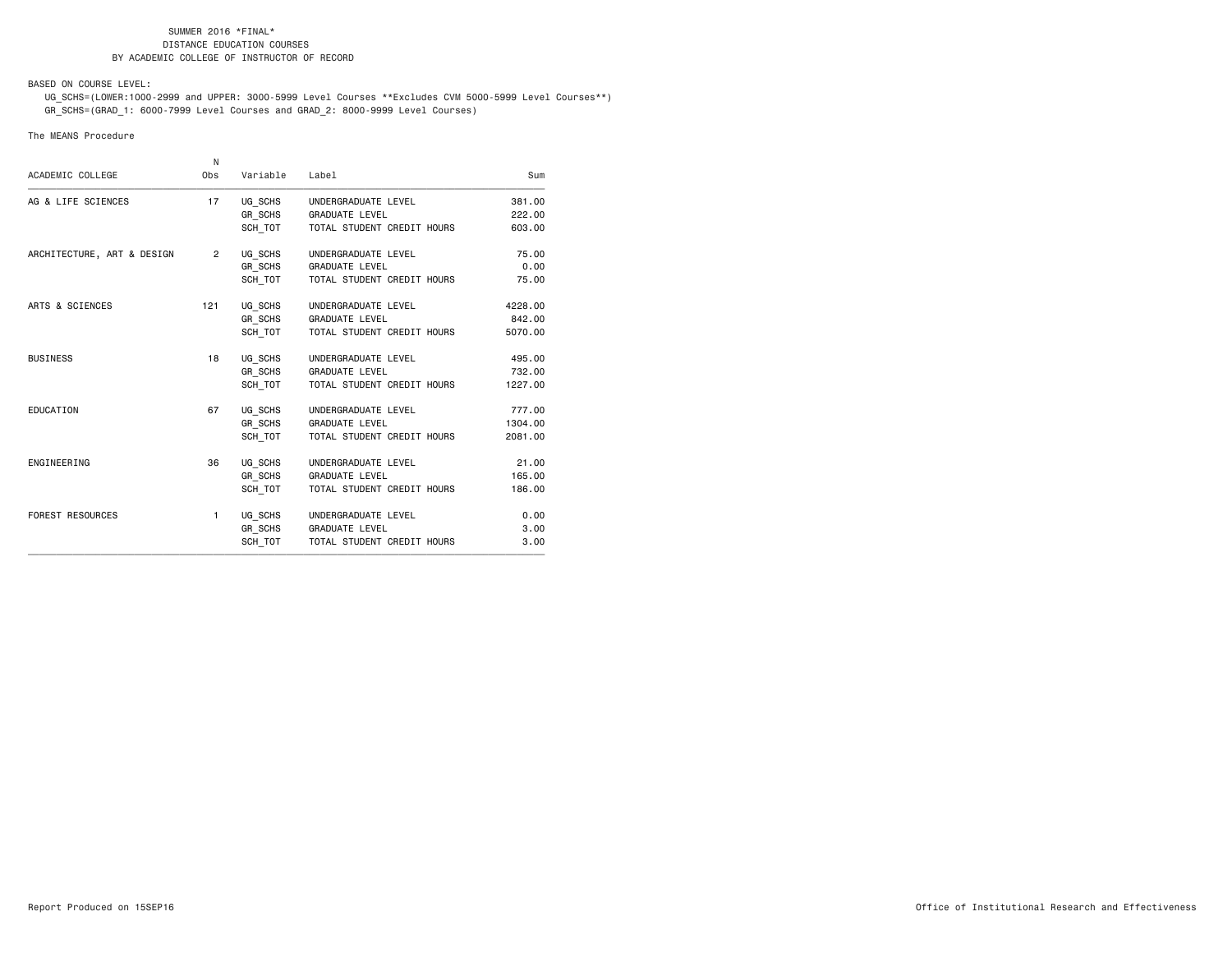BASED ON COURSE LEVEL:

 UG\_SCHS=(LOWER:1000-2999 and UPPER: 3000-5999 Level Courses \*\*Excludes CVM 5000-5999 Level Courses\*\*) GR\_SCHS=(GRAD\_1: 6000-7999 Level Courses and GRAD\_2: 8000-9999 Level Courses)

|                                                     | UNDERGRADUATE | GRADUATE |        |
|-----------------------------------------------------|---------------|----------|--------|
| ACADEMIC DEPARTMENT                                 | LEVEL         | LEVEL    | TOTAL  |
| Biochemistry, Molecular Biology, Entomology & Plant | 63.00         | 12.00    | 75.00  |
| Food Science, Nutrition & Health Promotion          | 105.00        | 183.00   | 288.00 |
| Landscape Architecture                              | 39.00         | 0.00     | 39.00  |
| School of Human Sciences                            | 174.00        | 27.00    | 201.00 |
|                                                     |               |          |        |
|                                                     | 381.00        | 222.00   | 603.00 |
|                                                     |               |          |        |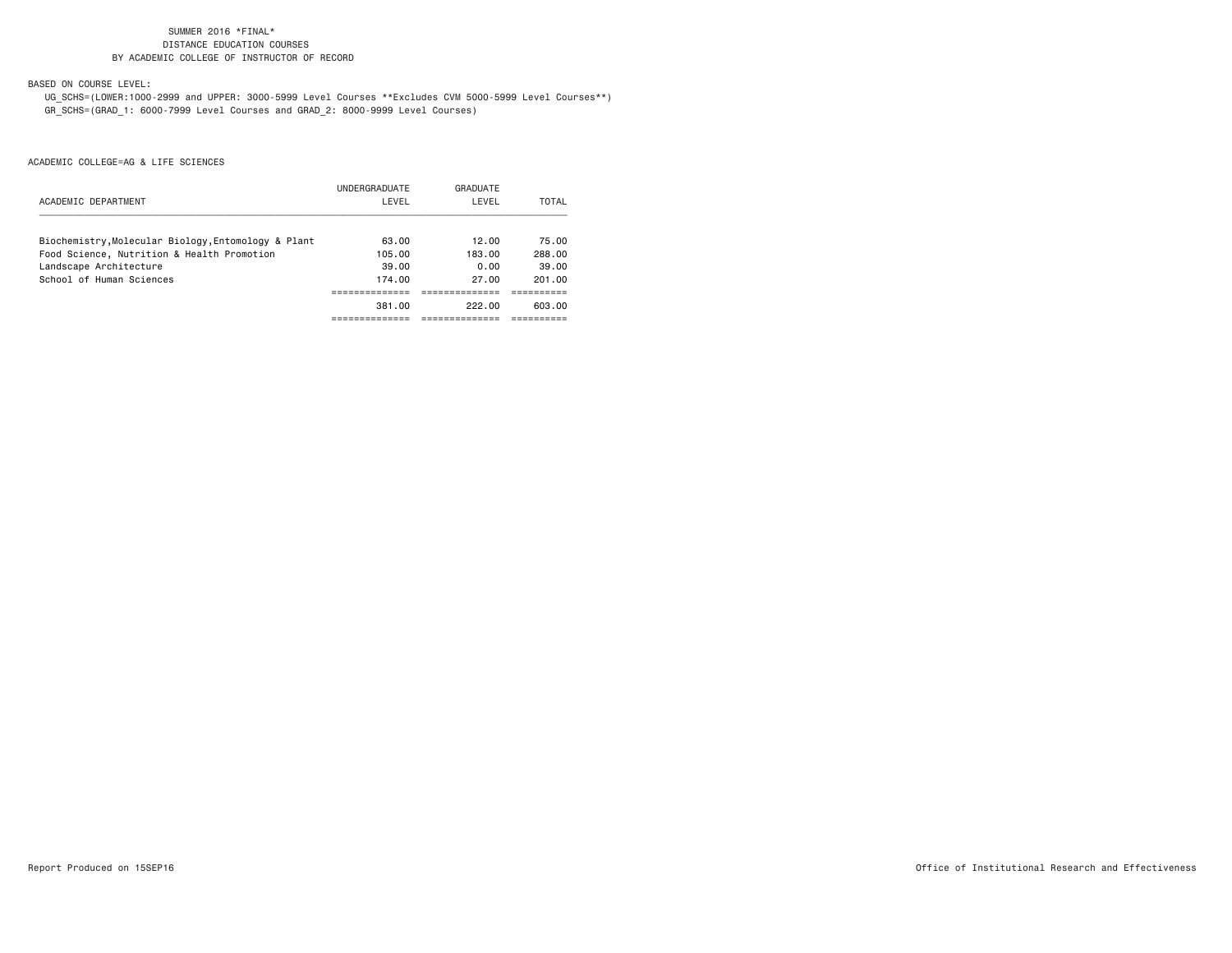BASED ON COURSE LEVEL:

 UG\_SCHS=(LOWER:1000-2999 and UPPER: 3000-5999 Level Courses \*\*Excludes CVM 5000-5999 Level Courses\*\*) GR\_SCHS=(GRAD\_1: 6000-7999 Level Courses and GRAD\_2: 8000-9999 Level Courses)

ACADEMIC COLLEGE=ARCHITECTURE, ART & DESIGN

|                        | UNDERGRADUATE | GRADUATE |       |
|------------------------|---------------|----------|-------|
| ACADEMIC DEPARTMENT    | LEVEL         | LEVEL    | TOTAL |
|                        |               |          |       |
| Art AAD                | 51.00         | 0.00     | 51.00 |
| School of Architecture | 24.00         | 0.00     | 24.00 |
|                        |               |          |       |
|                        | 75.00         | 0.00     | 75.00 |
|                        |               |          |       |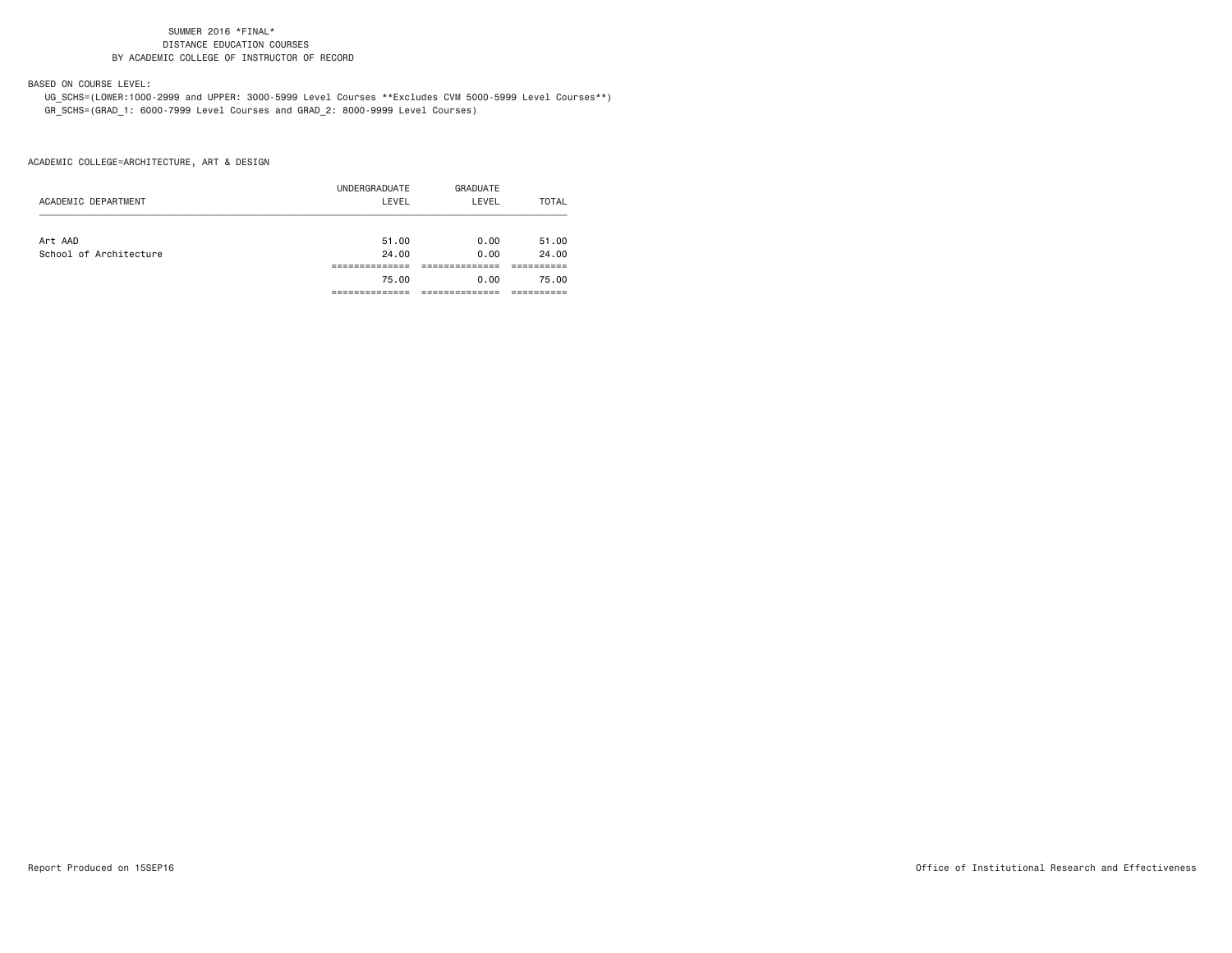BASED ON COURSE LEVEL:

 UG\_SCHS=(LOWER:1000-2999 and UPPER: 3000-5999 Level Courses \*\*Excludes CVM 5000-5999 Level Courses\*\*) GR\_SCHS=(GRAD\_1: 6000-7999 Level Courses and GRAD\_2: 8000-9999 Level Courses)

|                                            | UNDERGRADUATE | GRADUATE                                                                                                                                |              |
|--------------------------------------------|---------------|-----------------------------------------------------------------------------------------------------------------------------------------|--------------|
| ACADEMIC DEPARTMENT                        | LEVEL         | LEVEL<br>0.00<br>130.00<br>0.00<br>0.00<br>27.00<br>661.00<br>0.00<br>0.00<br>0.00<br>18,00<br>0.00<br>6.00<br>842.00<br>============== | <b>TOTAL</b> |
| Anthropology & Middle Eastern Cultures     | 24.00         |                                                                                                                                         | 24.00        |
| Biological Sciences                        | 0.00          |                                                                                                                                         | 130.00       |
| Chemistry                                  | 18.00         |                                                                                                                                         | 18,00        |
| Classical & Modern Languages & Literatures | 480.00        |                                                                                                                                         | 480.00       |
| Communication                              | 417.00        |                                                                                                                                         | 444.00       |
| Geosciences                                | 1569.00       |                                                                                                                                         | 2230.00      |
| Mathematics & Statistics                   | 378.00        |                                                                                                                                         | 378.00       |
| Philosophy & Religion                      | 390.00        |                                                                                                                                         | 390,00       |
| Physics & Astronomy                        | 16.00         |                                                                                                                                         | 16.00        |
| Political Science & Public Administration  | 0.00          |                                                                                                                                         | 18,00        |
| Psychology                                 | 540.00        |                                                                                                                                         | 540.00       |
| Sociology                                  | 396.00        |                                                                                                                                         | 402.00       |
|                                            |               |                                                                                                                                         |              |
|                                            | 4228.00       |                                                                                                                                         | 5070.00      |
|                                            |               |                                                                                                                                         |              |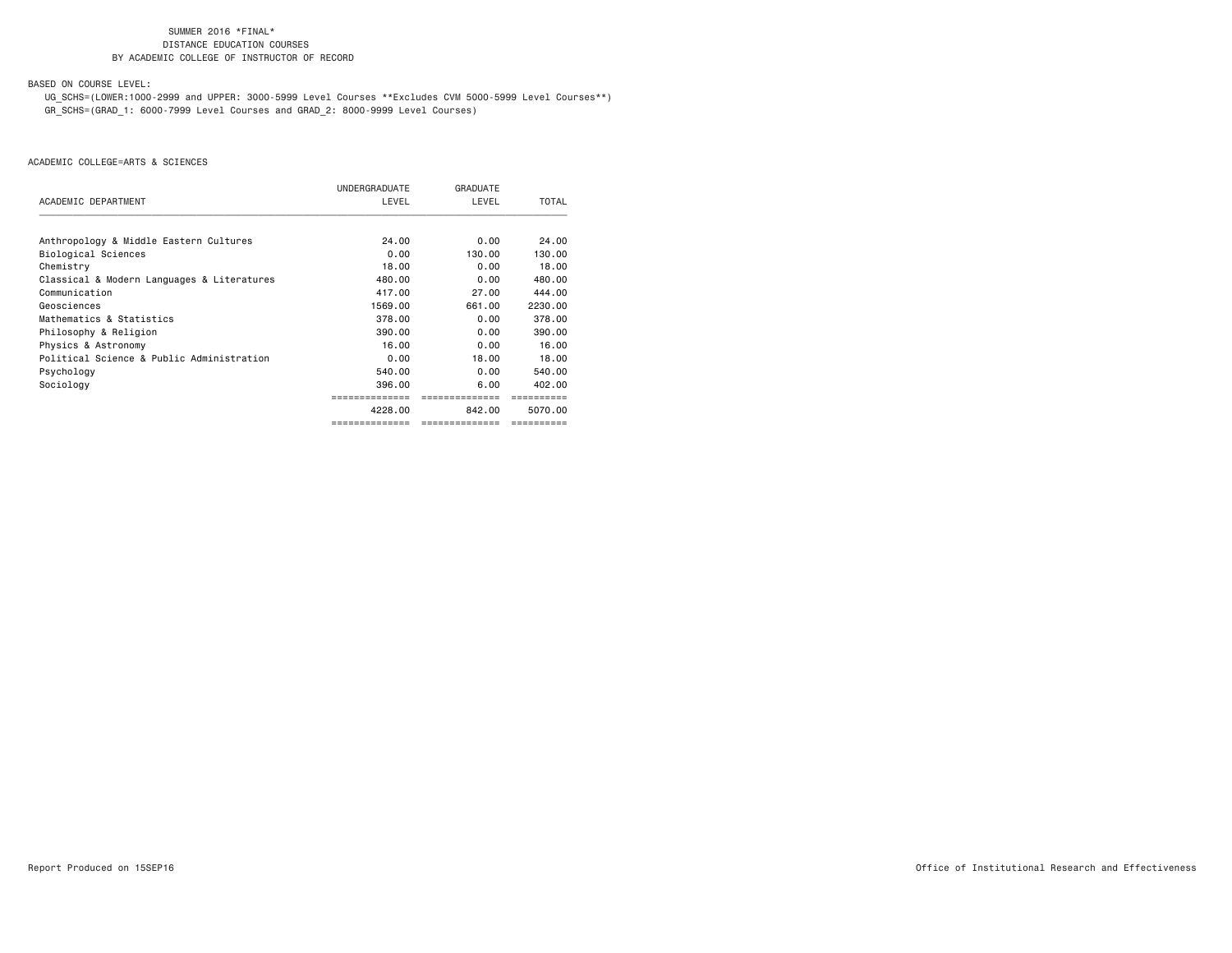BASED ON COURSE LEVEL:

 UG\_SCHS=(LOWER:1000-2999 and UPPER: 3000-5999 Level Courses \*\*Excludes CVM 5000-5999 Level Courses\*\*) GR\_SCHS=(GRAD\_1: 6000-7999 Level Courses and GRAD\_2: 8000-9999 Level Courses)

|                                                 | UNDERGRADUATE | GRADUATE |         |
|-------------------------------------------------|---------------|----------|---------|
| ACADEMIC DEPARTMENT                             | LEVEL         | LEVEL    | TOTAL   |
| Finance & Economics                             | 315.00        | 207.00   | 522.00  |
| Management & Information Systems                | 0.00          | 267.00   | 267.00  |
| Marketing, Quantitative Analysis & Business Law | 105.00        | 213.00   | 318.00  |
| School of Accountancy                           | 75.00         | 45.00    | 120.00  |
|                                                 |               |          |         |
|                                                 | 495.00        | 732.00   | 1227.00 |
|                                                 |               |          |         |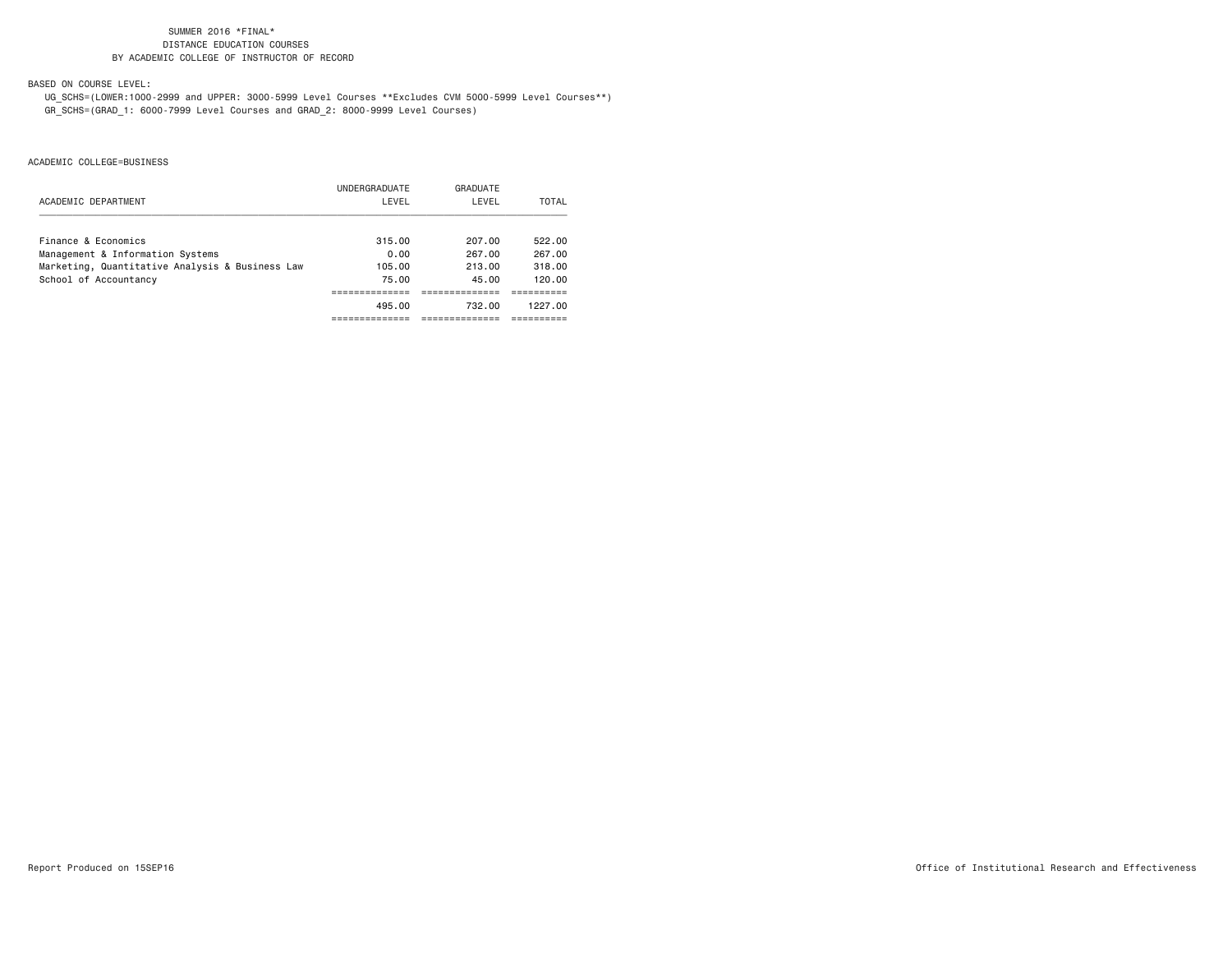BASED ON COURSE LEVEL:

 UG\_SCHS=(LOWER:1000-2999 and UPPER: 3000-5999 Level Courses \*\*Excludes CVM 5000-5999 Level Courses\*\*) GR\_SCHS=(GRAD\_1: 6000-7999 Level Courses and GRAD\_2: 8000-9999 Level Courses)

|                                                    | UNDERGRADUATE | GRADUATE |         |
|----------------------------------------------------|---------------|----------|---------|
| ACADEMIC DEPARTMENT                                | LEVEL         | LEVEL    | TOTAL   |
|                                                    |               |          |         |
| Counseling, Educational Psychology, and Foundation | 48.00         | 243.00   | 291.00  |
| Curriculum, Instruction & Special Education        | 96.00         | 530.00   | 626.00  |
| Educational Leadership                             | 75.00         | 477.00   | 552.00  |
| Instructional Systems & Workforce Development      | 360.00        | 54.00    | 414.00  |
| Kinesiology                                        | 42.00         | 0.00     | 42.00   |
| Music                                              | 156.00        | 0.00     | 156.00  |
|                                                    |               |          |         |
|                                                    | 777.00        | 1304.00  | 2081.00 |
|                                                    |               |          |         |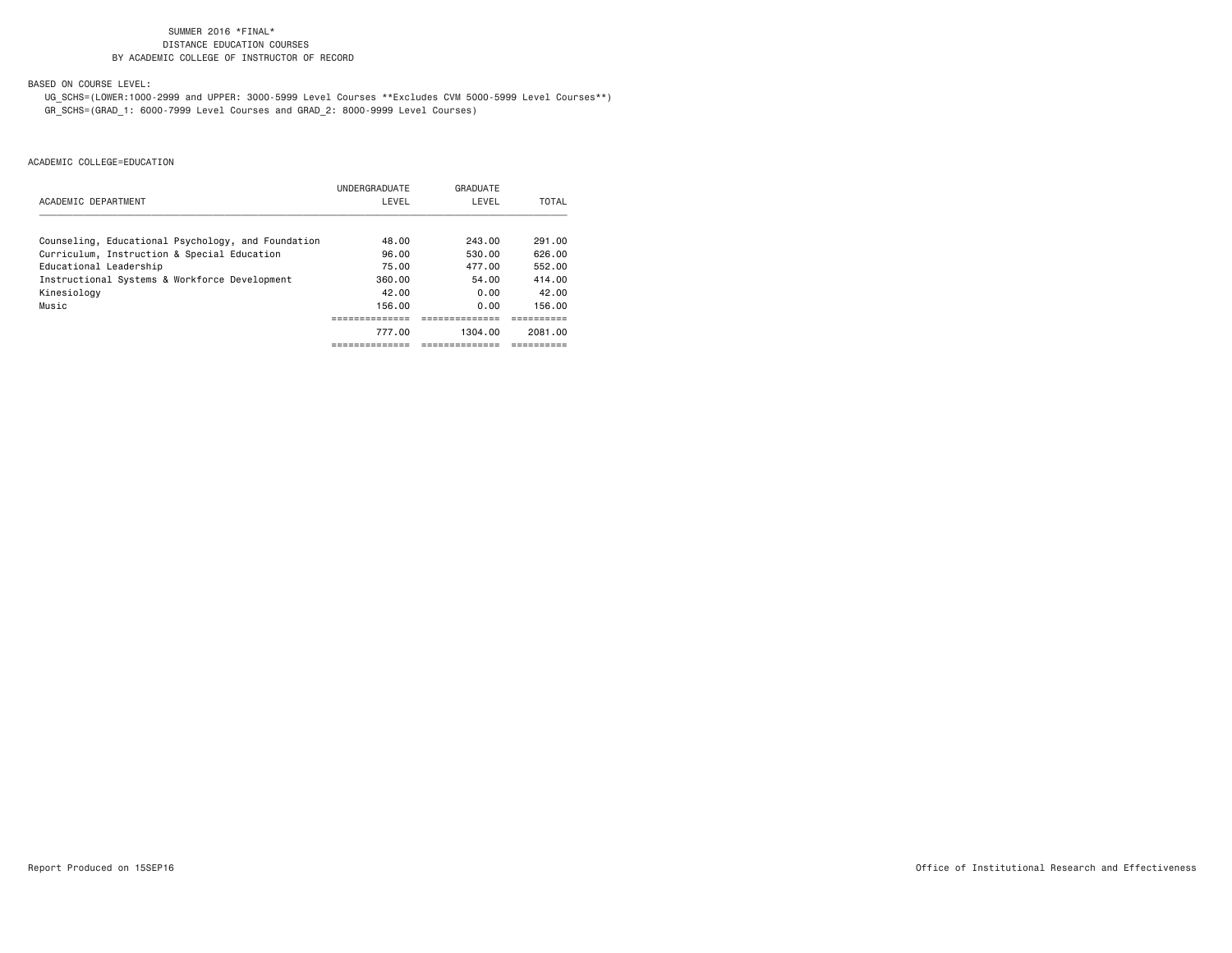BASED ON COURSE LEVEL:

 UG\_SCHS=(LOWER:1000-2999 and UPPER: 3000-5999 Level Courses \*\*Excludes CVM 5000-5999 Level Courses\*\*) GR\_SCHS=(GRAD\_1: 6000-7999 Level Courses and GRAD\_2: 8000-9999 Level Courses)

|                                   | UNDERGRADUATE | GRADUATE  |        |
|-----------------------------------|---------------|-----------|--------|
| ACADEMIC DEPARTMENT               | LEVEL         | LEVEL     | TOTAL  |
|                                   |               |           |        |
| Aerospace Engineering             | 0.00          | 3.00      | 3.00   |
| Civil & Environmental Engineering | 6.00          | 77.00     | 83.00  |
| Computer Science & Engineering    | 0.00          | 3.00      | 3.00   |
| Electrical & Computer Engineering | 0.00          | 6.00      | 6.00   |
| Industrial & Systems Engineering  | 15.00         | 63.00     | 78.00  |
| Mechanical Engineering            | 0.00          | 7.00      | 7.00   |
| School of Chemical Engineering    | 0.00          | 6.00      | 6.00   |
|                                   |               |           |        |
|                                   | 21.00         | 165.00    | 186.00 |
|                                   |               | --------- |        |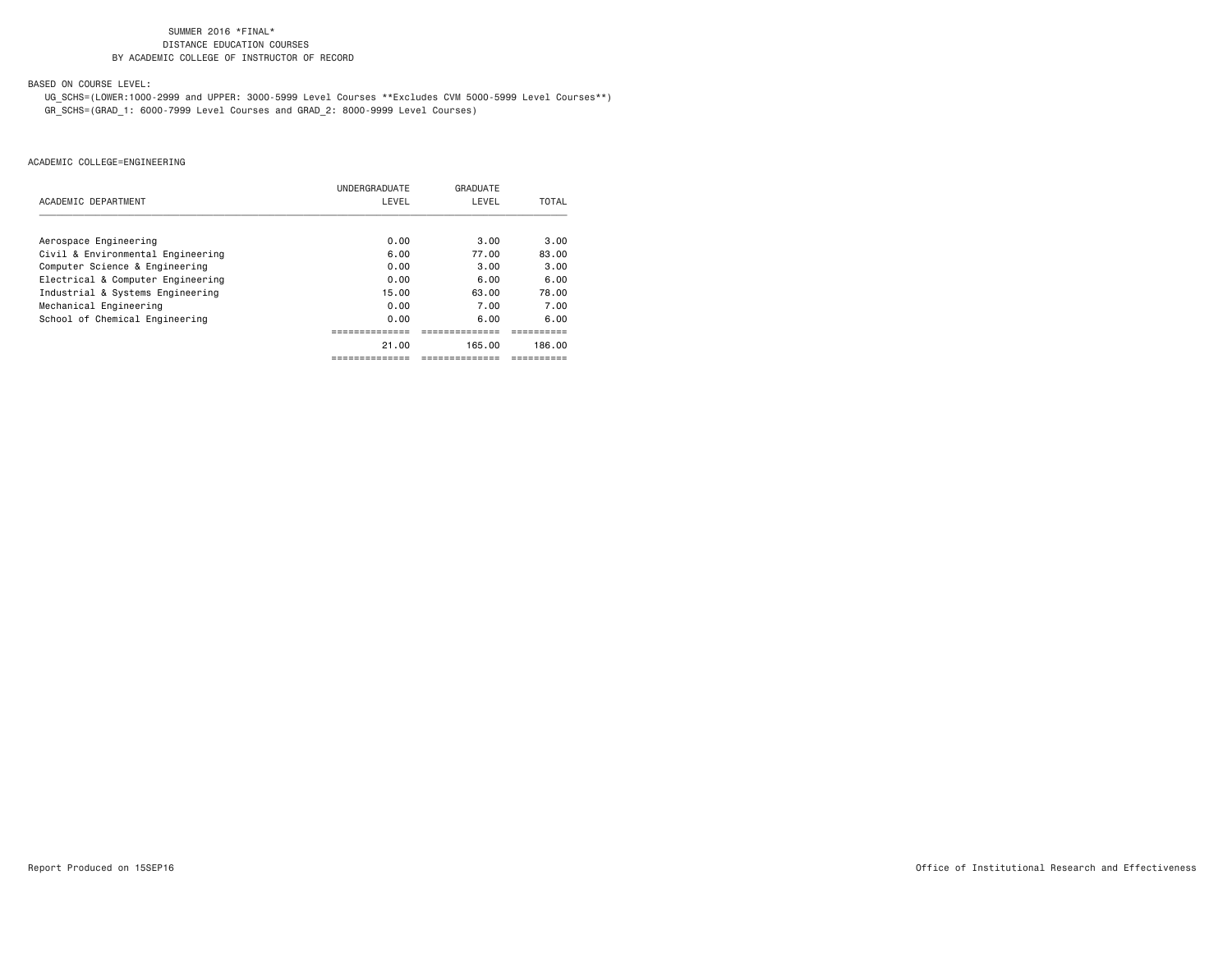BASED ON COURSE LEVEL:

 UG\_SCHS=(LOWER:1000-2999 and UPPER: 3000-5999 Level Courses \*\*Excludes CVM 5000-5999 Level Courses\*\*) GR\_SCHS=(GRAD\_1: 6000-7999 Level Courses and GRAD\_2: 8000-9999 Level Courses)

ACADEMIC COLLEGE=FOREST RESOURCES

| ACADEMIC DEPARTMENT | UNDERGRADUATE<br>LEVEL | GRADUATE<br>LEVEL | TOTAL |
|---------------------|------------------------|-------------------|-------|
| Forestry            | 0.00                   | 3.00              | 3.00  |
|                     |                        |                   |       |
|                     | 0.00                   | 3.00              | 3.00  |
|                     |                        |                   |       |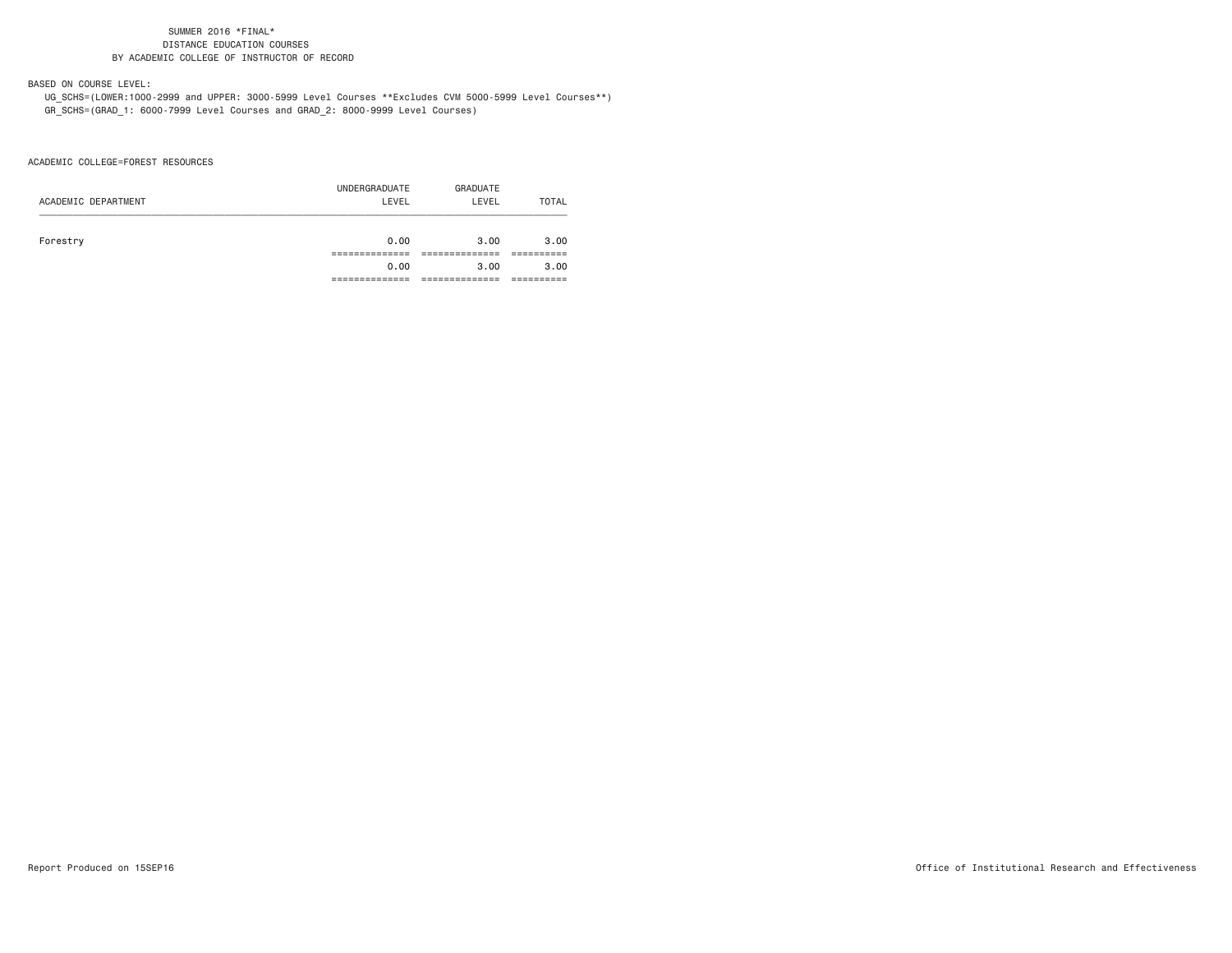| ACADEMIC DEPARTMENT                                    | Instructor Name | Rank                          | Tenure<br>Status | Course<br>Cip # | CRN            | Course # Sec Type Title          | Crs |                                                        | Inst<br>Per | UG<br><b>SCHS</b> | GR<br>SCHS    | Total<br><b>SCHS</b> |
|--------------------------------------------------------|-----------------|-------------------------------|------------------|-----------------|----------------|----------------------------------|-----|--------------------------------------------------------|-------------|-------------------|---------------|----------------------|
| Biochemistry, Molecular Biology, Entomolog King, Jonas |                 | Assistant Professor Ten Track |                  | 260202          | 22300<br>22301 | BCH 4013 501 C<br>BCH 6013 501 C |     | Principles of Bioche 1.00<br>Principles of Bioche 1.00 |             | 63.00<br>0.00     | 0.00<br>12.00 | 63.00<br>12.00       |
|                                                        |                 |                               |                  |                 |                |                                  |     |                                                        |             | 63.00             | 12.00         | 75.00                |
|                                                        |                 |                               |                  |                 |                |                                  |     |                                                        |             | $=$ = = = = = =   |               |                      |
| Biochemistry, Molecular Biology, Entomolog             |                 |                               |                  |                 |                |                                  |     |                                                        |             | 63.00             | 12.00         | 75.00                |
|                                                        |                 |                               |                  |                 |                |                                  |     |                                                        |             | ========          | ========      | ==========           |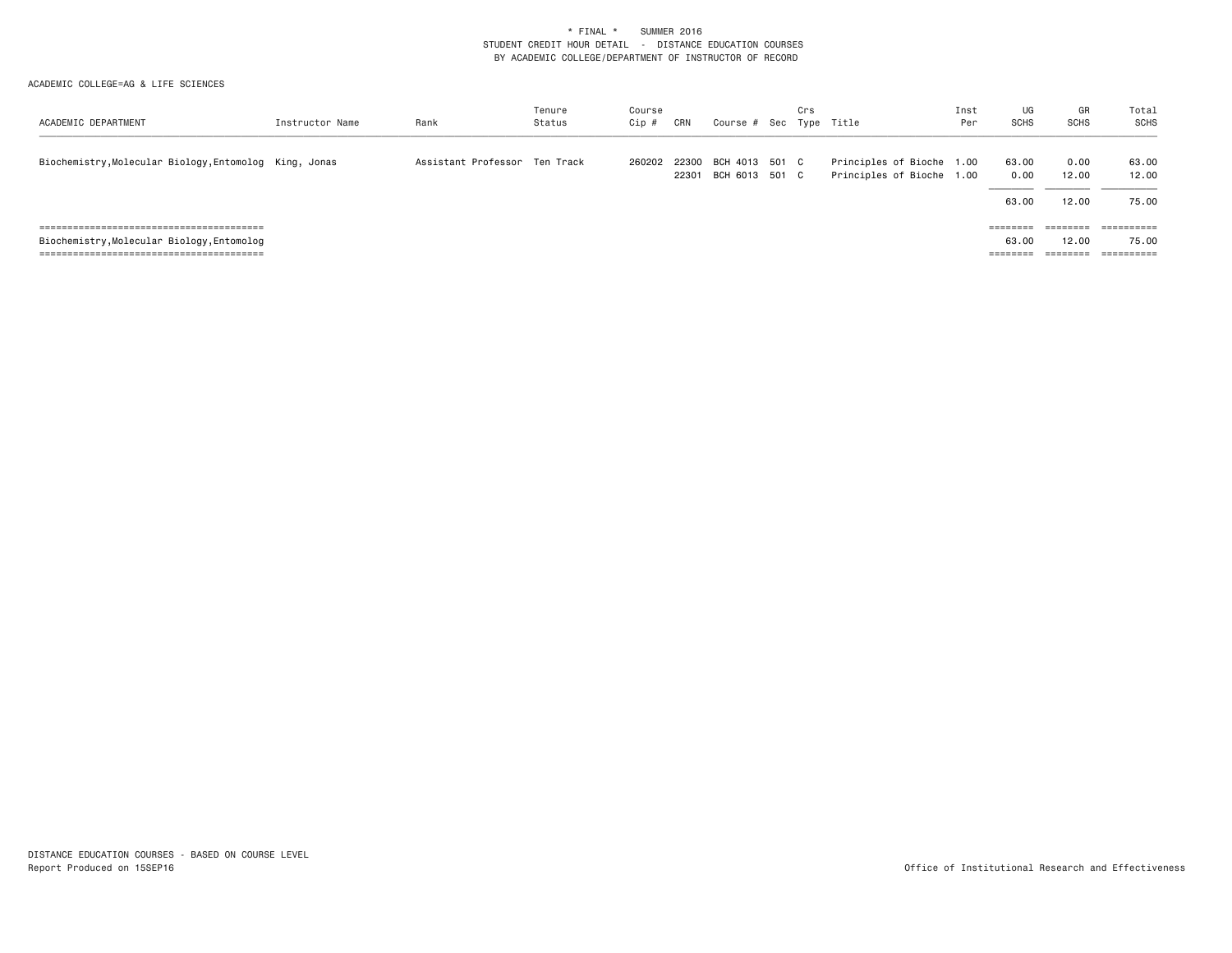| ACADEMIC DEPARTMENT                                  | Instructor Name  | Rank                          | Tenure<br>Status | Course<br>Cip # | CRN   | Course # Sec         |       | Crs | Type Title                | Inst<br>Per | UG<br><b>SCHS</b>  | GR<br><b>SCHS</b>        | Total<br>SCHS        |
|------------------------------------------------------|------------------|-------------------------------|------------------|-----------------|-------|----------------------|-------|-----|---------------------------|-------------|--------------------|--------------------------|----------------------|
|                                                      |                  |                               |                  |                 |       |                      |       |     |                           |             |                    |                          |                      |
| Food Science, Nutrition & Health Promoti Hunt, Barry |                  | Professor                     | Tenured          | 190599          | 23046 | FNH 7000 551 I       |       |     | Directed Indiv Study 1.00 |             | 0.00               | 3.00                     | 3.00                 |
|                                                      |                  |                               |                  | 512207          |       | 22111 FNH 8193 551 C |       |     | Problems in Health E 1.00 |             | 0.00               | 39.00                    | 39.00                |
|                                                      |                  |                               |                  |                 |       |                      |       |     |                           |             | 0.00               | 42.00                    | 42.00                |
|                                                      | Oliver, Brittney | Assistant Professor Ten Track |                  | 512207          | 21325 | FNH 8653 501 C       |       |     | Imp Eval Hp Prog          | 1.00        | 0.00               | 36.00                    | 36.00                |
|                                                      |                  |                               |                  |                 |       | 21326 FNH 8653 502 C |       |     | Imp Eval Hp Prog          | 1.00        | 0.00               | 15.00                    | 15.00                |
|                                                      |                  |                               |                  |                 |       |                      |       |     |                           |             | 0.00               | 51.00                    | 51.00                |
|                                                      | White, Kelly     | Non-Faculty                   | Not Applicable   | 190501          | 22281 | FNH 6223             | 501 C |     | Sports Nutrition          | 1.00        | 0.00               | 42.00                    | 42.00                |
|                                                      |                  |                               |                  | 190504          |       | 22112 FNH 4223 501 C |       |     | Sports Nutrition          | 1.00        | 39.00              | 0.00                     | 39.00                |
|                                                      |                  |                               |                  |                 |       |                      |       |     |                           |             | 39.00              | 42.00                    | 81.00                |
|                                                      | Williams, Ronald | Lecturer                      | Non-Ten Track    | 190501          |       | 21322 FNH 4783       | 501 C |     | Sch Comm Drug Use Pr 1.00 |             | 45.00              | 0.00                     | 45.00                |
|                                                      |                  |                               |                  |                 | 23033 | FNH 4783             | 502 C |     | Sch Comm Drug Use Pr      | 1.00        | 21.00              | 0.00                     | 21.00                |
|                                                      |                  |                               |                  | 190502          |       | 21323 FNH 6783 501 C |       |     | Sch Comm Drug Use Pr 1.00 |             | 0.00               | 27.00                    | 27.00                |
|                                                      |                  |                               |                  |                 |       | 23036 FNH 6783 502 C |       |     | Sch Comm Drug Use Pr 1.00 |             | 0.00               | 21.00                    | 21.00                |
|                                                      |                  |                               |                  |                 |       |                      |       |     |                           |             | 66.00              | 48.00                    | 114.00               |
| Food Science, Nutrition & Health Promoti             |                  |                               |                  |                 |       |                      |       |     |                           |             | ========<br>105.00 | <b>EEEEEEE</b><br>183.00 | ==========<br>288.00 |
|                                                      |                  |                               |                  |                 |       |                      |       |     |                           |             | ========           | ========                 | ==========           |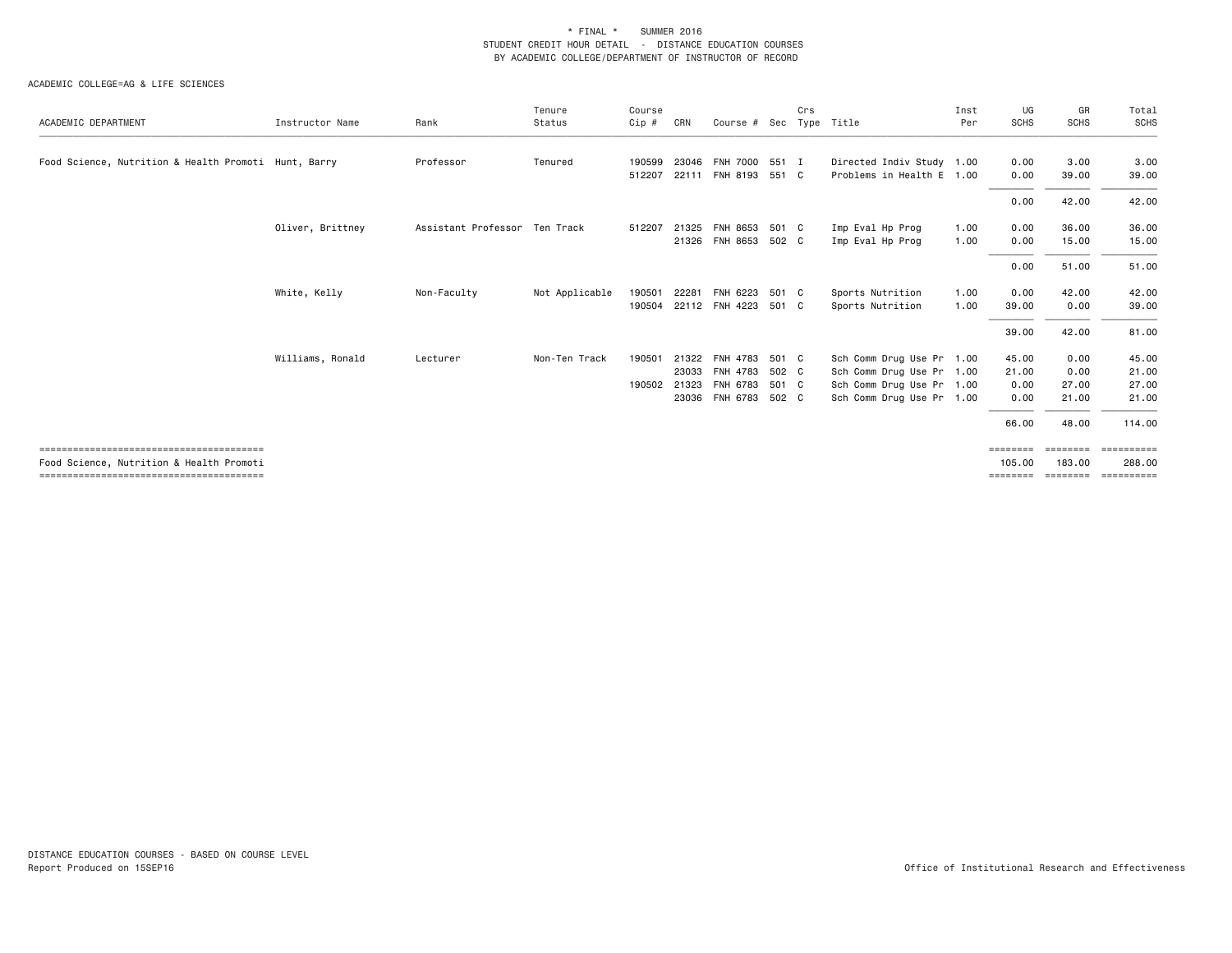| ACADEMIC DEPARTMENT    | Instructor Name | Rank     | Tenure<br>Status | Course<br>Cip # | CRN | Course # Sec Type Title |       | Crs |                 | Inst<br>Per | UG<br><b>SCHS</b>             | GR<br><b>SCHS</b>            | Total<br>SCHS                  |
|------------------------|-----------------|----------|------------------|-----------------|-----|-------------------------|-------|-----|-----------------|-------------|-------------------------------|------------------------------|--------------------------------|
| Landscape Architecture | Rood, Cynthia   | Lecturer | Non-Ten Track    | 040601          |     | 21389 LA 1803           | 501 C |     | Land Arch Appre | 1.00        | 39.00<br>39.00                | 0.00<br>0.00                 | 39.00<br>39.00                 |
| Landscape Architecture |                 |          |                  |                 |     |                         |       |     |                 |             | ========<br>39.00<br>======== | ========<br>0.00<br>======== | $=$ = = = = = = = = =<br>39.00 |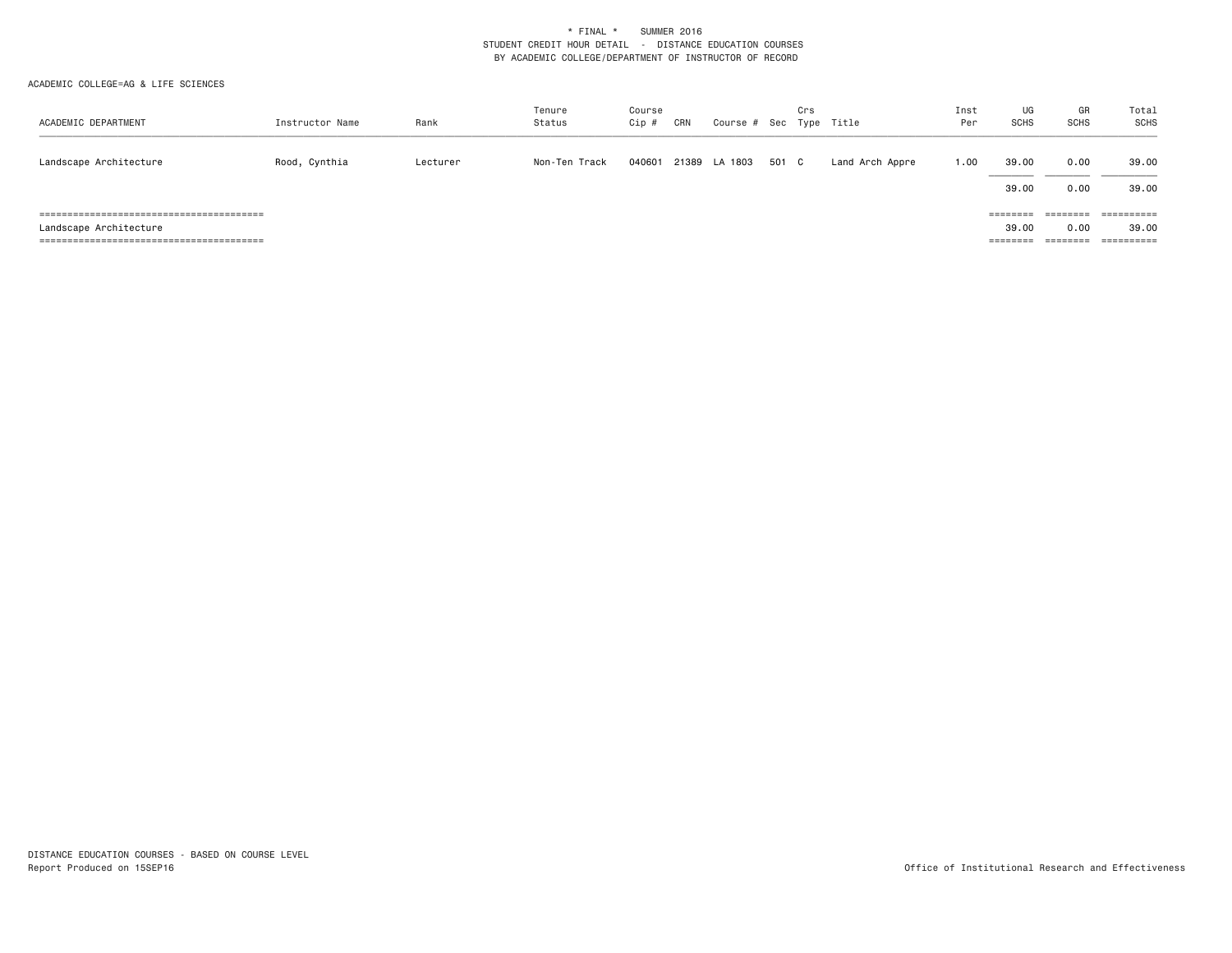| ACADEMIC DEPARTMENT      | Instructor Name  | Rank                        | Tenure<br>Status | Course<br>Cip #  | CRN   | Course # Sec             |                | Crs | Type Title                | Inst<br>Per  | UG<br><b>SCHS</b>  | GR<br><b>SCHS</b> | Total<br>SCHS         |
|--------------------------|------------------|-----------------------------|------------------|------------------|-------|--------------------------|----------------|-----|---------------------------|--------------|--------------------|-------------------|-----------------------|
| School of Human Sciences | Boutwell, Angela | Lecturer                    | Non-Ten Track    |                  |       | 190708 21377 HS 3803     | 501 B          |     | Creat & Play Young C 1.00 |              | 42.00              | 0.00              | 42.00                 |
|                          |                  |                             |                  |                  |       |                          |                |     |                           |              | 42.00              | 0.00              | 42.00                 |
|                          | Phillips, Tommy  | Associate Professor Tenured |                  | 190704<br>190708 | 21380 | HS 4803<br>21382 HS 6803 | 501 C<br>501 C |     | Parenting<br>Parenting    | 1.00<br>1.00 | 132.00<br>0.00     | 0.00<br>3.00      | 132.00<br>3.00        |
|                          |                  |                             |                  |                  |       |                          |                |     |                           |              | 132.00             | 3.00              | 135.00                |
|                          | Sexton, Julie    | Extension Professor         | Non-Ten Track    | 131301           | 22651 | AIS 8523 501 C           |                |     | Tch Out-Of-Sch AIS        | 1.00         | 0.00               | 24.00             | 24.00                 |
|                          |                  |                             |                  |                  |       |                          |                |     |                           |              | 0.00               | 24.00             | 24.00                 |
|                          |                  |                             |                  |                  |       |                          |                |     |                           |              | $=$ = = = = = = =  | $=$ = = = = = = = | ==========            |
| School of Human Sciences |                  |                             |                  |                  |       |                          |                |     |                           |              | 174.00<br>======== | 27.00<br>-------- | 201.00<br>----------- |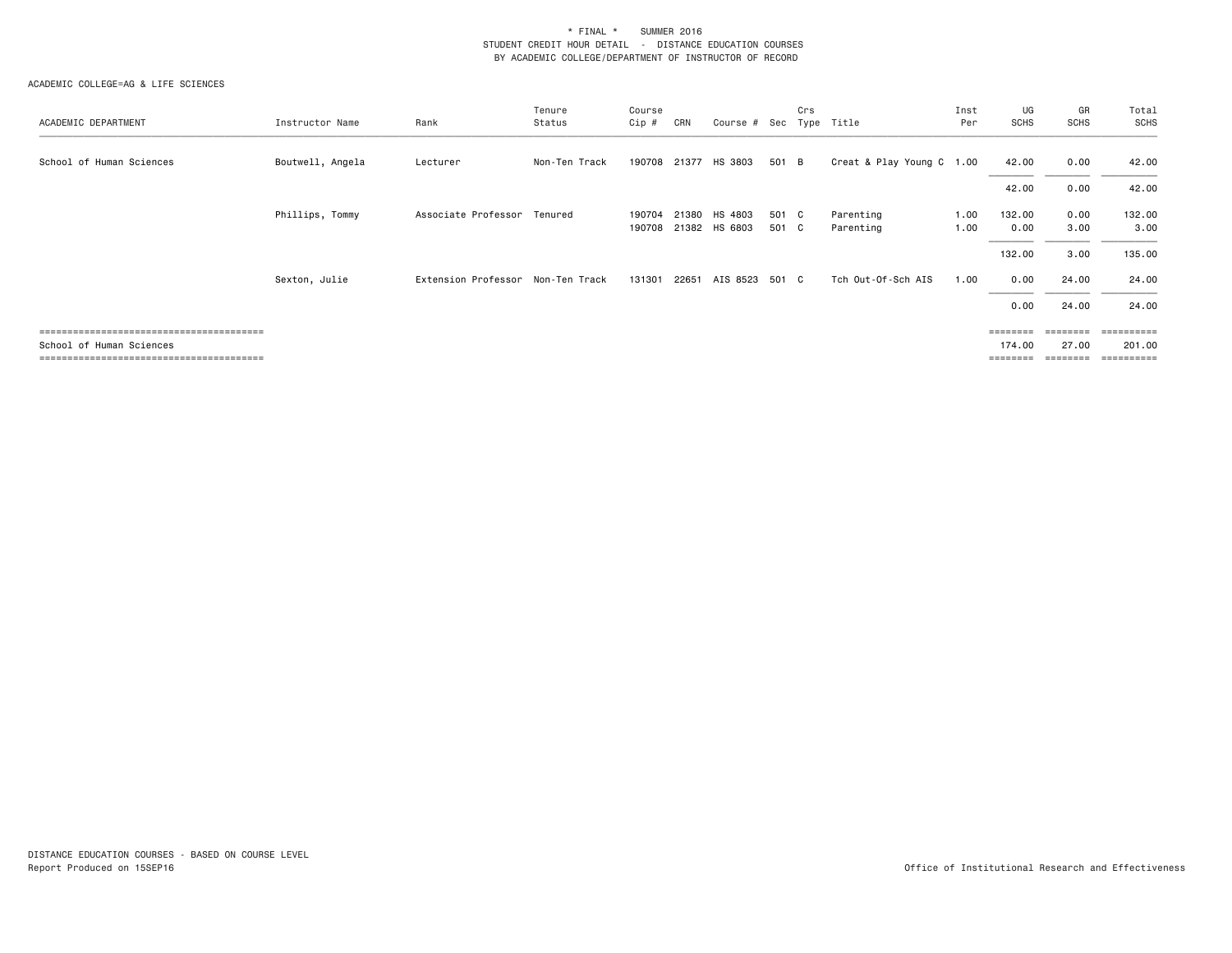ACADEMIC COLLEGE=ARCHITECTURE, ART & DESIGN

| ACADEMIC DEPARTMENT | Instructor Name | Rank        | Tenure<br>Status | Course<br>$Cip$ # | CRN | Course # Sec Type Title     | Crs |                  | Inst<br>Per | UG<br><b>SCHS</b> | GR<br>SCHS | Total<br>SCHS |
|---------------------|-----------------|-------------|------------------|-------------------|-----|-----------------------------|-----|------------------|-------------|-------------------|------------|---------------|
| Art AAD             | Gordon, Jeffery | Non-Faculty | Not Applicable   |                   |     | 500703 21227 ART 1113 501 C |     | Art Appreciation | 1.00        | 51.00             | 0.00       | 51.00         |
|                     |                 |             |                  |                   |     |                             |     |                  |             | 51.00             | 0.00       | 51.00         |
|                     |                 |             |                  |                   |     |                             |     |                  |             | ========          | ========   | ==========    |
| Art AAD             |                 |             |                  |                   |     |                             |     |                  |             | 51.00             | 0.00       | 51.00         |
|                     |                 |             |                  |                   |     |                             |     |                  |             | $=$ = = = = = = = | ========   | =======       |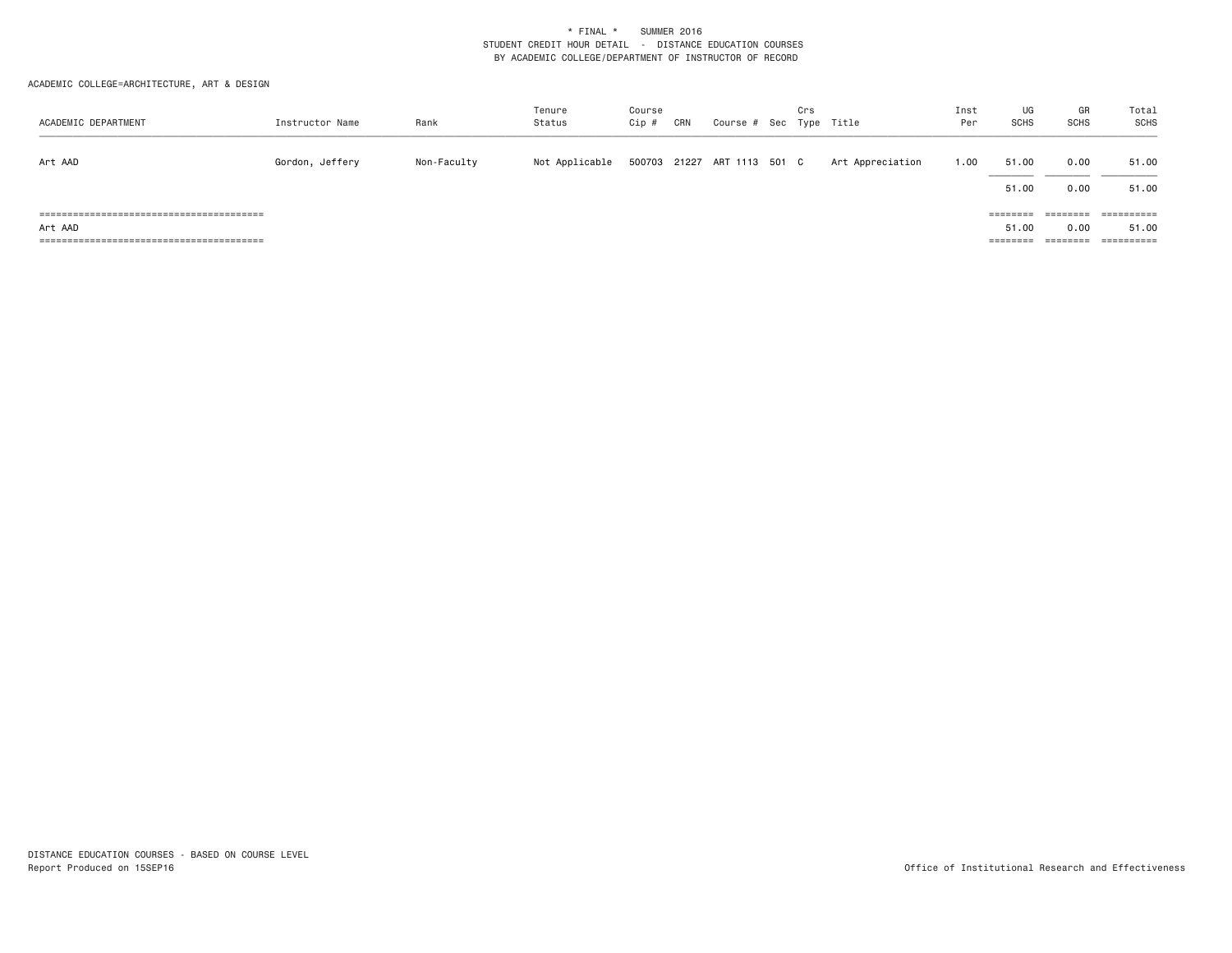ACADEMIC COLLEGE=ARCHITECTURE, ART & DESIGN

| ACADEMIC DEPARTMENT    | Instructor Name | Rank        | Tenure<br>Status | Course<br>Cip # | CRN | Course # Sec Type Title | Crs |                   | Inst<br>Per | UG<br><b>SCHS</b>             | GR<br><b>SCHS</b>            | Total<br><b>SCHS</b> |
|------------------------|-----------------|-------------|------------------|-----------------|-----|-------------------------|-----|-------------------|-------------|-------------------------------|------------------------------|----------------------|
| School of Architecture | Kemp, Leah      | Non-Faculty | Not Applicable   | 040201          |     | 21226 ARC 1013 501 C    |     | Arch Appreciation | 1.00        | 24.00<br>24.00                | 0.00<br>0.00                 | 24.00<br>24.00       |
| School of Architecture |                 |             |                  |                 |     |                         |     |                   |             | ========<br>24.00<br>======== | ========<br>0.00<br>======== | 24.00                |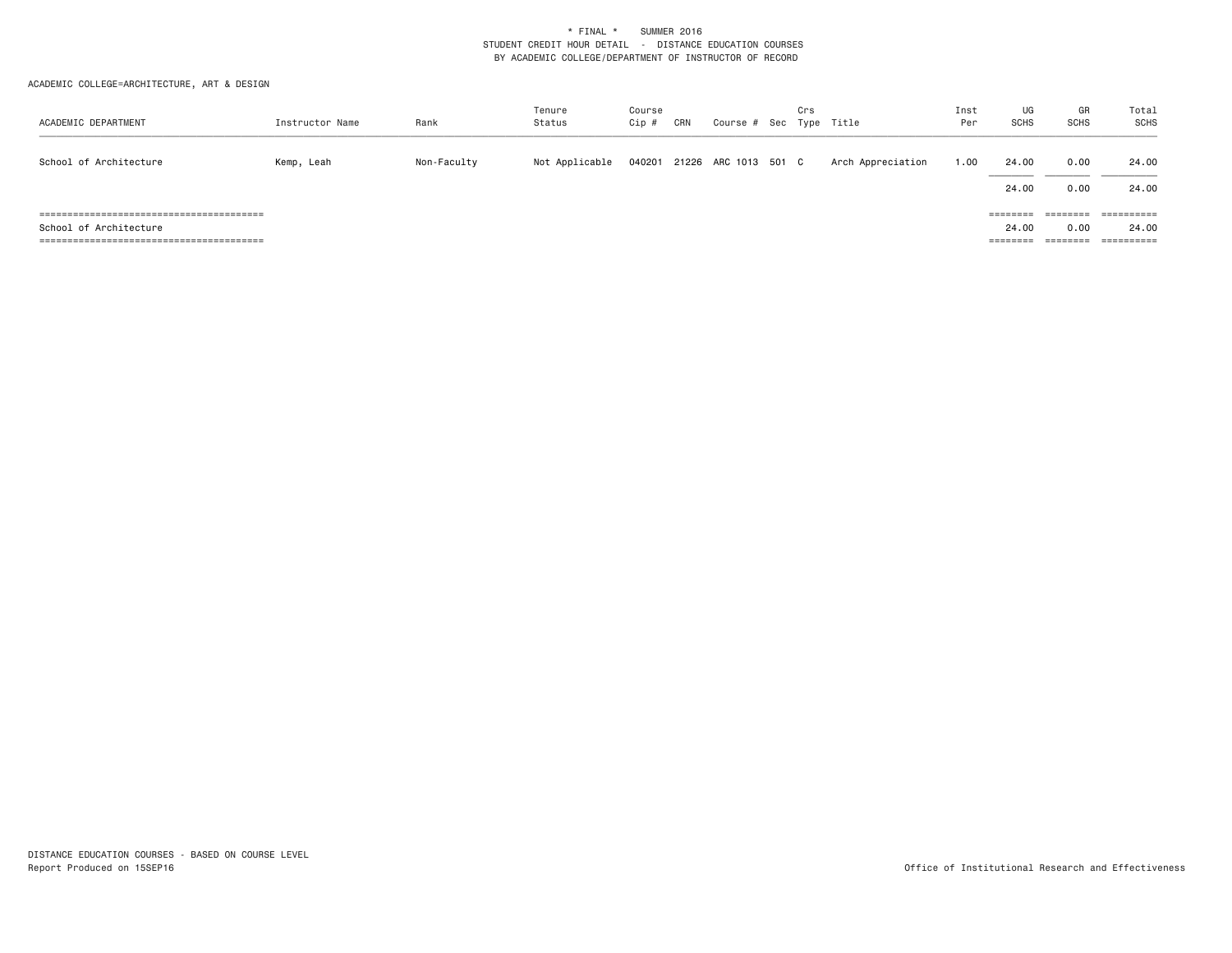| ACADEMIC DEPARTMENT                    | Instructor Name | Rank                          | Tenure<br>Status | Course<br>Cip # | CRN | Course # Sec Type Title |       | Crs |                 | Inst<br>Per | UG<br><b>SCHS</b> | GR<br><b>SCHS</b>            | Total<br>SCHS                  |
|----------------------------------------|-----------------|-------------------------------|------------------|-----------------|-----|-------------------------|-------|-----|-----------------|-------------|-------------------|------------------------------|--------------------------------|
| Anthropology & Middle Eastern Cultures | Copeland, Toni  | Assistant Professor Ten Track |                  |                 |     | 450204 21936 AN 1143    | 501 C |     | Cultural Anthro | 1.00        | 24.00<br>24.00    | 0.00<br>0.00                 | 24.00<br>24.00                 |
| Anthropology & Middle Eastern Cultures |                 |                               |                  |                 |     |                         |       |     |                 |             | ========<br>24.00 | ========<br>0.00<br>======== | $=$ = = = = = = = = =<br>24.00 |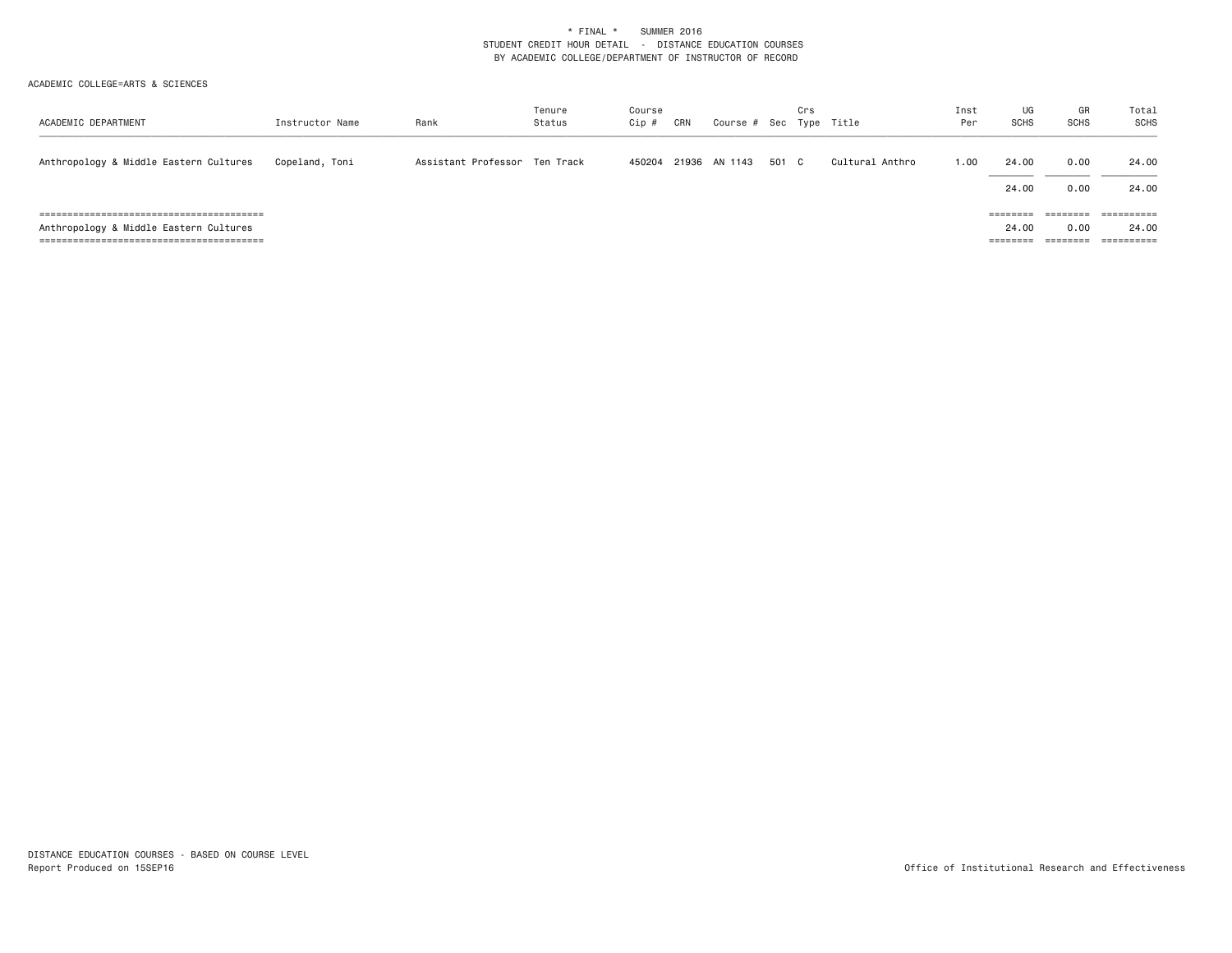| ACADEMIC DEPARTMENT | Instructor Name | Rank                        | Tenure<br>Status | Course<br>Cip # | CRN            | Course # Sec         |                | Crs | Type Title                                        | Inst<br>Per | UG<br><b>SCHS</b> | GR<br>SCHS         | Total<br>SCHS         |
|---------------------|-----------------|-----------------------------|------------------|-----------------|----------------|----------------------|----------------|-----|---------------------------------------------------|-------------|-------------------|--------------------|-----------------------|
| Biological Sciences | Gordon, Donna   | Associate Professor Tenured |                  | 260101          | 21230<br>21231 | BIO 8183<br>BIO 8191 | 501 E<br>501 S |     | Capstone in Modern B 1.00<br>Seminar in General B | 1.00        | 0.00<br>0.00      | 48.00<br>1.00      | 48.00<br>1.00         |
|                     |                 |                             |                  |                 |                |                      |                |     |                                                   |             | 0.00              | 49.00              | 49.00                 |
|                     | Jolley, Rachel  | Lecturer                    | Non-Ten Track    | 261301          | 21229          | BIO 8043 501 C       |                |     | Ecology & Environ                                 | 1.00        | 0.00              | 51.00              | 51.00                 |
|                     |                 |                             |                  |                 |                |                      |                |     |                                                   |             | 0.00              | 51.00              | 51.00                 |
|                     | Reichert, Nancy | Professor                   | Tenured          | 261201          |                | 21228 BIO 6033 501 C |                |     | Fund Biotechnology                                | 1.00        | 0.00              | 30.00              | 30.00                 |
|                     |                 |                             |                  |                 |                |                      |                |     |                                                   |             | 0.00              | 30.00              | 30.00                 |
|                     |                 |                             |                  |                 |                |                      |                |     |                                                   |             | <b>EBBEBBE</b>    |                    | $=$ = = = = = = = = = |
| Biological Sciences |                 |                             |                  |                 |                |                      |                |     |                                                   |             | 0.00              | 130.00<br>======== | 130.00<br>==========  |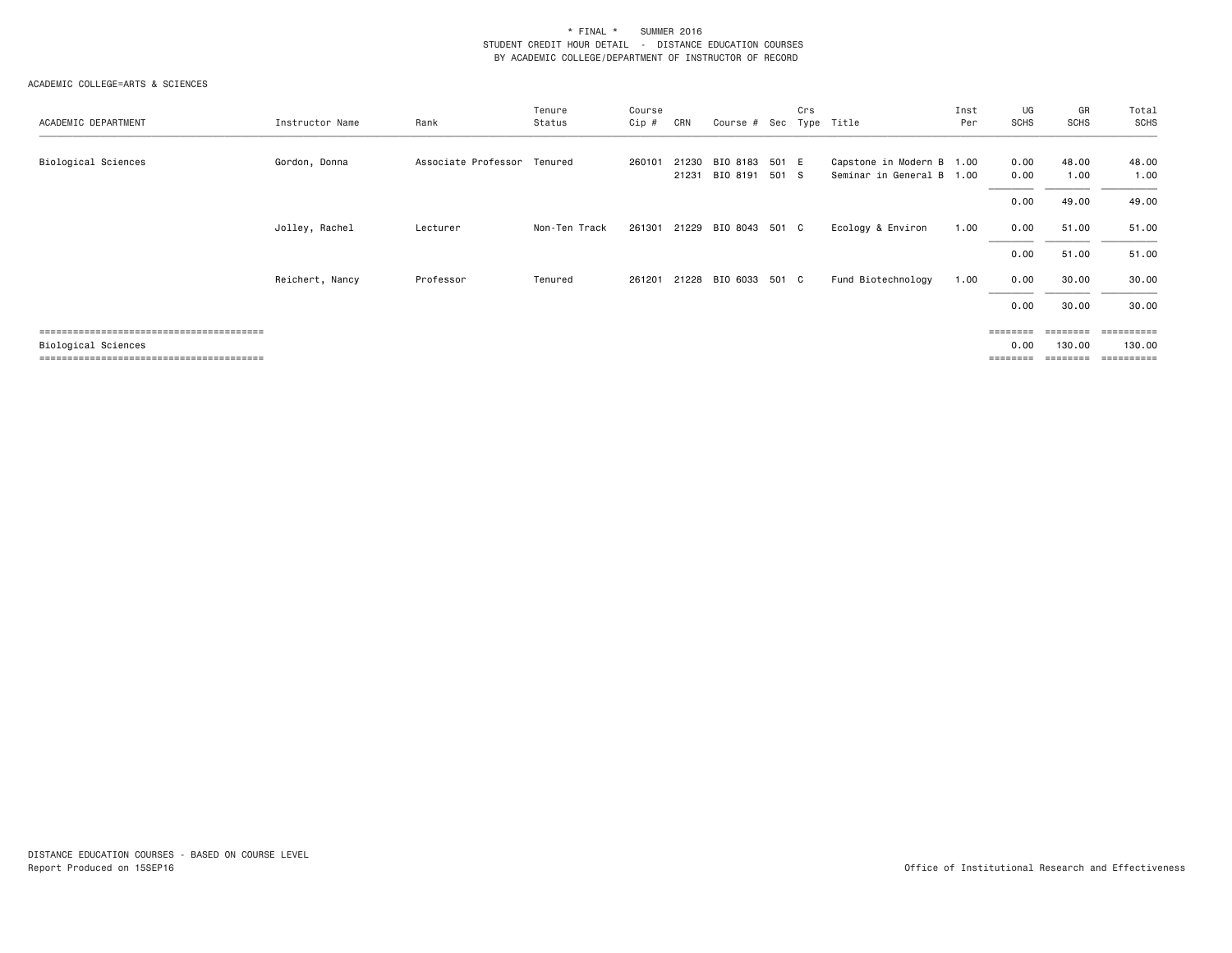| ACADEMIC DEPARTMENT | Instructor Name | Rank       | Tenure<br>Status | Course<br>Cip # | CRN | Course # Sec Type Title |       | Crs |                     | Inst<br>Per | UG<br><b>SCHS</b>             | GR<br><b>SCHS</b>                        | Total<br>SCHS                                |
|---------------------|-----------------|------------|------------------|-----------------|-----|-------------------------|-------|-----|---------------------|-------------|-------------------------------|------------------------------------------|----------------------------------------------|
| Chemistry           | Smith, Laura    | Instructor | Non-Ten Track    | 400501          |     | 22544 CH 1043           | 501 C |     | Survey of Chemistry | 1.00        | 18.00<br>18.00                | 0.00<br>0.00                             | 18.00<br>18.00                               |
| Chemistry           |                 |            |                  |                 |     |                         |       |     |                     |             | ========<br>18.00<br>======== | ========<br>0.00<br>--------<br>-------- | $=$ = = = = = = = = =<br>18.00<br>========== |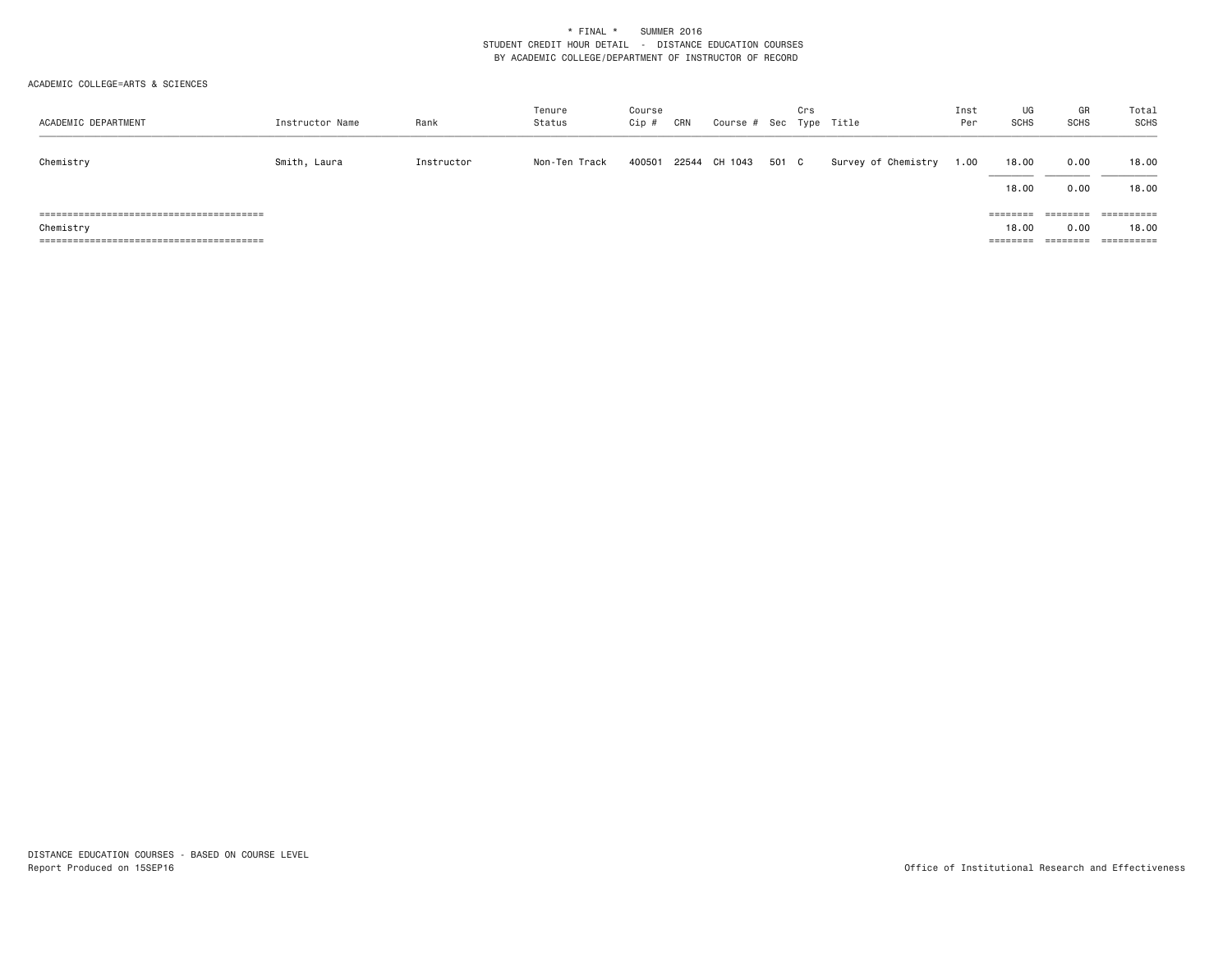#### ACADEMIC COLLEGE=ARTS & SCIENCES

| ACADEMIC DEPARTMENT                                     | Instructor Name     | Rank                          | Tenure<br>Status | Course<br>Cip # | CRN | Course # Sec Type Title                      | Crs |                           | Inst<br>Per  | UG<br><b>SCHS</b> | GR<br><b>SCHS</b> | Total<br><b>SCHS</b>                                                       |
|---------------------------------------------------------|---------------------|-------------------------------|------------------|-----------------|-----|----------------------------------------------|-----|---------------------------|--------------|-------------------|-------------------|----------------------------------------------------------------------------|
| Classical & Modern Languages & Literatur Arroyo, Silvia |                     | Assistant Professor Ten Track |                  | 169999          |     | 22877 FLS 4990 551 C                         |     | Special Topic In FLS 1.00 |              | 12.00             | 0.00              | 12.00                                                                      |
|                                                         |                     |                               |                  |                 |     |                                              |     |                           |              | 12.00             | 0.00              | 12.00                                                                      |
|                                                         | Blackbourn, Forrest | Lecturer                      | Non-Ten Track    | 160905          |     | 21311 FLS 1113 551 C<br>21314 FLS 1123 503 C |     | Spanish I<br>Spanish II   | 1.00<br>1.00 | 18.00<br>39.00    | 0.00<br>0.00      | 18.00<br>39.00                                                             |
|                                                         |                     |                               |                  |                 |     |                                              |     |                           |              | 57.00             | 0.00              | 57.00                                                                      |
|                                                         | Debicka, Anna       | Instructor                    | Non-Ten Track    | 160905          |     | 21312 FLS 1123 501 C                         |     | Spanish II                | 1.00         | 51.00             | 0.00              | 51.00                                                                      |
|                                                         |                     |                               |                  |                 |     |                                              |     |                           |              | 51.00             | 0.00              | 51.00                                                                      |
|                                                         | Kraker, Julia       | Lecturer                      | Non-Ten Track    | 160905          |     | 21315 FLS 1123 551 C                         |     | Spanish II                | 1.00         | 57.00             | 0.00              | 57.00                                                                      |
|                                                         |                     |                               |                  |                 |     |                                              |     |                           |              | 57.00             | 0.00              | 57.00                                                                      |
|                                                         | Moya, Arleana       | Instructor                    | Non-Ten Track    |                 |     | 160905 21308 FLS 1113 503 C                  |     | Spanish I                 | 1.00         | 39.00             | 0.00              | 39.00                                                                      |
|                                                         |                     |                               |                  |                 |     |                                              |     |                           |              | 39.00             | 0.00              | 39.00                                                                      |
|                                                         | Munn, David         | Lecturer                      | Non-Ten Track    |                 |     | 160905 21317 FLS 1123 553 C                  |     | Spanish II                | 1.00         | 60.00             | 0.00              | 60.00                                                                      |
|                                                         |                     |                               |                  |                 |     |                                              |     |                           |              | 60.00             | 0.00              | 60.00                                                                      |
|                                                         | Ricketts, Maria     | Lecturer                      | Non-Ten Track    |                 |     | 160905 21319 FLS 2133 551 C                  |     | Spanish III               | 1.00         | 51.00             | 0.00              | 51.00                                                                      |
|                                                         |                     |                               |                  |                 |     |                                              |     |                           |              | 51.00             | 0.00              | 51.00                                                                      |
|                                                         | Russell, Amie       | Instructor                    | Non-Ten Track    |                 |     | 160905 21306 FLS 1113 501 C                  |     | Spanish I                 | 1.00         | 45.00             | 0.00              | 45.00                                                                      |
|                                                         |                     |                               |                  |                 |     |                                              |     |                           |              | 45.00             | 0.00              | 45.00                                                                      |
|                                                         | Simpore, Karim      | Assistant Professor Ten Track |                  | 160901          |     | 21304 FLF 1113 501 C<br>21305 FLF 1123 551 C |     | French I<br>French II     | 1.00<br>1.00 | 18.00<br>24.00    | 0.00<br>0.00      | 18.00<br>24.00                                                             |
|                                                         |                     |                               |                  |                 |     |                                              |     |                           |              | 42.00             | 0.00              | 42.00                                                                      |
|                                                         | Vozzo, Rosa         | Instructor                    | Non-Ten Track    |                 |     | 160905 21318 FLS 2133 501 C                  |     | Spanish III               | 1.00         | 66.00             | 0.00              | 66.00                                                                      |
|                                                         |                     |                               |                  |                 |     |                                              |     |                           |              | 66.00             | 0.00              | 66.00                                                                      |
| Classical & Modern Languages & Literatur                |                     |                               |                  |                 |     |                                              |     |                           |              | 480.00            | 0.00              | ===============================<br>480.00<br>============================= |

DISTANCE EDUCATION COURSES - BASED ON COURSE LEVEL Report Produced on 15SEP16 Office of Institutional Research and Effectiveness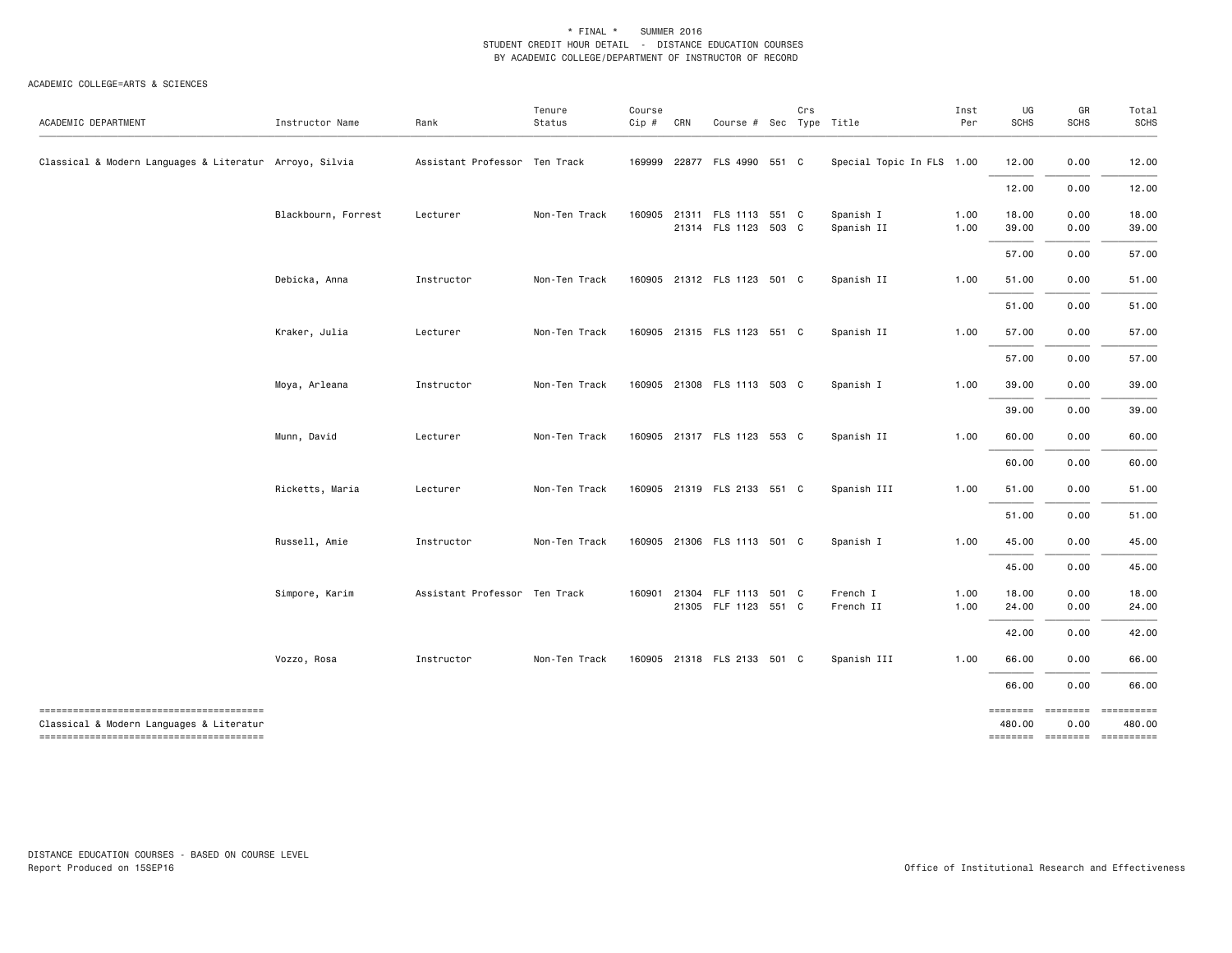| ACADEMIC DEPARTMENT                    | Instructor Name      | Rank                        | Tenure<br>Status | Course<br>Cip # | CRN   | Course # Sec Type Title |       | Crs |                           | Inst<br>Per | UG<br><b>SCHS</b> | GR<br><b>SCHS</b> | Total<br>SCHS                            |
|----------------------------------------|----------------------|-----------------------------|------------------|-----------------|-------|-------------------------|-------|-----|---------------------------|-------------|-------------------|-------------------|------------------------------------------|
|                                        |                      |                             |                  |                 |       |                         |       |     |                           |             |                   |                   |                                          |
| Communication                          | Fountain, Amy        | Instructor                  | Non-Ten Track    | 090101          | 21241 | CO 1013                 | 501 C |     | Intro to Communicati 1.00 |             | 30.00             | 0.00              | 30.00                                    |
|                                        |                      |                             |                  |                 |       | 21243 CO 1223           | 501 C |     | Intro Comm Theory         | 1.00        | 33.00             | 0.00              | 33.00                                    |
|                                        |                      |                             |                  |                 |       |                         |       |     |                           |             | 63.00             | 0.00              | 63.00                                    |
|                                        | Knight, Amy          | Instructor                  | Non-Ten Track    |                 |       | 090101 21242 CO 1013    | 551 C |     | Intro to Communicati 1.00 |             | 60.00             | 0.00              | 60.00                                    |
|                                        |                      |                             |                  |                 |       |                         |       |     |                           |             | 60.00             | 0.00              | 60.00                                    |
|                                        | Morschauser, Lindsey | Instructor                  | Non-Ten Track    |                 |       | 450701 21340 GR 1123    | 501 C |     | Intro World Geog          | 1.00        | 108.00            | 0.00              | 108.00                                   |
|                                        |                      |                             |                  |                 |       |                         |       |     |                           |             | 108.00            | 0.00              | 108.00                                   |
|                                        | Smith, Glenn         | Associate Professor Tenured |                  | 090401          |       | 21244 CO 1403           | 501 C |     | Intro Mass Media          | 1.00        | 39.00             | 0.00              | 39.00                                    |
|                                        |                      |                             |                  | 231304          |       | 21246 CO 4253           | 501 C |     | Elements Of Persuasn 1.00 |             | 54.00             | 0.00              | 54.00                                    |
|                                        |                      |                             |                  |                 |       | 21249 CO 6253           | 501 C |     | Elements Of Persuasn 1.00 |             | 0.00              | 12.00             | 12.00                                    |
|                                        |                      |                             |                  |                 |       |                         |       |     |                           |             | 93.00             | 12.00             | 105.00                                   |
|                                        | Strout, Lawrence     | Associate Professor Tenured |                  | 090102          | 21883 | CO 4313                 | 501 C |     | Mass Media Law            | 1.00        | 51.00             | 0.00              | 51.00                                    |
|                                        |                      |                             |                  | 090401          |       | 21884 CO 6313           | 501 C |     | Mass Media Law            | 1.00        | 0.00              | 3.00              | 3.00                                     |
|                                        |                      |                             |                  |                 |       |                         |       |     |                           |             | 51.00             | 3.00              | 54.00                                    |
|                                        | Williams, Kevin      | Associate Professor Tenured |                  | 090102          | 21247 | CO 4323                 | 501 C |     | Mass Media-Society        | 1.00        | 42.00             | 0.00              | 42.00                                    |
|                                        |                      |                             |                  | 090401          |       | 21250 CO 6323           | 501 C |     | Mass Media-Society        | 1.00        | 0.00              | 12.00             | 12.00                                    |
|                                        |                      |                             |                  |                 |       |                         |       |     |                           |             | 42.00             | 12.00             | 54.00                                    |
| -------------------------------------- |                      |                             |                  |                 |       |                         |       |     |                           |             | ---------         |                   | --------- ----------                     |
| Communication                          |                      |                             |                  |                 |       |                         |       |     |                           |             | 417.00            | 27.00             | 444.00<br>============================== |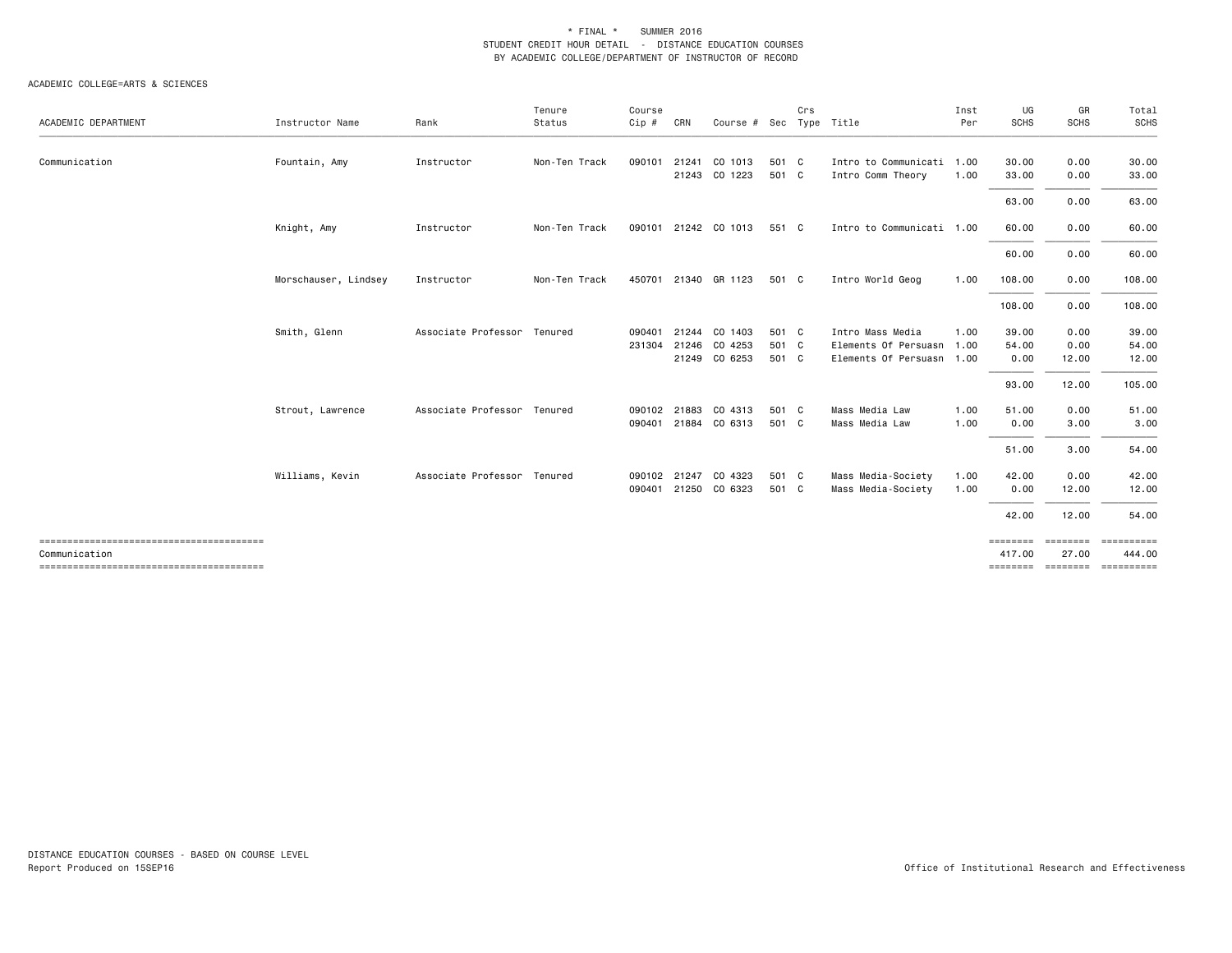| ACADEMIC DEPARTMENT | Instructor Name       | Rank                               | Tenure<br>Status | Course<br>Cip # | CRN          | Course # Sec Type Title |       | Crs |                           | Inst<br>Per | UG<br><b>SCHS</b> | GR<br><b>SCHS</b> | Total<br><b>SCHS</b> |
|---------------------|-----------------------|------------------------------------|------------------|-----------------|--------------|-------------------------|-------|-----|---------------------------|-------------|-------------------|-------------------|----------------------|
| Geosciences         | Brown, Michael E.     | Professor                          | Tenured          | 400401          | 21374        | GR 8573                 | 502 S |     | Research Applied Met 1.00 |             | 0.00              | 30.00             | 30.00                |
|                     |                       |                                    |                  | 400404          | 21354        | GR 4843                 | 501 B |     | Severe Storm Methods 1.00 |             | 6.00              | 0.00              | 6.00                 |
|                     |                       |                                    |                  |                 | 21361        | GR 6843                 | 501 B |     | Severe Storm Methods 1.00 |             | 0.00              | 6.00              | 6.00                 |
|                     |                       |                                    |                  |                 | 400601 21366 | GR 8410                 | 501 S |     | Field Methods Semina 1.00 |             | 0.00              | 23.00             | 23.00                |
|                     |                       |                                    |                  |                 |              |                         |       |     |                           |             | 6.00              | 59.00             | 65.00                |
|                     | Carter, William       | Lecturer                           | Non-Ten Track    | 400404          |              | 21356 GR 4933           | 501 C |     | Dynamic Meteorology       | 0.90        | 16.20             | 0.00              | 16.20                |
|                     |                       |                                    |                  | 450701          |              | 21363 GR 6933           | 501 C |     | Dynamic Meteorology       | 0.90        | 0.00              | 5.40              | 5.40                 |
|                     |                       |                                    |                  |                 |              |                         |       |     |                           |             | 16.20             | 5.40              | 21.60                |
|                     | Dyer, Jamie           | Associate Professor Tenured        |                  | 400401          | 21373        | GR 8573                 | 501 S |     | Research Applied Met 1.00 |             | 0.00              | 30.00             | 30.00                |
|                     |                       |                                    |                  | 400404          | 21356        | GR 4933                 | 501 C |     | Dynamic Meteorology       | 0.10        | 1.80              | 0.00              | 1.80                 |
|                     |                       |                                    |                  | 450701          |              | 21363 GR 6933           | 501 C |     | Dynamic Meteorology       | 0.10        | 0.00              | 0.60              | 0.60                 |
|                     |                       |                                    |                  |                 |              |                         |       |     |                           |             | 1.80              | 30.60             | 32.40                |
|                     | Fuhrmann, Christopher | Assistant Professor Ten Track      |                  | 400401          | 21376        | GR 8633                 | 501 C |     | Climate Change            | 1.00        | 0.00              | 51.00             | 51.00                |
|                     |                       |                                    |                  | 450701          | 21359        | GR 6603                 | 501 C |     | Climatology               | 1.00        | 0.00              | 81.00             | 81.00                |
|                     |                       |                                    |                  |                 | 21360        | GR 6603                 | 502 C |     | Climatology               | 1.00        | 0.00              | 54.00             | 54.00                |
|                     |                       |                                    |                  |                 |              |                         |       |     |                           |             | 0.00              | 186.00            | 186.00               |
|                     | Gabitov, Rinat        | Assistant Professor Ten Track      |                  | 400601          |              | 22083 GG 8613           | 501 C |     | Hydrology                 | 1.00        | 0.00              | 18.00             | 18.00                |
|                     |                       |                                    |                  |                 |              |                         |       |     |                           |             | 0.00              | 18.00             | 18.00                |
|                     | Grala, Katarzyna      | Non-Faculty                        | Not Applicable   | 450701          | 21357        | GR 6303                 | 501 B |     | Principles of GIS         | 0.90        | 0.00              | 5.40              | 5.40                 |
|                     |                       |                                    |                  |                 |              | 21922 GR 6363           | 501 B |     | GIS Programming           | 0.90        | 0.00              | 18.90             | 18.90                |
|                     |                       |                                    |                  |                 |              | 450702 21342 GR 4303    | 501 B |     | Principles of GIS         | 0.90        | 35.10             | 0.00              | 35.10                |
|                     |                       |                                    |                  |                 |              |                         |       |     |                           |             | 35.10             | 24.30             | 59.40                |
|                     | Gutter, Barrett       | Grad Research Assis Not Applicable |                  |                 |              | 400404 21353 GR 4713    | 501 B |     | Synoptic Met I            | 1.00        | 54.00             | 0.00              | 54.00                |
|                     |                       |                                    |                  |                 |              |                         |       |     |                           |             | 54.00             | 0.00              | 54.00                |
|                     | Haney, Christa        | Instructor                         | Non-Ten Track    | 231303          | 21334        | GG 4333                 | 501 C |     | Geowriting                | 1.00        | 66.00             | 0.00              | 66.00                |
|                     |                       |                                    |                  |                 | 21335        | GG 4333                 | 502 C |     | Geowriting                | 1.00        | 60.00             | 0.00              | 60.00                |
|                     |                       |                                    |                  | 400607          |              | 21332 GG 3603           | 501 C |     | Intro To Oceanograph 1.00 |             | 117.00            | 0.00              | 117.00               |
|                     |                       |                                    |                  |                 |              | 21333 GG 3603           | 502 C |     | Intro To Oceanograph 1.00 |             | 99.00             | 0.00              | 99.00                |
|                     |                       |                                    |                  |                 |              |                         |       |     |                           |             | 342.00            | 0.00              | 342.00               |
|                     | Lussenden, Holly      | Grad Research Assis Not Applicable |                  | 450701          |              | 21339 GR 1114           | 501 B |     | Physical Geography        | 1.00        | 72.00             | 0.00              | 72.00                |
|                     |                       |                                    |                  |                 |              |                         |       |     |                           |             | 72.00             | 0.00              | 72.00                |
|                     | Meng, Qingmin         | Assistant Professor Ten Track      |                  |                 |              | 450701 21922 GR 6363    | 501 B |     | GIS Programming           | 0.10        | 0.00              | 2.10              | 2.10                 |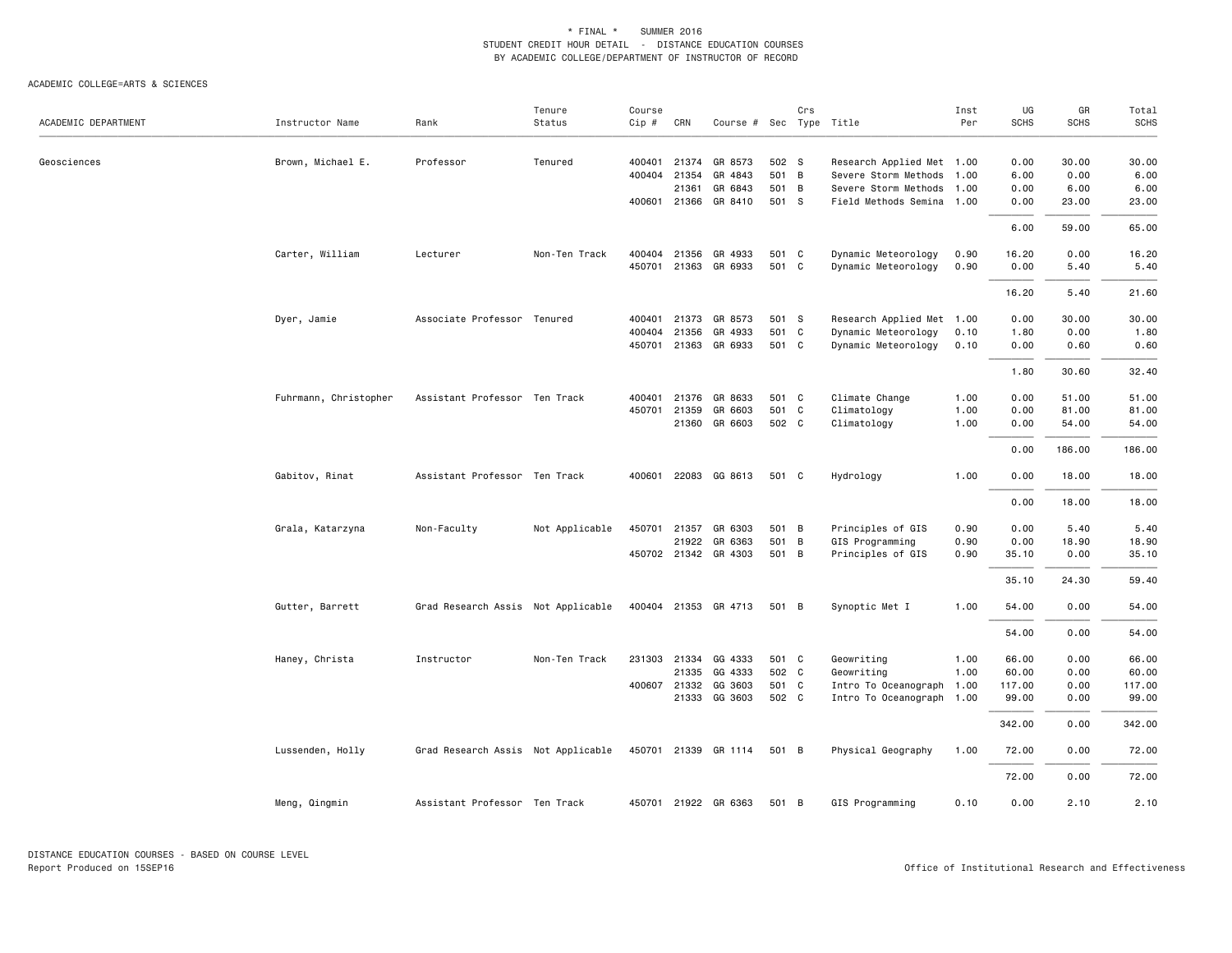ACADEMIC COLLEGE=ARTS & SCIENCES

| 0.00<br>2.10<br>2.10<br>400401 21369 GR 8453<br>501 C<br>Quant Analysis Climo 1.00<br>63.00<br>Geosciences<br>Mercer, Andrew<br>Associate Professor Tenured<br>0.00<br>63.00<br>21370 GR 8453<br>502 C<br>Quant Analysis Climo 1.00<br>0.00<br>18.00<br>18.00<br>0.00<br>81.00<br>81.00<br>400601<br>21367 GR 8410<br>502 S<br>Field Methods Semina 1.00<br>0.00<br>34.00<br>34.00<br>Mylroie, John<br>Lecturer<br>Non-Ten Track<br>0.00<br>34.00<br>34.00<br>Nagel, Athena<br>Instructor<br>Non-Ten Track<br>400601<br>21329<br>GG 1111<br>501 L<br>Earth Science I Lab<br>1.00<br>8.00<br>0.00<br>8.00<br>21330 GG 1111<br>502 L<br>Earth Science I Lab<br>1.00<br>6.00<br>0.00<br>6.00<br>57.00<br>21331<br>GG 1113<br>501 C<br>Survey Earth Sci I<br>1.00<br>57.00<br>0.00<br>450702<br>21364<br>GR 8400<br>501 E<br>24.00<br>24.00<br>Field Meth In Geosci 1.00<br>0.00<br>21365 GR 8400<br>502 E<br>Field Meth In Geosci 1.00<br>24.00<br>0.00<br>24.00<br>48.00<br>119.00<br>71.00<br>21341<br>GR 1603<br>501 C<br>Intro To Meteorology 1.00<br>51.00<br>0.00<br>51.00<br>Nordstrom, Gregory<br>Instructor<br>Non-Ten Track<br>400404<br>21343 GR 4453<br>501 C<br>Weather Prediction I 1.00<br>120.00<br>0.00<br>120.00<br>21344 GR 4453<br>502 C<br>Weather Prediction I 1.00<br>87.00<br>0.00<br>87.00<br>501 C<br>21345 GR 4473<br>Numerical Wx Predict 1.00<br>114.00<br>0.00<br>114.00<br>21346 GR 4473<br>502 C<br>Numerical Wx Predict 1.00<br>117.00<br>0.00<br>117.00<br>489.00<br>0.00<br>489.00<br>0.90<br>0.00<br>51.30<br>Radencic, Sarah<br>Non-Faculty<br>Not Applicable<br>400601<br>21336 GG 8203<br>501 C<br>Ocean Science<br>51.30<br>21337 GG 8203<br>502 C<br>Ocean Science<br>0.90<br>0.00<br>43.20<br>43.20<br>0.00<br>94.50<br>94.50<br>Professor<br>21336 GG 8203<br>Ocean Science<br>Rodgers, John<br>Tenured<br>400601<br>501 C<br>0.10<br>0.00<br>5.70<br>5.70<br>21337 GG 8203<br>502 C<br>Ocean Science<br>0.10<br>0.00<br>4.80<br>4.80<br>504 S<br>40.00<br>21368<br>GR 8410<br>Field Methods Semina<br>1.00<br>0.00<br>40.00<br>450701<br>21357<br>GR 6303<br>501<br>B<br>Principles of GIS<br>0.10<br>0.00<br>0.60<br>0.60<br>450702 21342 GR 4303<br>501 B<br>Principles of GIS<br>0.10<br>0.00<br>3.90<br>3.90<br>51.10<br>3.90<br>55.00<br>Schmitz, Darrel<br>Professor<br>Tenured<br>450701 22453 GR 7000<br>501 I<br>Directed Indiv Study 1.00<br>0.00<br>2.00<br>2.00<br>0.00<br>2.00<br>2.00<br>Sherman-Morris, Kathlee Associate Professor Tenured<br>21375 GR 8573<br>503 S<br>Research Applied Met 1.00<br>24.00<br>24.00<br>400401<br>0.00<br>400404<br>21352<br>GR 4640<br>501 E<br>1.00<br>0.00<br>13.00<br>Met Internship<br>13.00<br>450701 22909 GR 7000<br>502 I<br>Directed Indiv Study 1.00<br>0.00<br>1.00<br>1.00<br>25.00<br>38.00<br>13.00<br>Wallace, Timothy<br>Instructor<br>Non-Ten Track<br>400401 21347 GR 4603<br>501 C<br>Climatology<br>1.00<br>111.00<br>0.00<br>111.00 | ACADEMIC DEPARTMENT | Instructor Name | Rank | Tenure<br>Status | Course<br>$Cip \#$ | CRN | Course # Sec Type Title | Crs | Inst<br>Per | UG<br><b>SCHS</b> | GR<br><b>SCHS</b> | Total<br><b>SCHS</b> |
|---------------------------------------------------------------------------------------------------------------------------------------------------------------------------------------------------------------------------------------------------------------------------------------------------------------------------------------------------------------------------------------------------------------------------------------------------------------------------------------------------------------------------------------------------------------------------------------------------------------------------------------------------------------------------------------------------------------------------------------------------------------------------------------------------------------------------------------------------------------------------------------------------------------------------------------------------------------------------------------------------------------------------------------------------------------------------------------------------------------------------------------------------------------------------------------------------------------------------------------------------------------------------------------------------------------------------------------------------------------------------------------------------------------------------------------------------------------------------------------------------------------------------------------------------------------------------------------------------------------------------------------------------------------------------------------------------------------------------------------------------------------------------------------------------------------------------------------------------------------------------------------------------------------------------------------------------------------------------------------------------------------------------------------------------------------------------------------------------------------------------------------------------------------------------------------------------------------------------------------------------------------------------------------------------------------------------------------------------------------------------------------------------------------------------------------------------------------------------------------------------------------------------------------------------------------------------------------------------------------------------------------------------------------------------------------------------------------------------------------------------------------------------------------------------------------------------------------------------------------------------------------------------------------------------------------------------|---------------------|-----------------|------|------------------|--------------------|-----|-------------------------|-----|-------------|-------------------|-------------------|----------------------|
|                                                                                                                                                                                                                                                                                                                                                                                                                                                                                                                                                                                                                                                                                                                                                                                                                                                                                                                                                                                                                                                                                                                                                                                                                                                                                                                                                                                                                                                                                                                                                                                                                                                                                                                                                                                                                                                                                                                                                                                                                                                                                                                                                                                                                                                                                                                                                                                                                                                                                                                                                                                                                                                                                                                                                                                                                                                                                                                                                   |                     |                 |      |                  |                    |     |                         |     |             |                   |                   |                      |
|                                                                                                                                                                                                                                                                                                                                                                                                                                                                                                                                                                                                                                                                                                                                                                                                                                                                                                                                                                                                                                                                                                                                                                                                                                                                                                                                                                                                                                                                                                                                                                                                                                                                                                                                                                                                                                                                                                                                                                                                                                                                                                                                                                                                                                                                                                                                                                                                                                                                                                                                                                                                                                                                                                                                                                                                                                                                                                                                                   |                     |                 |      |                  |                    |     |                         |     |             |                   |                   |                      |
|                                                                                                                                                                                                                                                                                                                                                                                                                                                                                                                                                                                                                                                                                                                                                                                                                                                                                                                                                                                                                                                                                                                                                                                                                                                                                                                                                                                                                                                                                                                                                                                                                                                                                                                                                                                                                                                                                                                                                                                                                                                                                                                                                                                                                                                                                                                                                                                                                                                                                                                                                                                                                                                                                                                                                                                                                                                                                                                                                   |                     |                 |      |                  |                    |     |                         |     |             |                   |                   |                      |
|                                                                                                                                                                                                                                                                                                                                                                                                                                                                                                                                                                                                                                                                                                                                                                                                                                                                                                                                                                                                                                                                                                                                                                                                                                                                                                                                                                                                                                                                                                                                                                                                                                                                                                                                                                                                                                                                                                                                                                                                                                                                                                                                                                                                                                                                                                                                                                                                                                                                                                                                                                                                                                                                                                                                                                                                                                                                                                                                                   |                     |                 |      |                  |                    |     |                         |     |             |                   |                   |                      |
|                                                                                                                                                                                                                                                                                                                                                                                                                                                                                                                                                                                                                                                                                                                                                                                                                                                                                                                                                                                                                                                                                                                                                                                                                                                                                                                                                                                                                                                                                                                                                                                                                                                                                                                                                                                                                                                                                                                                                                                                                                                                                                                                                                                                                                                                                                                                                                                                                                                                                                                                                                                                                                                                                                                                                                                                                                                                                                                                                   |                     |                 |      |                  |                    |     |                         |     |             |                   |                   |                      |
|                                                                                                                                                                                                                                                                                                                                                                                                                                                                                                                                                                                                                                                                                                                                                                                                                                                                                                                                                                                                                                                                                                                                                                                                                                                                                                                                                                                                                                                                                                                                                                                                                                                                                                                                                                                                                                                                                                                                                                                                                                                                                                                                                                                                                                                                                                                                                                                                                                                                                                                                                                                                                                                                                                                                                                                                                                                                                                                                                   |                     |                 |      |                  |                    |     |                         |     |             |                   |                   |                      |
|                                                                                                                                                                                                                                                                                                                                                                                                                                                                                                                                                                                                                                                                                                                                                                                                                                                                                                                                                                                                                                                                                                                                                                                                                                                                                                                                                                                                                                                                                                                                                                                                                                                                                                                                                                                                                                                                                                                                                                                                                                                                                                                                                                                                                                                                                                                                                                                                                                                                                                                                                                                                                                                                                                                                                                                                                                                                                                                                                   |                     |                 |      |                  |                    |     |                         |     |             |                   |                   |                      |
|                                                                                                                                                                                                                                                                                                                                                                                                                                                                                                                                                                                                                                                                                                                                                                                                                                                                                                                                                                                                                                                                                                                                                                                                                                                                                                                                                                                                                                                                                                                                                                                                                                                                                                                                                                                                                                                                                                                                                                                                                                                                                                                                                                                                                                                                                                                                                                                                                                                                                                                                                                                                                                                                                                                                                                                                                                                                                                                                                   |                     |                 |      |                  |                    |     |                         |     |             |                   |                   |                      |
|                                                                                                                                                                                                                                                                                                                                                                                                                                                                                                                                                                                                                                                                                                                                                                                                                                                                                                                                                                                                                                                                                                                                                                                                                                                                                                                                                                                                                                                                                                                                                                                                                                                                                                                                                                                                                                                                                                                                                                                                                                                                                                                                                                                                                                                                                                                                                                                                                                                                                                                                                                                                                                                                                                                                                                                                                                                                                                                                                   |                     |                 |      |                  |                    |     |                         |     |             |                   |                   |                      |
|                                                                                                                                                                                                                                                                                                                                                                                                                                                                                                                                                                                                                                                                                                                                                                                                                                                                                                                                                                                                                                                                                                                                                                                                                                                                                                                                                                                                                                                                                                                                                                                                                                                                                                                                                                                                                                                                                                                                                                                                                                                                                                                                                                                                                                                                                                                                                                                                                                                                                                                                                                                                                                                                                                                                                                                                                                                                                                                                                   |                     |                 |      |                  |                    |     |                         |     |             |                   |                   |                      |
|                                                                                                                                                                                                                                                                                                                                                                                                                                                                                                                                                                                                                                                                                                                                                                                                                                                                                                                                                                                                                                                                                                                                                                                                                                                                                                                                                                                                                                                                                                                                                                                                                                                                                                                                                                                                                                                                                                                                                                                                                                                                                                                                                                                                                                                                                                                                                                                                                                                                                                                                                                                                                                                                                                                                                                                                                                                                                                                                                   |                     |                 |      |                  |                    |     |                         |     |             |                   |                   |                      |
|                                                                                                                                                                                                                                                                                                                                                                                                                                                                                                                                                                                                                                                                                                                                                                                                                                                                                                                                                                                                                                                                                                                                                                                                                                                                                                                                                                                                                                                                                                                                                                                                                                                                                                                                                                                                                                                                                                                                                                                                                                                                                                                                                                                                                                                                                                                                                                                                                                                                                                                                                                                                                                                                                                                                                                                                                                                                                                                                                   |                     |                 |      |                  |                    |     |                         |     |             |                   |                   |                      |
|                                                                                                                                                                                                                                                                                                                                                                                                                                                                                                                                                                                                                                                                                                                                                                                                                                                                                                                                                                                                                                                                                                                                                                                                                                                                                                                                                                                                                                                                                                                                                                                                                                                                                                                                                                                                                                                                                                                                                                                                                                                                                                                                                                                                                                                                                                                                                                                                                                                                                                                                                                                                                                                                                                                                                                                                                                                                                                                                                   |                     |                 |      |                  |                    |     |                         |     |             |                   |                   |                      |
|                                                                                                                                                                                                                                                                                                                                                                                                                                                                                                                                                                                                                                                                                                                                                                                                                                                                                                                                                                                                                                                                                                                                                                                                                                                                                                                                                                                                                                                                                                                                                                                                                                                                                                                                                                                                                                                                                                                                                                                                                                                                                                                                                                                                                                                                                                                                                                                                                                                                                                                                                                                                                                                                                                                                                                                                                                                                                                                                                   |                     |                 |      |                  |                    |     |                         |     |             |                   |                   |                      |
|                                                                                                                                                                                                                                                                                                                                                                                                                                                                                                                                                                                                                                                                                                                                                                                                                                                                                                                                                                                                                                                                                                                                                                                                                                                                                                                                                                                                                                                                                                                                                                                                                                                                                                                                                                                                                                                                                                                                                                                                                                                                                                                                                                                                                                                                                                                                                                                                                                                                                                                                                                                                                                                                                                                                                                                                                                                                                                                                                   |                     |                 |      |                  |                    |     |                         |     |             |                   |                   |                      |
|                                                                                                                                                                                                                                                                                                                                                                                                                                                                                                                                                                                                                                                                                                                                                                                                                                                                                                                                                                                                                                                                                                                                                                                                                                                                                                                                                                                                                                                                                                                                                                                                                                                                                                                                                                                                                                                                                                                                                                                                                                                                                                                                                                                                                                                                                                                                                                                                                                                                                                                                                                                                                                                                                                                                                                                                                                                                                                                                                   |                     |                 |      |                  |                    |     |                         |     |             |                   |                   |                      |
|                                                                                                                                                                                                                                                                                                                                                                                                                                                                                                                                                                                                                                                                                                                                                                                                                                                                                                                                                                                                                                                                                                                                                                                                                                                                                                                                                                                                                                                                                                                                                                                                                                                                                                                                                                                                                                                                                                                                                                                                                                                                                                                                                                                                                                                                                                                                                                                                                                                                                                                                                                                                                                                                                                                                                                                                                                                                                                                                                   |                     |                 |      |                  |                    |     |                         |     |             |                   |                   |                      |
|                                                                                                                                                                                                                                                                                                                                                                                                                                                                                                                                                                                                                                                                                                                                                                                                                                                                                                                                                                                                                                                                                                                                                                                                                                                                                                                                                                                                                                                                                                                                                                                                                                                                                                                                                                                                                                                                                                                                                                                                                                                                                                                                                                                                                                                                                                                                                                                                                                                                                                                                                                                                                                                                                                                                                                                                                                                                                                                                                   |                     |                 |      |                  |                    |     |                         |     |             |                   |                   |                      |
|                                                                                                                                                                                                                                                                                                                                                                                                                                                                                                                                                                                                                                                                                                                                                                                                                                                                                                                                                                                                                                                                                                                                                                                                                                                                                                                                                                                                                                                                                                                                                                                                                                                                                                                                                                                                                                                                                                                                                                                                                                                                                                                                                                                                                                                                                                                                                                                                                                                                                                                                                                                                                                                                                                                                                                                                                                                                                                                                                   |                     |                 |      |                  |                    |     |                         |     |             |                   |                   |                      |
|                                                                                                                                                                                                                                                                                                                                                                                                                                                                                                                                                                                                                                                                                                                                                                                                                                                                                                                                                                                                                                                                                                                                                                                                                                                                                                                                                                                                                                                                                                                                                                                                                                                                                                                                                                                                                                                                                                                                                                                                                                                                                                                                                                                                                                                                                                                                                                                                                                                                                                                                                                                                                                                                                                                                                                                                                                                                                                                                                   |                     |                 |      |                  |                    |     |                         |     |             |                   |                   |                      |
|                                                                                                                                                                                                                                                                                                                                                                                                                                                                                                                                                                                                                                                                                                                                                                                                                                                                                                                                                                                                                                                                                                                                                                                                                                                                                                                                                                                                                                                                                                                                                                                                                                                                                                                                                                                                                                                                                                                                                                                                                                                                                                                                                                                                                                                                                                                                                                                                                                                                                                                                                                                                                                                                                                                                                                                                                                                                                                                                                   |                     |                 |      |                  |                    |     |                         |     |             |                   |                   |                      |
|                                                                                                                                                                                                                                                                                                                                                                                                                                                                                                                                                                                                                                                                                                                                                                                                                                                                                                                                                                                                                                                                                                                                                                                                                                                                                                                                                                                                                                                                                                                                                                                                                                                                                                                                                                                                                                                                                                                                                                                                                                                                                                                                                                                                                                                                                                                                                                                                                                                                                                                                                                                                                                                                                                                                                                                                                                                                                                                                                   |                     |                 |      |                  |                    |     |                         |     |             |                   |                   |                      |
|                                                                                                                                                                                                                                                                                                                                                                                                                                                                                                                                                                                                                                                                                                                                                                                                                                                                                                                                                                                                                                                                                                                                                                                                                                                                                                                                                                                                                                                                                                                                                                                                                                                                                                                                                                                                                                                                                                                                                                                                                                                                                                                                                                                                                                                                                                                                                                                                                                                                                                                                                                                                                                                                                                                                                                                                                                                                                                                                                   |                     |                 |      |                  |                    |     |                         |     |             |                   |                   |                      |
|                                                                                                                                                                                                                                                                                                                                                                                                                                                                                                                                                                                                                                                                                                                                                                                                                                                                                                                                                                                                                                                                                                                                                                                                                                                                                                                                                                                                                                                                                                                                                                                                                                                                                                                                                                                                                                                                                                                                                                                                                                                                                                                                                                                                                                                                                                                                                                                                                                                                                                                                                                                                                                                                                                                                                                                                                                                                                                                                                   |                     |                 |      |                  |                    |     |                         |     |             |                   |                   |                      |
|                                                                                                                                                                                                                                                                                                                                                                                                                                                                                                                                                                                                                                                                                                                                                                                                                                                                                                                                                                                                                                                                                                                                                                                                                                                                                                                                                                                                                                                                                                                                                                                                                                                                                                                                                                                                                                                                                                                                                                                                                                                                                                                                                                                                                                                                                                                                                                                                                                                                                                                                                                                                                                                                                                                                                                                                                                                                                                                                                   |                     |                 |      |                  |                    |     |                         |     |             |                   |                   |                      |
|                                                                                                                                                                                                                                                                                                                                                                                                                                                                                                                                                                                                                                                                                                                                                                                                                                                                                                                                                                                                                                                                                                                                                                                                                                                                                                                                                                                                                                                                                                                                                                                                                                                                                                                                                                                                                                                                                                                                                                                                                                                                                                                                                                                                                                                                                                                                                                                                                                                                                                                                                                                                                                                                                                                                                                                                                                                                                                                                                   |                     |                 |      |                  |                    |     |                         |     |             |                   |                   |                      |
|                                                                                                                                                                                                                                                                                                                                                                                                                                                                                                                                                                                                                                                                                                                                                                                                                                                                                                                                                                                                                                                                                                                                                                                                                                                                                                                                                                                                                                                                                                                                                                                                                                                                                                                                                                                                                                                                                                                                                                                                                                                                                                                                                                                                                                                                                                                                                                                                                                                                                                                                                                                                                                                                                                                                                                                                                                                                                                                                                   |                     |                 |      |                  |                    |     |                         |     |             |                   |                   |                      |
|                                                                                                                                                                                                                                                                                                                                                                                                                                                                                                                                                                                                                                                                                                                                                                                                                                                                                                                                                                                                                                                                                                                                                                                                                                                                                                                                                                                                                                                                                                                                                                                                                                                                                                                                                                                                                                                                                                                                                                                                                                                                                                                                                                                                                                                                                                                                                                                                                                                                                                                                                                                                                                                                                                                                                                                                                                                                                                                                                   |                     |                 |      |                  |                    |     |                         |     |             |                   |                   |                      |
|                                                                                                                                                                                                                                                                                                                                                                                                                                                                                                                                                                                                                                                                                                                                                                                                                                                                                                                                                                                                                                                                                                                                                                                                                                                                                                                                                                                                                                                                                                                                                                                                                                                                                                                                                                                                                                                                                                                                                                                                                                                                                                                                                                                                                                                                                                                                                                                                                                                                                                                                                                                                                                                                                                                                                                                                                                                                                                                                                   |                     |                 |      |                  |                    |     |                         |     |             |                   |                   |                      |
|                                                                                                                                                                                                                                                                                                                                                                                                                                                                                                                                                                                                                                                                                                                                                                                                                                                                                                                                                                                                                                                                                                                                                                                                                                                                                                                                                                                                                                                                                                                                                                                                                                                                                                                                                                                                                                                                                                                                                                                                                                                                                                                                                                                                                                                                                                                                                                                                                                                                                                                                                                                                                                                                                                                                                                                                                                                                                                                                                   |                     |                 |      |                  |                    |     |                         |     |             |                   |                   |                      |
|                                                                                                                                                                                                                                                                                                                                                                                                                                                                                                                                                                                                                                                                                                                                                                                                                                                                                                                                                                                                                                                                                                                                                                                                                                                                                                                                                                                                                                                                                                                                                                                                                                                                                                                                                                                                                                                                                                                                                                                                                                                                                                                                                                                                                                                                                                                                                                                                                                                                                                                                                                                                                                                                                                                                                                                                                                                                                                                                                   |                     |                 |      |                  |                    |     |                         |     |             |                   |                   |                      |
|                                                                                                                                                                                                                                                                                                                                                                                                                                                                                                                                                                                                                                                                                                                                                                                                                                                                                                                                                                                                                                                                                                                                                                                                                                                                                                                                                                                                                                                                                                                                                                                                                                                                                                                                                                                                                                                                                                                                                                                                                                                                                                                                                                                                                                                                                                                                                                                                                                                                                                                                                                                                                                                                                                                                                                                                                                                                                                                                                   |                     |                 |      |                  |                    |     |                         |     |             |                   |                   |                      |
|                                                                                                                                                                                                                                                                                                                                                                                                                                                                                                                                                                                                                                                                                                                                                                                                                                                                                                                                                                                                                                                                                                                                                                                                                                                                                                                                                                                                                                                                                                                                                                                                                                                                                                                                                                                                                                                                                                                                                                                                                                                                                                                                                                                                                                                                                                                                                                                                                                                                                                                                                                                                                                                                                                                                                                                                                                                                                                                                                   |                     |                 |      |                  |                    |     |                         |     |             |                   |                   |                      |
|                                                                                                                                                                                                                                                                                                                                                                                                                                                                                                                                                                                                                                                                                                                                                                                                                                                                                                                                                                                                                                                                                                                                                                                                                                                                                                                                                                                                                                                                                                                                                                                                                                                                                                                                                                                                                                                                                                                                                                                                                                                                                                                                                                                                                                                                                                                                                                                                                                                                                                                                                                                                                                                                                                                                                                                                                                                                                                                                                   |                     |                 |      |                  |                    |     |                         |     |             |                   |                   |                      |
|                                                                                                                                                                                                                                                                                                                                                                                                                                                                                                                                                                                                                                                                                                                                                                                                                                                                                                                                                                                                                                                                                                                                                                                                                                                                                                                                                                                                                                                                                                                                                                                                                                                                                                                                                                                                                                                                                                                                                                                                                                                                                                                                                                                                                                                                                                                                                                                                                                                                                                                                                                                                                                                                                                                                                                                                                                                                                                                                                   |                     |                 |      |                  |                    |     |                         |     |             |                   |                   |                      |

DISTANCE EDUCATION COURSES - BASED ON COURSE LEVEL Report Produced on 15SEP16 Office of Institutional Research and Effectiveness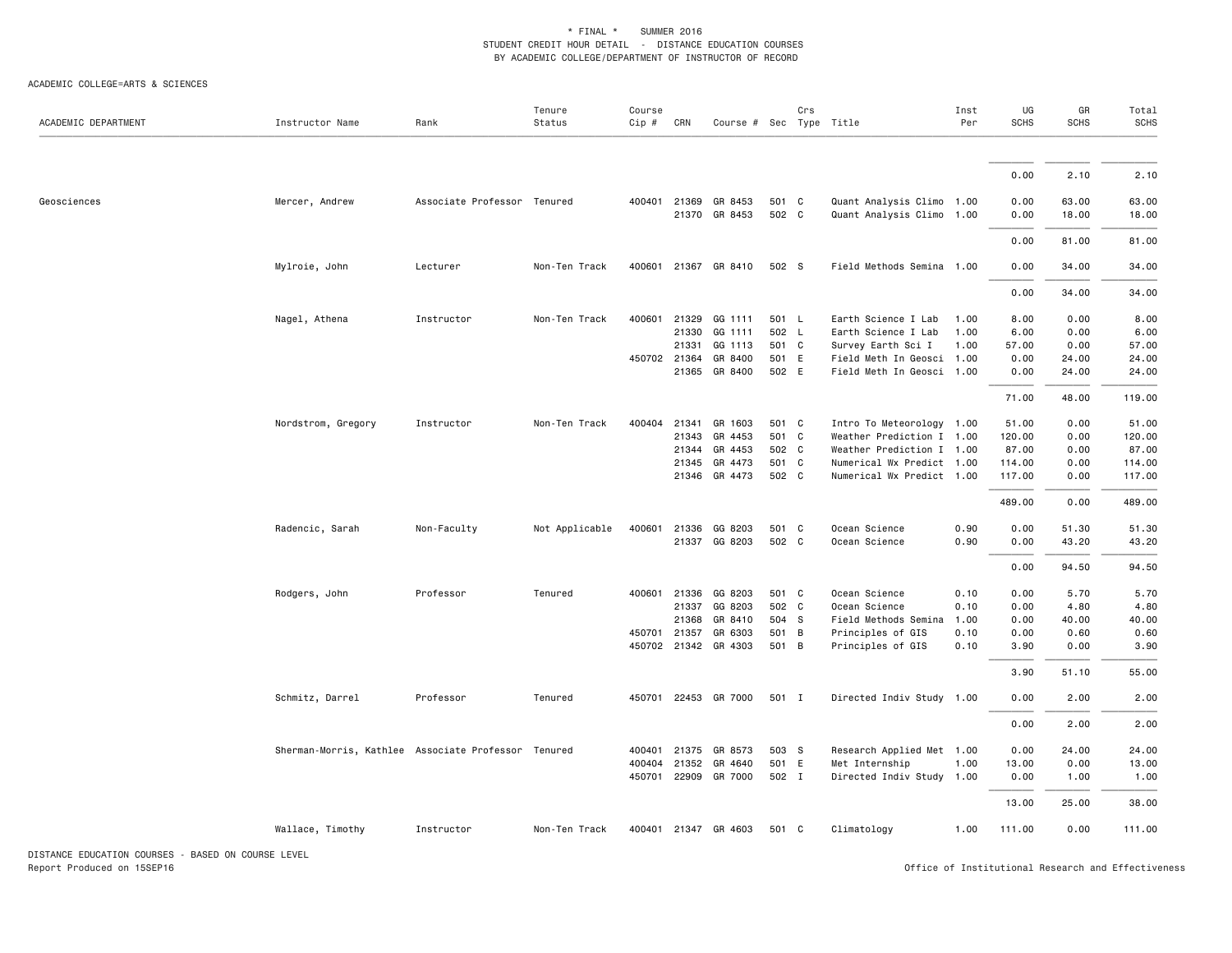| ACADEMIC DEPARTMENT | Instructor Name  | Rank       | Tenure<br>Status | Course<br>Cip # | CRN   | Course # Sec Type Title                   |                         | Crs |                                                           | Inst<br>Per          | UG<br>SCHS                           | GR<br>SCHS                   | Total<br>SCHS                        |
|---------------------|------------------|------------|------------------|-----------------|-------|-------------------------------------------|-------------------------|-----|-----------------------------------------------------------|----------------------|--------------------------------------|------------------------------|--------------------------------------|
| Geosciences         | Wallace, Timothy | Instructor | Non-Ten Track    | 400401          | 21348 | GR 4603<br>21350 GR 4613<br>21351 GR 4613 | 502 C<br>501 B<br>502 B |     | Climatology<br>Applied Climatology<br>Applied Climatology | 1.00<br>1.00<br>1.00 | 102.00<br>126.00<br>126.00<br>465.00 | 0.00<br>0.00<br>0.00<br>0.00 | 102.00<br>126.00<br>126.00<br>465.00 |
| Geosciences         |                  |            |                  |                 |       |                                           |                         |     |                                                           |                      | ========<br>1569.00<br>========      | 661,00<br>========           | 2230.00<br>==========                |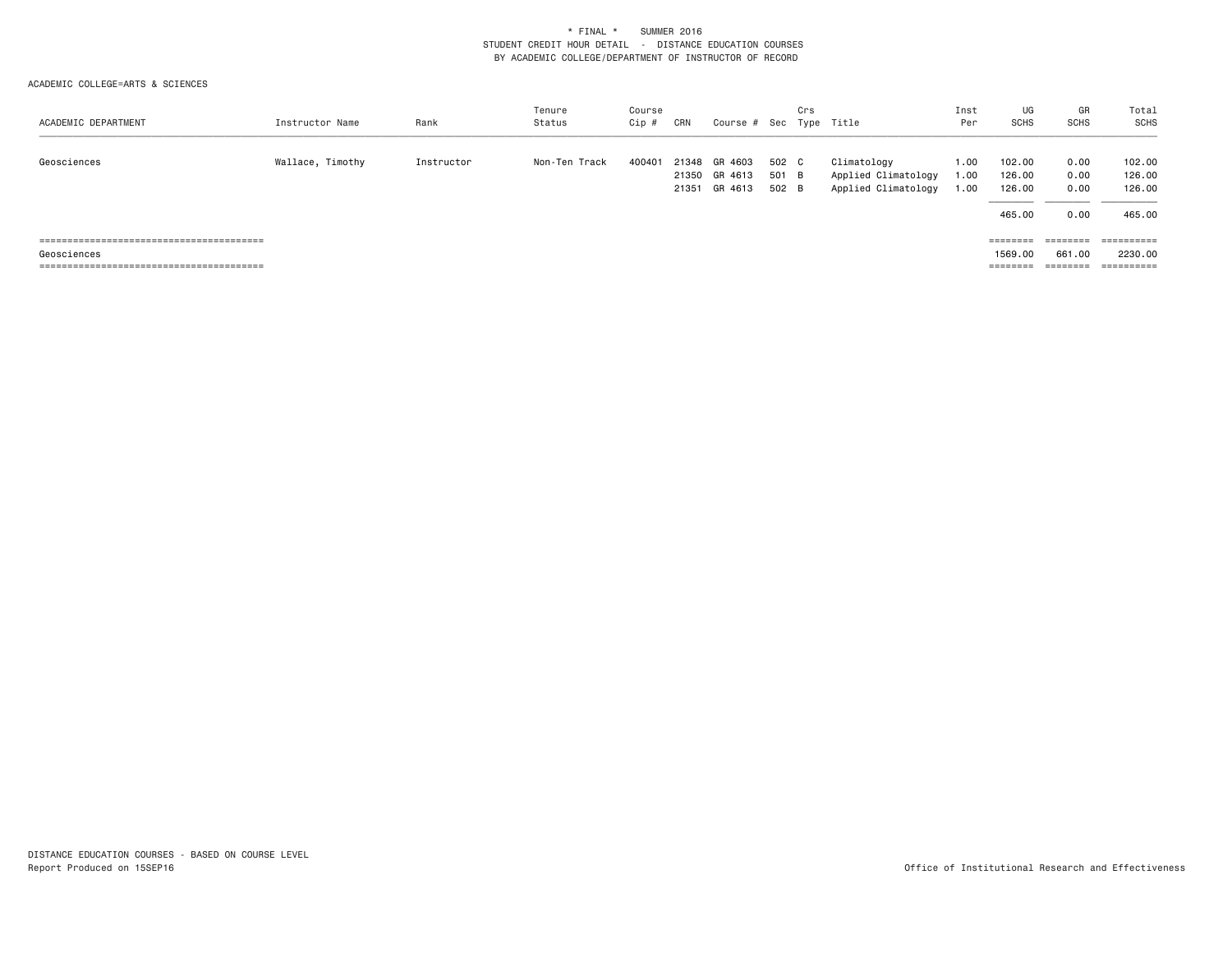|                          |                   |            | Tenure        | Course |     |                      |       | Crs |                           | Inst | UG          | GR          | Total                         |
|--------------------------|-------------------|------------|---------------|--------|-----|----------------------|-------|-----|---------------------------|------|-------------|-------------|-------------------------------|
| ACADEMIC DEPARTMENT      | Instructor Name   | Rank       | Status        | Cip #  | CRN | Course # Sec         |       |     | Type Title                | Per  | <b>SCHS</b> | <b>SCHS</b> | <b>SCHS</b>                   |
| Mathematics & Statistics | Beckman, Jennifer | Instructor | Non-Ten Track |        |     | 270101 21391 MA 0103 | 501 C |     | Intermediate Algebra 1.00 |      | 36.00       | 0.00        | 36.00                         |
|                          |                   |            |               |        |     |                      |       |     |                           |      | 36.00       | 0.00        | 36.00                         |
|                          | Eaton, Jonathan   | Instructor | Non-Ten Track | 270501 |     | 21398 MA 2113        | 501 C |     | Intro to Stats            | 1.00 | 42.00       | 0.00        | 42.00                         |
|                          |                   |            |               |        |     | 21441 ST 2113        | 501 C |     | Intro to Stats            | 1.00 | 33.00       | 0.00        | 33.00                         |
|                          |                   |            |               |        |     |                      |       |     |                           |      | 75.00       | 0.00        | 75.00                         |
|                          | Shaw, Patricia    | Instructor | Non-Ten Track | 270101 |     | 21393 MA 1323        | 501 C |     | Trigonometry              | 1.00 | 45.00       | 0.00        | 45.00                         |
|                          |                   |            |               |        |     | 21397 MA 1723        | 501 C |     | Calculus II               | 1.00 | 27.00       | 0.00        | 27.00                         |
|                          |                   |            |               |        |     |                      |       |     |                           |      | 72.00       | 0.00        | 72.00                         |
|                          | Walters, Kimberly | Instructor | Non-Ten Track |        |     | 270102 21392 MA 1313 | 501 C |     | College Algebra           | 1.00 | 72.00       | 0.00        | 72.00                         |
|                          |                   |            |               |        |     |                      |       |     |                           |      | 72.00       | 0.00        | 72.00                         |
|                          | Woodard, Kelly    | Lecturer   | Non-Ten Track | 270101 |     | 21394 MA 1413        | 501 C |     | Structure Real Numbe 1.00 |      | 36.00       | 0.00        | 36.00                         |
|                          |                   |            |               |        |     | 21395 MA 1423        | 501 C |     | Problem Solving Real 1.00 |      | 54.00       | 0.00        | 54.00                         |
|                          |                   |            |               |        |     | 21396 MA 1433        | 501 C |     | Informal Geom & Meas 1.00 |      | 33.00       | 0.00        | 33.00                         |
|                          |                   |            |               |        |     |                      |       |     |                           |      | 123.00      | 0.00        | 123.00                        |
|                          |                   |            |               |        |     |                      |       |     |                           |      | ========    | ========    | ==========                    |
| Mathematics & Statistics |                   |            |               |        |     |                      |       |     |                           |      | 378.00      | 0.00        | 378.00                        |
|                          |                   |            |               |        |     |                      |       |     |                           |      |             |             | ========= ======== ========== |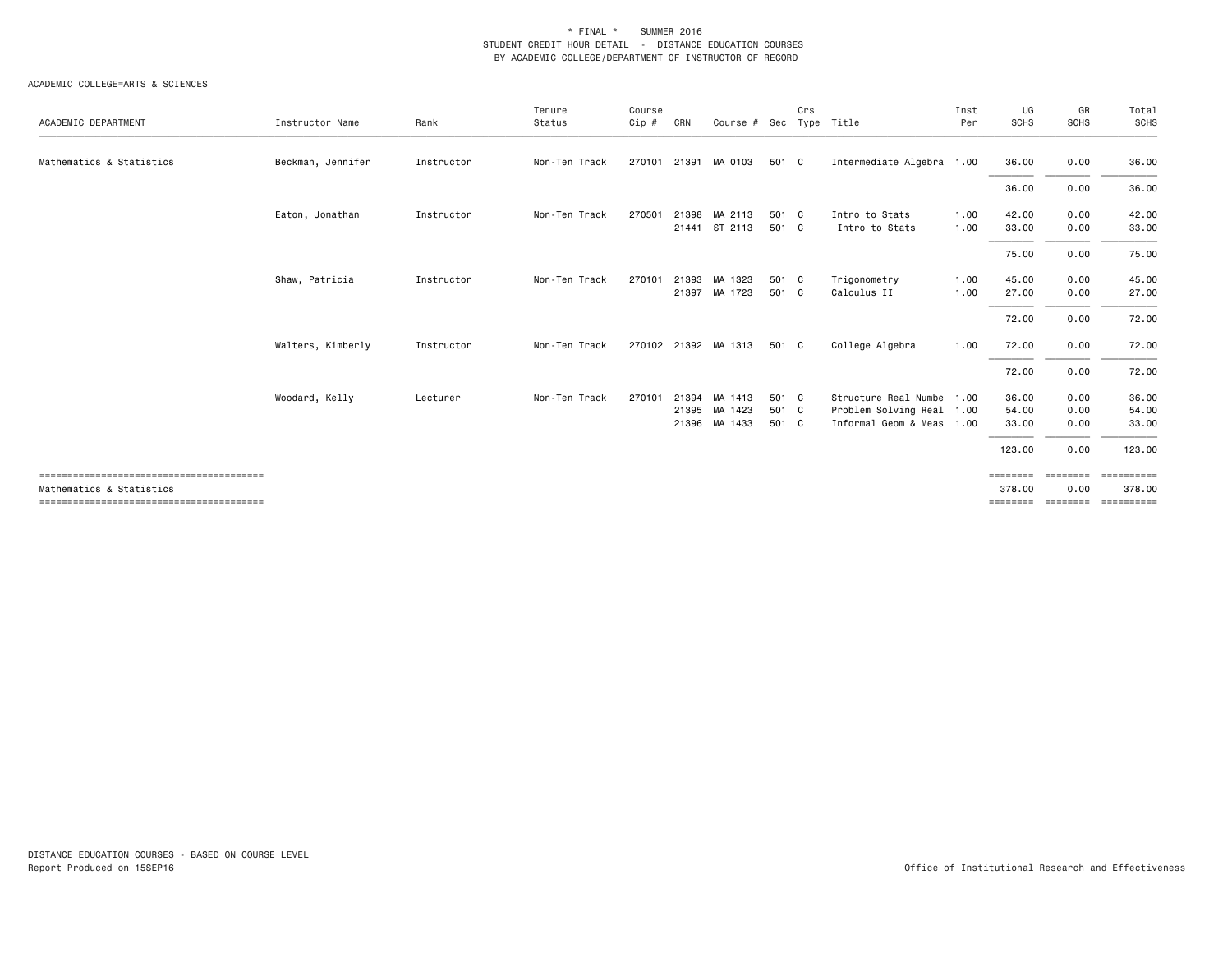| ACADEMIC DEPARTMENT   | Instructor Name | Rank       | Tenure<br>Status | Course<br>Cip # | CRN   | Course #                    | Sec   | Crs | Type Title          | Inst<br>Per | UG<br><b>SCHS</b> | GR<br><b>SCHS</b> | Total<br>SCHS |
|-----------------------|-----------------|------------|------------------|-----------------|-------|-----------------------------|-------|-----|---------------------|-------------|-------------------|-------------------|---------------|
|                       |                 |            |                  |                 |       |                             |       |     |                     |             |                   |                   |               |
| Philosophy & Religion | Bickle, John    | Professor  | Tenured          | 380101          | 21409 | PHI 1103 501 C              |       |     | Intro To Philosophy | 1.00        | 27.00             | 0.00              | 27.00         |
|                       |                 |            |                  |                 |       | 21410 PHI 1103 551 C        |       |     | Intro To Philosophy | 1.00        | 21.00             | 0.00              | 21.00         |
|                       |                 |            |                  |                 |       |                             |       |     |                     |             | 48.00             | 0.00              | 48.00         |
|                       | Bisson, Albert  | Instructor | Non-Ten Track    | 380201          |       | 21432 REL 1103 501 C        |       |     | Intro To Religion   | 1.00        | 69.00             | 0.00              | 69.00         |
|                       |                 |            |                  |                 |       |                             |       |     |                     |             | 69.00             | 0.00              | 69.00         |
|                       | Codling, James  | Lecturer   | Non-Ten Track    | 380201          |       | 21433 REL 1103 551 C        |       |     | Intro To Religion   | 1.00        | 39.00             | 0.00              | 39.00         |
|                       |                 |            |                  |                 |       |                             |       |     |                     |             | 39.00             | 0.00              | 39.00         |
|                       | Davis, Jordan   | Lecturer   | Non-Ten Track    |                 |       | 380102 21882 PHI 1113 551 C |       |     | Intro To Logic      | 1.00        | 27.00             | 0.00              | 27.00         |
|                       |                 |            |                  |                 |       |                             |       |     |                     |             | 27.00             | 0.00              | 27.00         |
|                       | Holt, Dale      | Professor  | Tenured          | 380103          | 21411 | PHI 1123                    | 501 C |     | Intro To Ethics     | 1.00        | 99.00             | 0.00              | 99.00         |
|                       |                 |            |                  |                 |       | 21412 PHI 1123 551 C        |       |     | Intro To Ethics     | 1.00        | 108.00            | 0.00              | 108.00        |
|                       |                 |            |                  |                 |       |                             |       |     |                     |             | 207.00            | 0.00              | 207.00        |
|                       |                 |            |                  |                 |       |                             |       |     |                     |             | ========          | --------          | ==========    |
| Philosophy & Religion |                 |            |                  |                 |       |                             |       |     |                     |             | 390.00            | 0.00              | 390,00        |
|                       |                 |            |                  |                 |       |                             |       |     |                     |             | ========          | ========          | ==========    |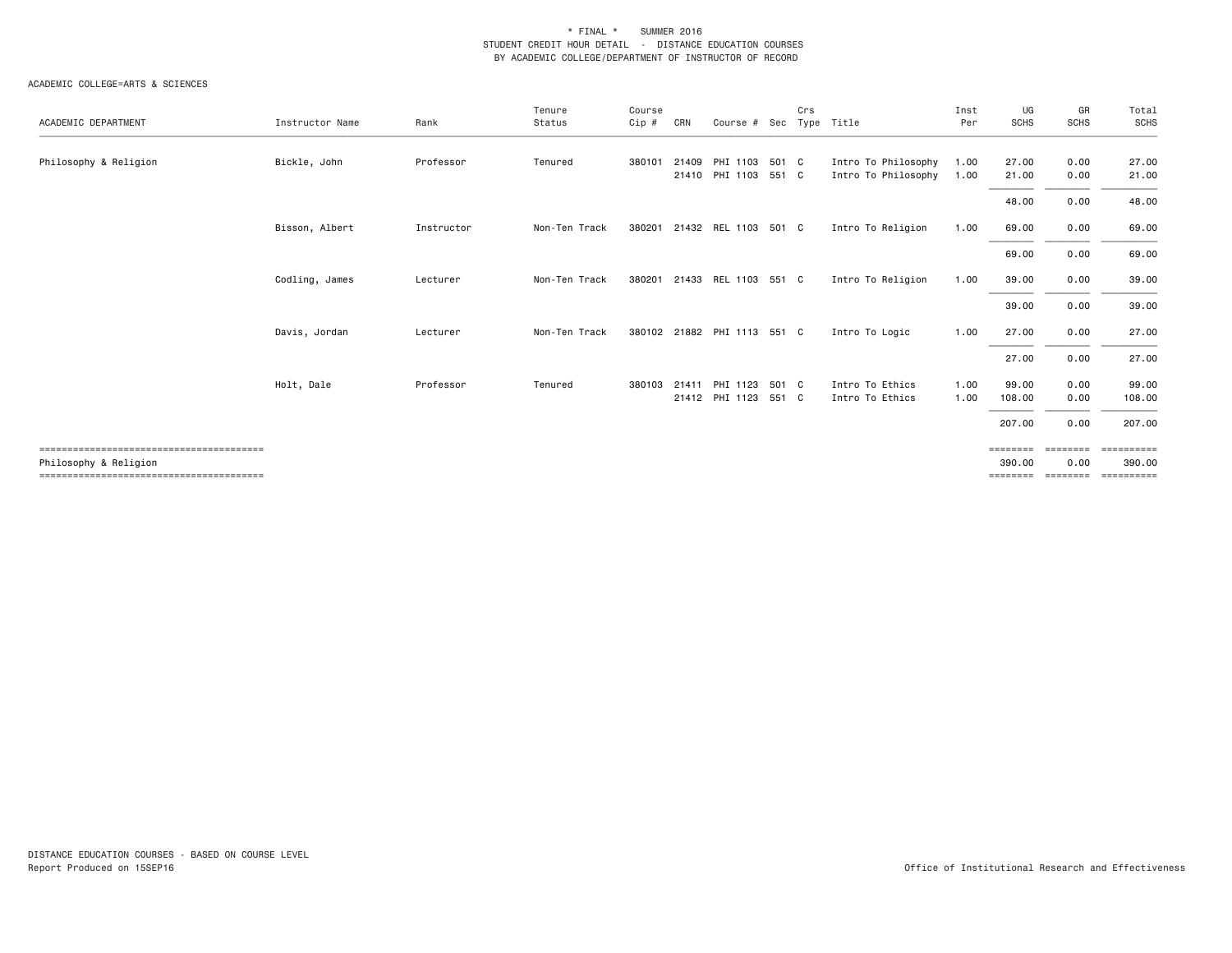| ACADEMIC DEPARTMENT | Instructor Name | Rank              | Tenure<br>Status | Course<br>Cip# | CRN | Course # Sec Type Title |       | Crs |                           | Inst<br>Per | UG<br><b>SCHS</b>                                                       | GR<br>SCHS | Total<br>SCHS |
|---------------------|-----------------|-------------------|------------------|----------------|-----|-------------------------|-------|-----|---------------------------|-------------|-------------------------------------------------------------------------|------------|---------------|
| Physics & Astronomy | Clark, Shane    | Grad Teach Assist | Not Applicable   |                |     | 400801 21407 PH 1021    | 501 L |     | Physical Science Lab 1.00 |             | 1.00                                                                    | 0.00       | 1.00          |
|                     |                 |                   |                  |                |     |                         |       |     |                           |             | 1.00                                                                    | 0.00       | 1.00          |
|                     | Moody, Judith   | Lecturer          | Non-Ten Track    | 400801         |     | 21408 PH 1023           | 501 C |     | Physical Sci Survey       | 1.00        | 15.00                                                                   | 0.00       | 15.00         |
|                     |                 |                   |                  |                |     |                         |       |     |                           |             | 15.00                                                                   | 0.00       | 15.00         |
|                     |                 |                   |                  |                |     |                         |       |     |                           |             | $\qquad \qquad \equiv \equiv \equiv \equiv \equiv \equiv \equiv \equiv$ | ========   |               |
| Physics & Astronomy |                 |                   |                  |                |     |                         |       |     |                           |             | 16.00                                                                   | 0.00       | 16.00         |
|                     |                 |                   |                  |                |     |                         |       |     |                           |             | ========                                                                | ========   | ==========    |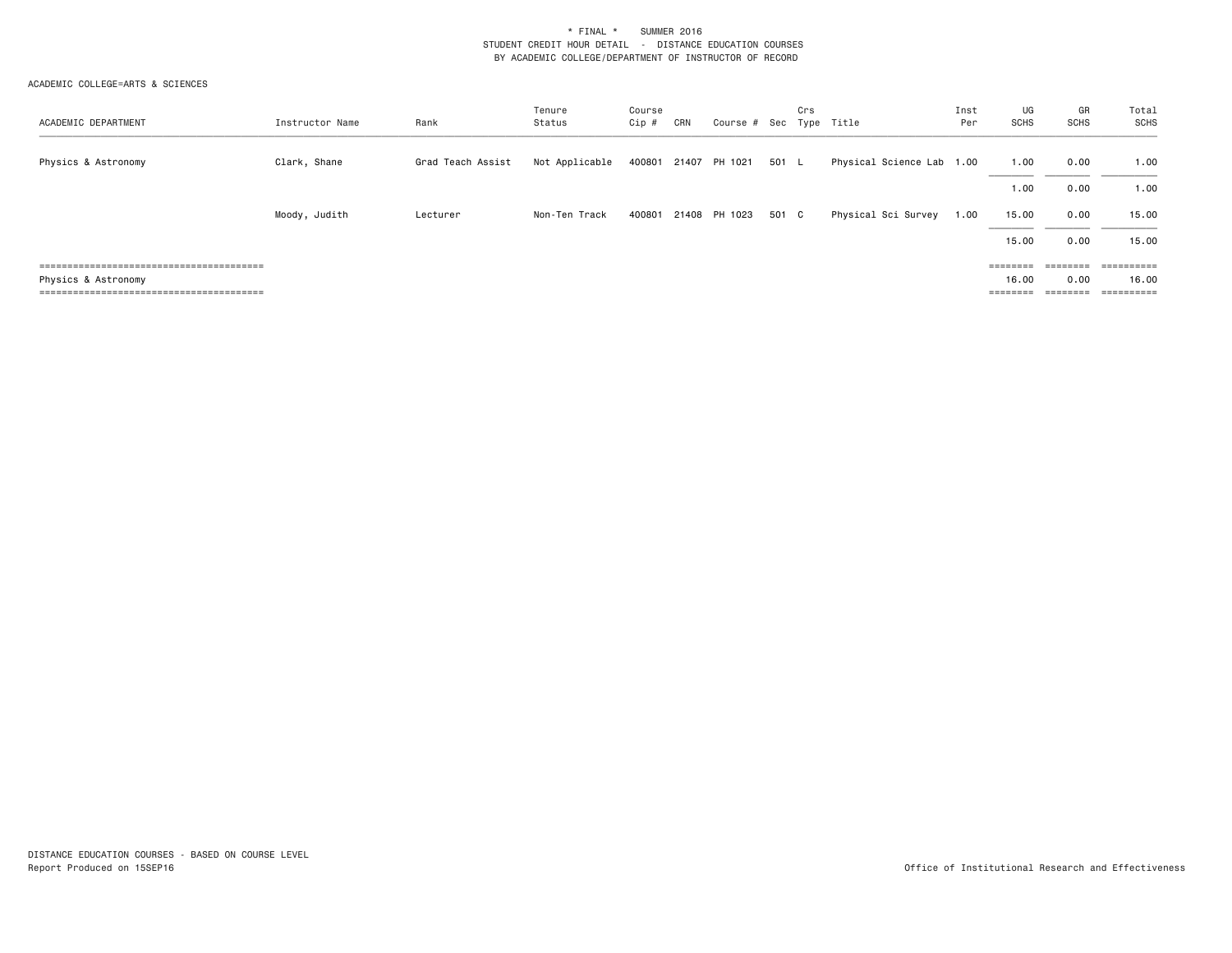| ACADEMIC DEPARTMENT                                 | Instructor Name | Rank     | Tenure<br>Status | Course<br>Cip # | CRN | Course # Sec Type Title     | Crs |                     | Inst<br>Per | UG<br><b>SCHS</b> | GR<br><b>SCHS</b>             | Total<br>SCHS                     |
|-----------------------------------------------------|-----------------|----------|------------------|-----------------|-----|-----------------------------|-----|---------------------|-------------|-------------------|-------------------------------|-----------------------------------|
| Political Science & Public Administratio Adams, Joe |                 | Lecturer | Non-Ten Track    |                 |     | 440401 21414 PPA 8733 502 S |     | Public Program Eval | 1.00        | 0.00<br>0.00      | 18.00<br>18.00                | 18.00<br>18.00                    |
| Political Science & Public Administratio            |                 |          |                  |                 |     |                             |     |                     |             | ========<br>0.00  | ========<br>18.00<br>======== | ==========<br>18,00<br>========== |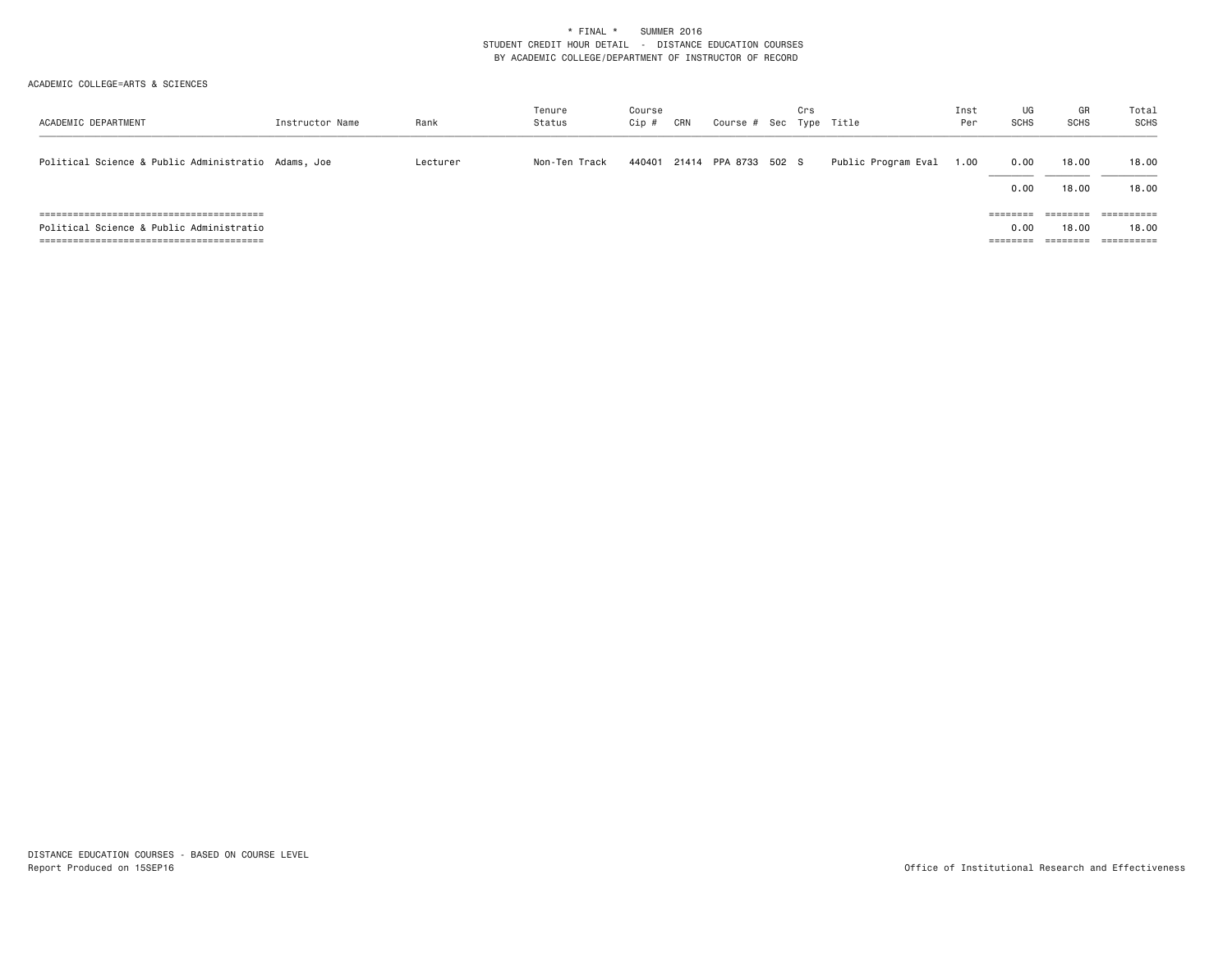| ACADEMIC DEPARTMENT | Instructor Name    | Rank                          | Tenure<br>Status | Course<br>Cip #            | CRN | Course # Sec                                                   |       | Crs | Type Title                                               | Inst<br>Per          | UG<br><b>SCHS</b>                 | GR<br><b>SCHS</b>            | Total<br><b>SCHS</b>              |
|---------------------|--------------------|-------------------------------|------------------|----------------------------|-----|----------------------------------------------------------------|-------|-----|----------------------------------------------------------|----------------------|-----------------------------------|------------------------------|-----------------------------------|
| Psychology          | Armstrong, Kevin   | Associate Professor Tenured   |                  | 422707                     |     | 21418 PSY 3363 501 C                                           |       |     | Behav Modification                                       | 1.00                 | 63.00                             | 0.00                         | 63.00                             |
|                     |                    |                               |                  |                            |     |                                                                |       |     |                                                          |                      | 63.00                             | 0.00                         | 63.00                             |
|                     | Campbell, Kristen  | Lecturer                      | Non-Ten Track    |                            |     | 420101 21415 PSY 3213 501 C                                    |       |     | Psych Of Ab Behavior 1.00                                |                      | 36.00                             | 0.00                         | 36.00                             |
|                     |                    |                               |                  |                            |     |                                                                |       |     |                                                          |                      | 36.00                             | 0.00                         | 36.00                             |
|                     | Gresham, Courtney  | Non-Faculty                   | Not Applicable   |                            |     | 422813 21416 PSY 3343 501 C                                    |       |     | Psych Of Learning                                        | 1.00                 | 66.00                             | 0.00                         | 66.00                             |
|                     |                    |                               |                  |                            |     |                                                                |       |     |                                                          |                      | 66.00                             | 0.00                         | 66.00                             |
|                     | Hubbard, Marlena   | Lecturer                      | Non-Ten Track    | 422701                     |     | 21420 PSY 3713 501 C                                           |       |     | Cognitive Psychology 1.00                                |                      | 72.00                             | 0.00                         | 72.00                             |
|                     |                    |                               |                  |                            |     |                                                                |       |     |                                                          |                      | 72.00                             | 0.00                         | 72.00                             |
|                     | Nadorff, Danielle  | Assistant Professor Ten Track |                  |                            |     | 422703 21421 PSY 3803 551 C                                    |       |     | Int Dev Psychology                                       | 1.00                 | 75.00                             | 0.00                         | 75.00                             |
|                     |                    |                               |                  |                            |     |                                                                |       |     |                                                          |                      | 75.00                             | 0.00                         | 75.00                             |
|                     | Valentine, Michael | Instructor                    | Non-Ten Track    | 420101<br>422707<br>422803 |     | 21419 PSY 3413 501 C<br>21417 PSY 3353<br>21422 PSY 4223 501 C | 501 C |     | Human Sexual Behavio<br>Motivation<br>Drug Use And Abuse | 1.00<br>1.00<br>1.00 | 72.00<br>84.00<br>72.00<br>228.00 | 0.00<br>0.00<br>0.00<br>0.00 | 72.00<br>84.00<br>72.00<br>228.00 |
|                     |                    |                               |                  |                            |     |                                                                |       |     |                                                          |                      | ========                          | <b>EEEEEEE</b>               |                                   |
| Psychology          |                    |                               |                  |                            |     |                                                                |       |     |                                                          |                      | 540.00<br>========                | 0.00<br>========             | 540.00<br>==========              |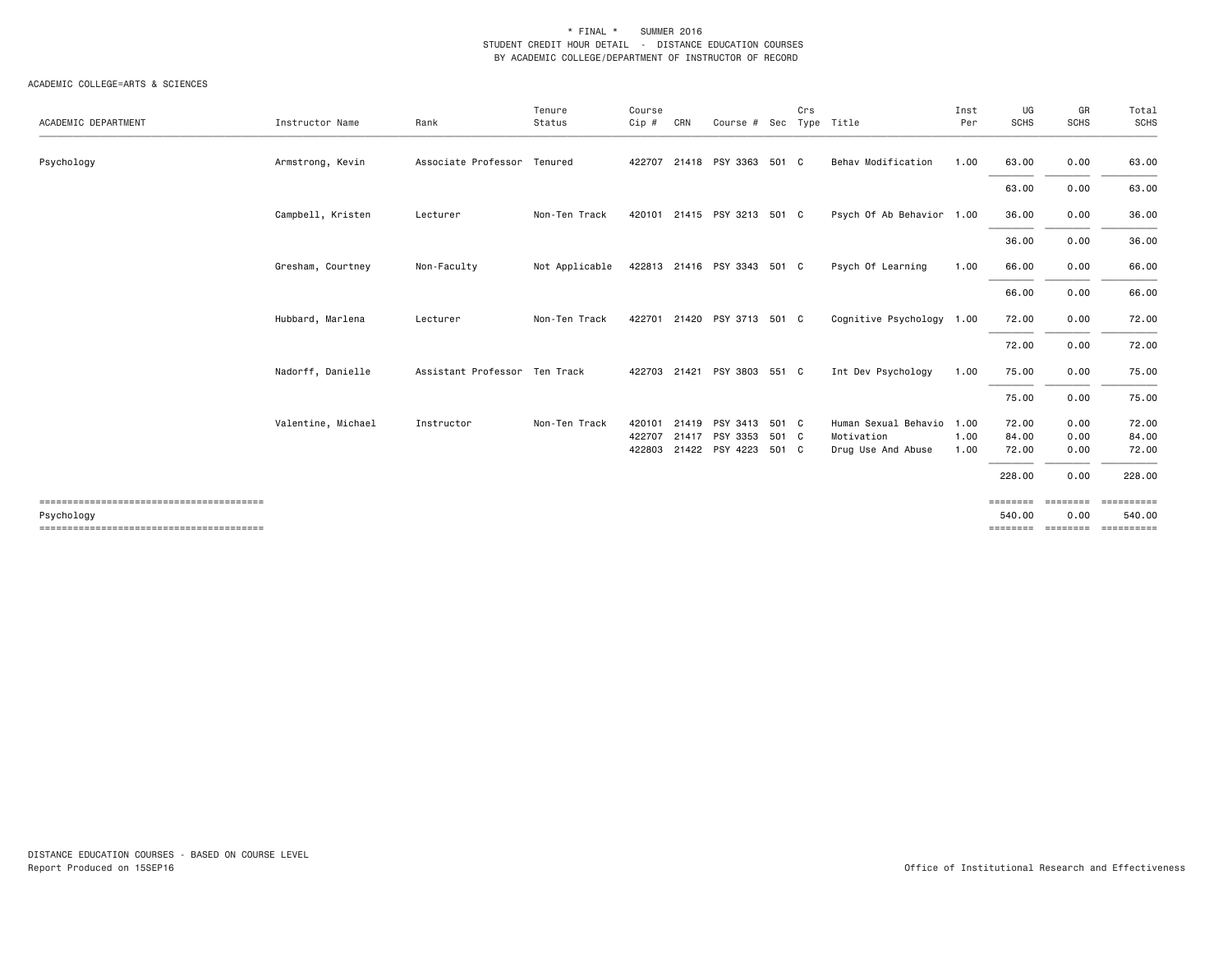| ACADEMIC DEPARTMENT | Instructor Name    | Rank                          | Tenure<br>Status | Course<br>Cip #  | CRN   | Course # Sec Type Title                      |                         | Crs |                                                          | Inst<br>Per          | UG<br><b>SCHS</b>     | GR<br><b>SCHS</b>    | Total<br><b>SCHS</b>                    |
|---------------------|--------------------|-------------------------------|------------------|------------------|-------|----------------------------------------------|-------------------------|-----|----------------------------------------------------------|----------------------|-----------------------|----------------------|-----------------------------------------|
| Sociology           | Bryant, Natalie    | Lecturer                      | Non-Ten Track    | 440701           | 22297 | SW 3013<br>22298 SW 3023                     | 501 C<br>551 C          |     | Hum Beh Soc Envir I<br>Hum Beh Soc Envir II 1.00         | 0.95                 | 37.05<br>33.00        | 0.00<br>0.00         | 37.05<br>33.00                          |
|                     |                    |                               |                  |                  |       |                                              |                         |     |                                                          |                      | 70.05                 | 0.00                 | 70.05                                   |
|                     | Cooper, Melissa    | Lecturer                      | Non-Ten Track    |                  |       | 440701 21444 SW 4533                         | 501 C                   |     | Sub Abuse in SW Svcs 1.00                                |                      | 54.00                 | 0.00                 | 54.00                                   |
|                     |                    |                               |                  |                  |       |                                              |                         |     |                                                          |                      | 54.00                 | 0.00                 | 54.00                                   |
|                     | Holt, Debora       | Lecturer                      | Non-Ten Track    | 440701           |       | 22293 SW 4990                                | 501 C                   |     | Special Topic In SW                                      | 0.95                 | 22.80                 | 0.00                 | 22.80                                   |
|                     |                    |                               |                  |                  |       |                                              |                         |     |                                                          |                      | 22.80                 | 0.00                 | 22.80                                   |
|                     | Kelly, Kimberly    | Associate Professor Tenured   |                  | 050207<br>451101 | 21434 | 23226 GS 8973<br>SO 1003<br>23292 SO 8973    | 501 C<br>501 C<br>501 C |     | Gender and Work<br>Intro To Sociology<br>Gender and Work | 1.00<br>1.00<br>1.00 | 0.00<br>54.00<br>0.00 | 3.00<br>0.00<br>3.00 | 3.00<br>54.00<br>3.00                   |
|                     |                    |                               |                  |                  |       |                                              |                         |     |                                                          |                      | 54.00                 | 6.00                 | 60.00                                   |
|                     | McKinley, Kenya    | Assistant Professor Ten Track |                  |                  |       | 440701 21442 SW 2303                         | 501 C                   |     | Welfare Policy I                                         | 1.00                 | 39.00                 | 0.00                 | 39.00                                   |
|                     |                    |                               |                  |                  |       |                                              |                         |     |                                                          |                      | 39.00                 | 0.00                 | 39.00                                   |
|                     | Pilkinton, Melinda | Associate Professor Tenured   |                  | 440701           | 22293 | SW 4990<br>22297 SW 3013                     | 501 C<br>501 C          |     | Special Topic In SW<br>Hum Beh Soc Envir I               | 0.05<br>0.05         | 1.20<br>1.95          | 0.00<br>0.00         | 1.20<br>1.95                            |
|                     |                    |                               |                  |                  |       |                                              |                         |     |                                                          |                      | 3.15                  | 0.00                 | 3.15                                    |
|                     | Ralston, Margaret  | Assistant Professor Ten Track |                  |                  |       | 451101 21435 SO 1203                         | 501 C                   |     | Marriage & Family                                        | 1.00                 | 66.00                 | 0.00                 | 66.00                                   |
|                     |                    |                               |                  |                  |       |                                              |                         |     |                                                          |                      | 66.00                 | 0.00                 | 66.00                                   |
|                     | Rogers, Sarah      | Grad Teach Assist             | Not Applicable   |                  |       | 451101 21437 SO 3313                         | 501 C                   |     | Deviant Behavior                                         | 1.00                 | 54.00                 | 0.00                 | 54.00                                   |
|                     |                    |                               |                  |                  |       |                                              |                         |     |                                                          |                      | 54.00                 | 0.00                 | 54.00                                   |
|                     | Wells, Makeela     | Lecturer                      | Non-Ten Track    | 450401           |       | 22081 CRM 4233 501 C<br>451101 21438 SO 4233 | 501 C                   |     | Juvenile Delinquency 1.00<br>Juvenile Delinquency 1.00   |                      | 15.00<br>18.00        | 0.00<br>0.00         | 15.00<br>18.00                          |
|                     |                    |                               |                  |                  |       |                                              |                         |     |                                                          |                      | 33.00                 | 0.00                 | 33.00                                   |
| Sociology           |                    |                               |                  |                  |       |                                              |                         |     |                                                          |                      | ========<br>396.00    | ========<br>6.00     | 402.00<br>============================= |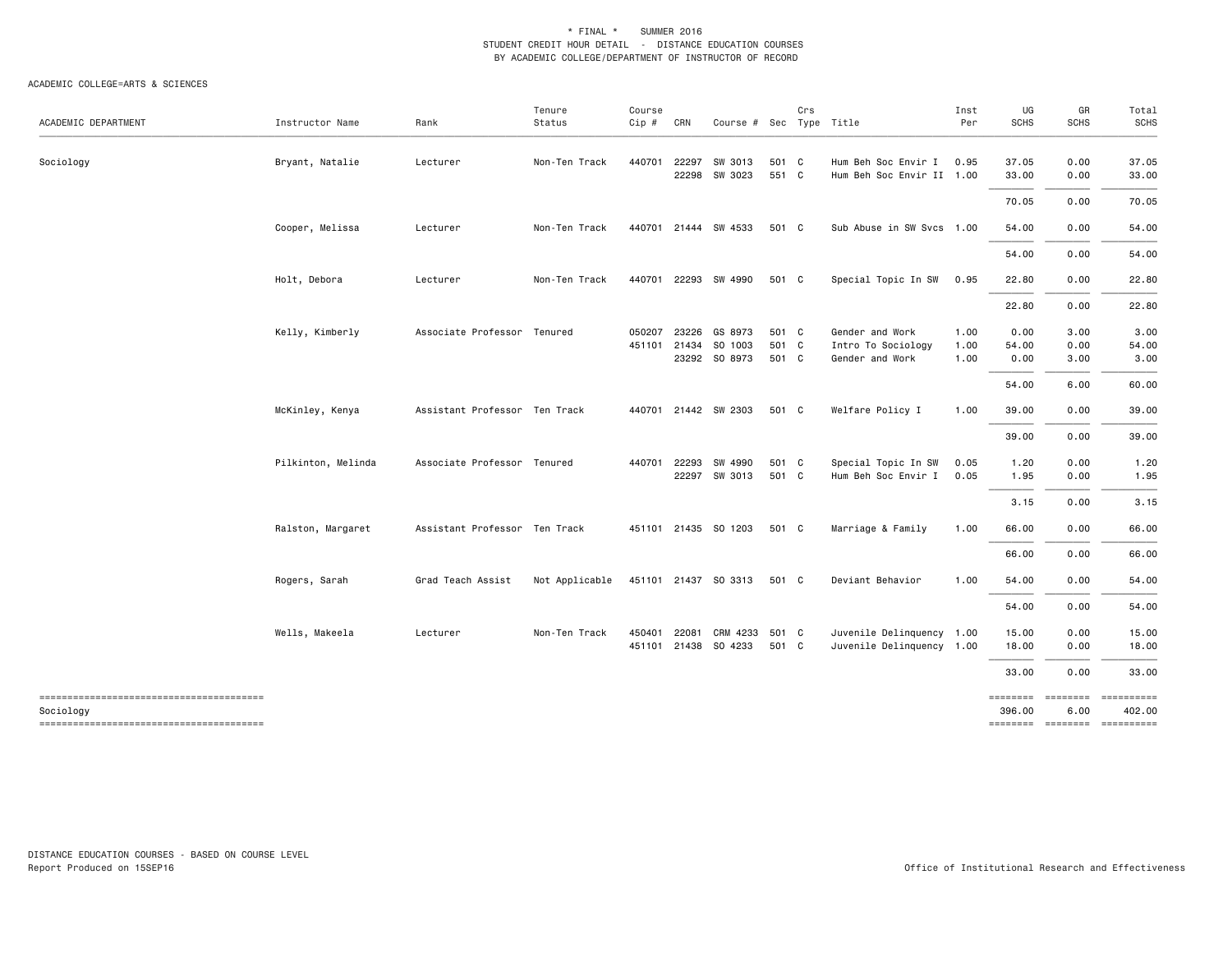| ACADEMIC DEPARTMENT | Instructor Name    | Rank                              | Tenure<br>Status | Course<br>Cip #  | CRN            | Course # Sec                                 |                | Crs | Type Title                                     | Inst<br>Per  | UG<br><b>SCHS</b>              | GR<br><b>SCHS</b>              | Total<br>SCHS                      |
|---------------------|--------------------|-----------------------------------|------------------|------------------|----------------|----------------------------------------------|----------------|-----|------------------------------------------------|--------------|--------------------------------|--------------------------------|------------------------------------|
| Finance & Economics | Metz, Tammi        | Instructor                        | Non-Ten Track    | 520804<br>521701 | 21388<br>21387 | INS 3503<br>INS 3303                         | 506 C<br>506 C |     | Employee Benefits<br>Life Insurance            | 1.00<br>1.00 | 84.00<br>99.00                 | 0.00<br>0.00                   | 84.00<br>99.00                     |
|                     |                    |                                   |                  |                  |                |                                              |                |     |                                                |              | 183.00                         | 0.00                           | 183.00                             |
|                     | Roskelley, Kenneth | Associate Professor Tenured       |                  | 520801           |                | 21302 FIN 3123 504 C<br>21303 FIN 8113 501 C |                |     | Financial Management 1.00<br>Corporate Finance | 1.00         | 69.00<br>0.00                  | 0.00<br>102.00                 | 69.00<br>102.00                    |
|                     |                    |                                   |                  |                  |                |                                              |                |     |                                                |              | 69.00                          | 102.00                         | 171.00                             |
|                     | Smith, Rebecca     | Extension Assist Pr Non-Ten Track |                  |                  |                | 520601 21225 AEC 6353 501 C                  |                |     | Intro to Regional Ec 1.00                      |              | 0.00                           | 30.00                          | 30.00                              |
|                     |                    |                                   |                  |                  |                |                                              |                |     |                                                |              | 0.00                           | 30.00                          | 30.00                              |
|                     | Spurlin, William   | Assistant Professor Ten Track     |                  | 520601<br>520801 | 21256          | EC 8103<br>21301 FIN 3113                    | 501 C<br>506 C |     | Econ for Managers<br>Financial Systems         | 1.00<br>1.00 | 0.00<br>63.00                  | 75.00<br>0.00                  | 75.00<br>63.00                     |
|                     |                    |                                   |                  |                  |                |                                              |                |     |                                                |              | 63.00                          | 75.00                          | 138.00                             |
| Finance & Economics |                    |                                   |                  |                  |                |                                              |                |     |                                                |              | ========<br>315,00<br>======== | ========<br>207.00<br>======== | ==========<br>522.00<br>========== |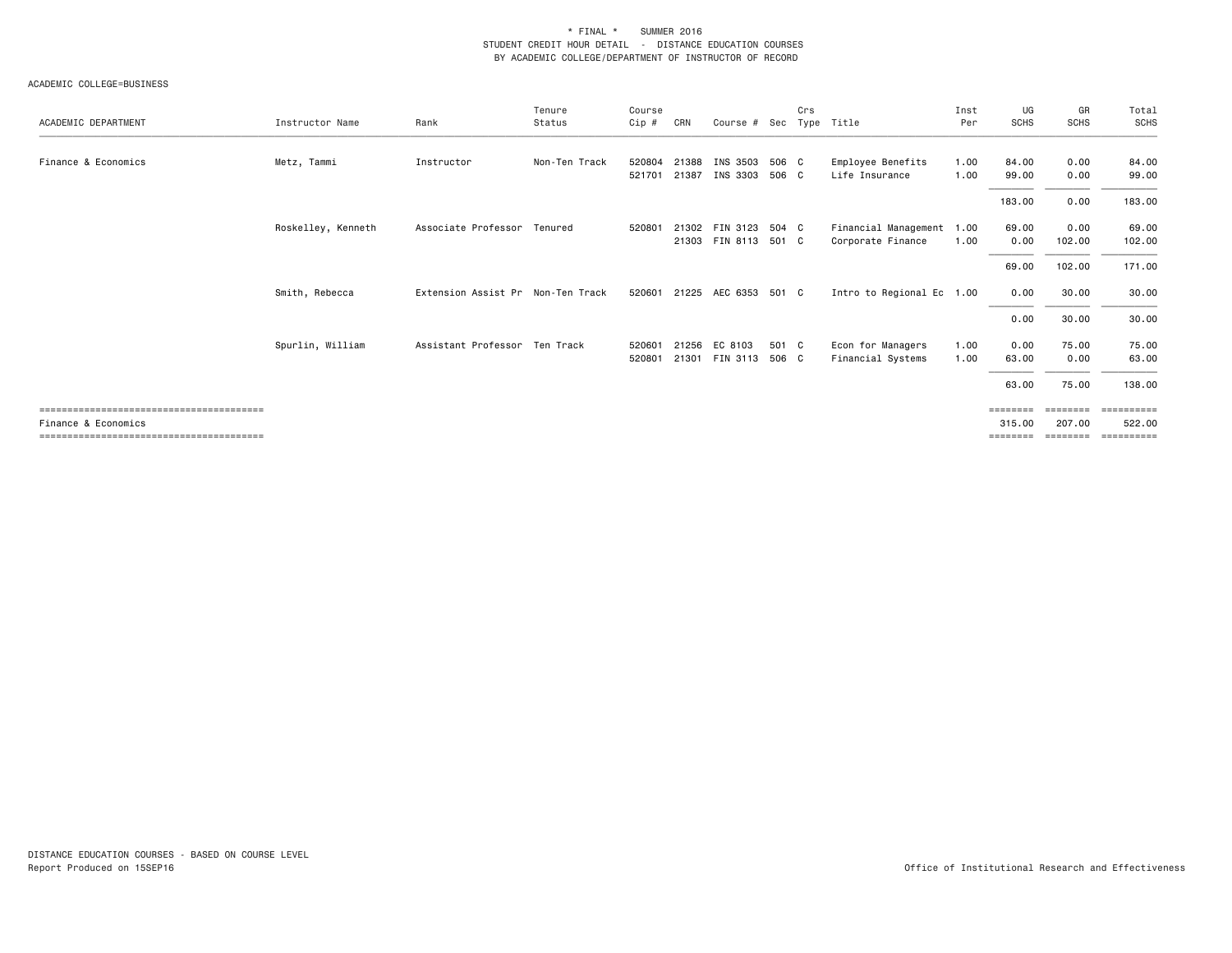| ACADEMIC DEPARTMENT              | Instructor Name   | Rank                        | Tenure<br>Status | Course<br>Cip # | CRN   | Course # Sec         | Crs | Type Title                | Inst<br>Per | UG<br><b>SCHS</b> | GR<br><b>SCHS</b> | Total<br>SCHS     |
|----------------------------------|-------------------|-----------------------------|------------------|-----------------|-------|----------------------|-----|---------------------------|-------------|-------------------|-------------------|-------------------|
| Management & Information Systems | Randle, Vikki     | Associate Professor Tenured |                  | 520201          |       | 21401 MGT 8123 501 C |     | Strategic Bus Consul 1.00 |             | 0.00              | 42.00             | 42.00             |
|                                  |                   |                             |                  |                 |       |                      |     |                           |             | 0.00              | 42.00             | 42.00             |
|                                  | Richardson, Jimmy | Lecturer                    | Non-Ten Track    | 521201          |       | 21399 MGT 8063 501 C |     | Survey Of Management 1.00 |             | 0.00              | 96.00             | 96.00             |
|                                  |                   |                             |                  |                 |       |                      |     |                           |             | 0.00              | 96.00             | 96.00             |
|                                  | Templeton, Gary   | Associate Professor         | Tenured          | 521201          | 21679 | BIS 8113 521 C       |     | Mgt Info Tech & Sys       | 1.00        | 0.00              | 57.00             | 57.00             |
|                                  |                   |                             |                  |                 |       |                      |     |                           |             | 0.00              | 57.00             | 57.00             |
|                                  | Vardaman, James   | Associate Professor         | Tenured          | 520201          |       | 21676 MGT 8113 521 C |     | Leadership Skills         | 1.00        | 0.00              | 72.00             | 72.00             |
|                                  |                   |                             |                  |                 |       |                      |     |                           |             | 0.00              | 72.00             | 72.00             |
|                                  |                   |                             |                  |                 |       |                      |     |                           |             | <b>EBBEREE</b>    | ========          |                   |
| Management & Information Systems |                   |                             |                  |                 |       |                      |     |                           |             | 0.00              | 267.00            | 267,00<br>:====== |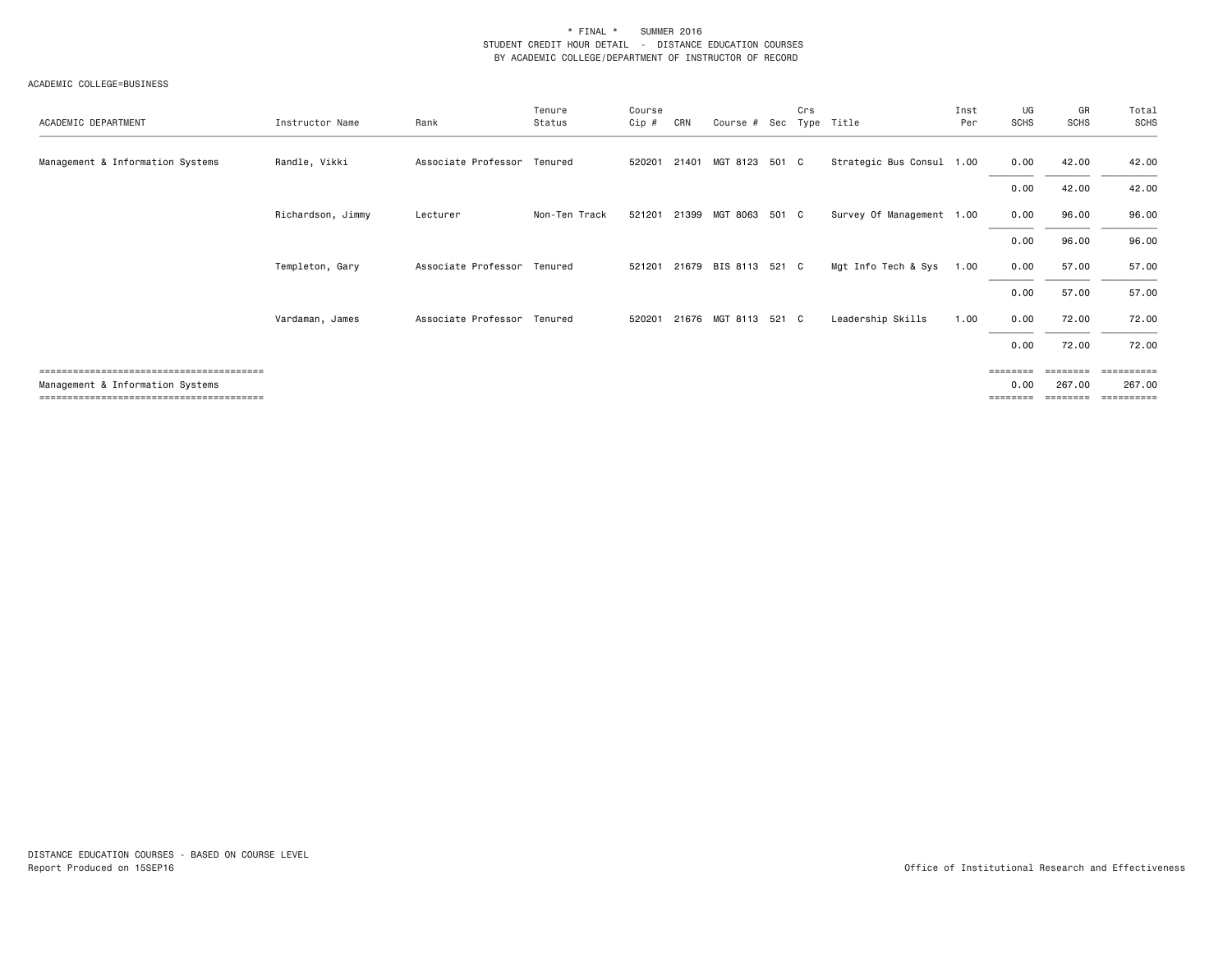| ACADEMIC DEPARTMENT                                   | Instructor Name     | Rank                          | Tenure<br>Status | Course<br>$Cip$ # | CRN   | Course # Sec                |       | Crs | Type Title                | Inst<br>Per | UG<br><b>SCHS</b>             | GR<br><b>SCHS</b>  | Total<br>SCHS                   |
|-------------------------------------------------------|---------------------|-------------------------------|------------------|-------------------|-------|-----------------------------|-------|-----|---------------------------|-------------|-------------------------------|--------------------|---------------------------------|
| Marketing, Quantitative Analysis & Busin Dunlap, Kali |                     | Non-Faculty                   | Not Applicable   |                   |       | 240102 22912 IDS 4111 502 C |       |     | Professional Seminar 1.00 |             | 12.00                         | 0.00               | 12.00                           |
|                                                       |                     |                               |                  |                   |       |                             |       |     |                           |             | 12.00                         | 0.00               | 12.00                           |
|                                                       | Esmark, Carol       | Assistant Professor Ten Track |                  |                   |       | 521302 21232 BQA 8233 501 C |       |     | Quant Analysis & Bus 1.00 |             | 0.00                          | 51.00              | 51.00                           |
|                                                       |                     |                               |                  |                   |       |                             |       |     |                           |             | 0.00                          | 51.00              | 51.00                           |
|                                                       | Mallette, Stephanie | Instructor                    | Non-Ten Track    | 229999            | 21681 | BL 8113                     | 511 C |     | Law Ethics Disp Res       | 1.00        | 0.00                          | 81.00              | 81.00                           |
|                                                       |                     |                               |                  |                   |       |                             |       |     |                           |             | 0.00                          | 81.00              | 81.00                           |
|                                                       | Shanahan, Kevin     | Associate Professor           | Tenured          | 521401            |       | 21404 MKT 8153 511 C        |       |     | Strategic Marketing       | 1.00        | 0.00                          | 81.00              | 81.00                           |
|                                                       |                     |                               |                  |                   |       |                             |       |     |                           |             | 0.00                          | 81.00              | 81.00                           |
|                                                       | Stevens, Jennifer   | Grad Teach Assist             | Not Applicable   |                   |       | 521401 21402 MKT 3013 504 C |       |     | Principles Of Mkt         | 1.00        | 93.00                         | 0.00               | 93.00                           |
|                                                       |                     |                               |                  |                   |       |                             |       |     |                           |             | 93.00                         | 0.00               | 93.00                           |
| Marketing, Quantitative Analysis & Busin              |                     |                               |                  |                   |       |                             |       |     |                           |             | =======<br>105.00<br>======== | 213.00<br>======== | -------<br>318.00<br>========== |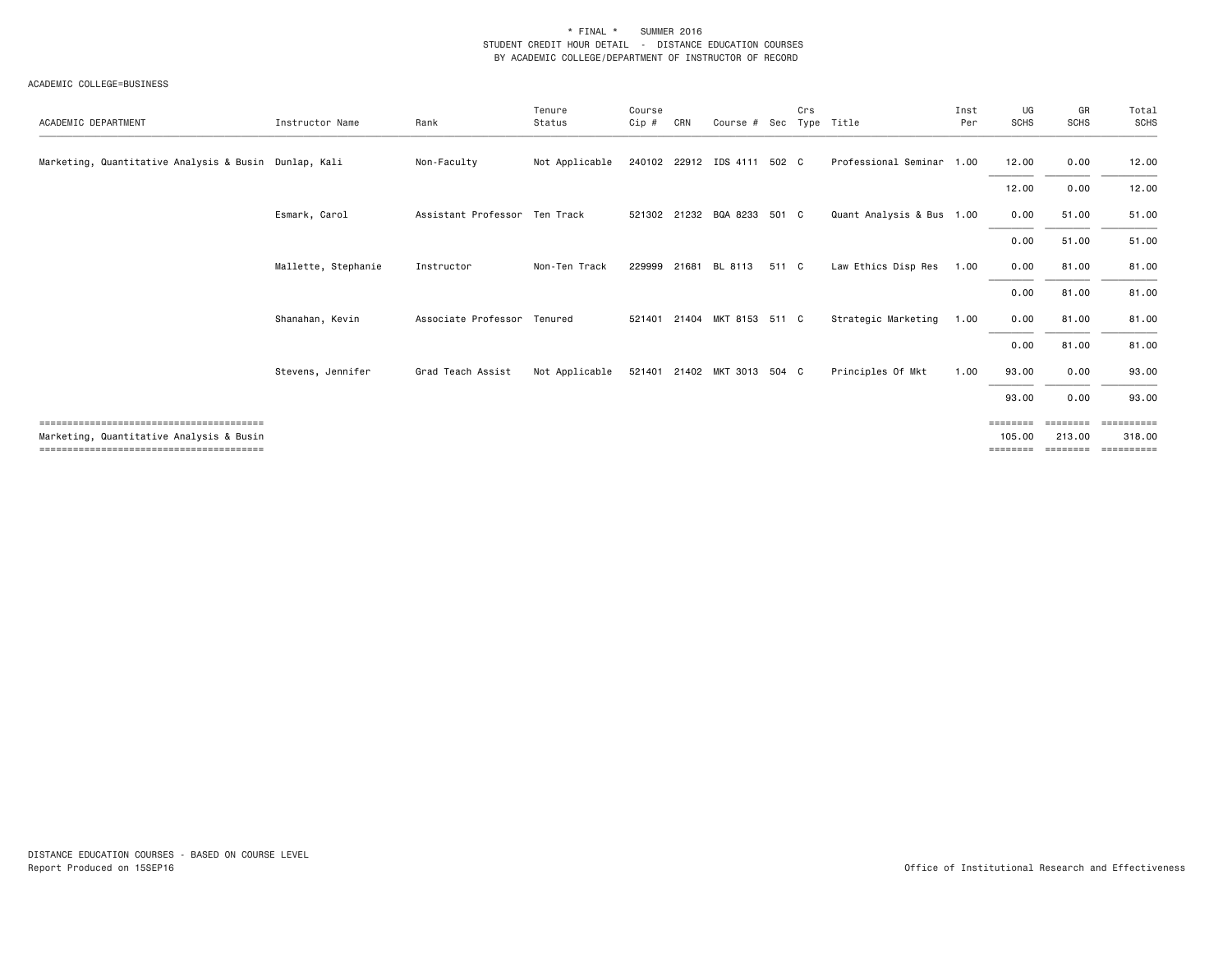| ACADEMIC DEPARTMENT   | Instructor Name   | Rank                        | Tenure<br>Status | Course<br>$Cip$ # | CRN | Course # Sec Type Title     | Crs |                           | Inst<br>Per | UG<br><b>SCHS</b>                                                       | GR<br>SCHS | Total<br>SCHS |
|-----------------------|-------------------|-----------------------------|------------------|-------------------|-----|-----------------------------|-----|---------------------------|-------------|-------------------------------------------------------------------------|------------|---------------|
| School of Accountancy | Addy, Noel        | Associate Professor Tenured |                  | 520301            |     | 21678 ACC 8213 521 C        |     | Fin & Acc Report Ana 1.00 |             | 0.00                                                                    | 45.00      | 45.00         |
|                       |                   |                             |                  |                   |     |                             |     |                           |             | 0.00                                                                    | 45.00      | 45.00         |
|                       | Gardner, Virginia | Non-Faculty                 | Not Applicable   |                   |     | 520301 21224 ACC 2203 501 C |     | Survey of Accounting 1.00 |             | 75.00                                                                   | 0.00       | 75.00         |
|                       |                   |                             |                  |                   |     |                             |     |                           |             | 75.00                                                                   | 0.00       | 75.00         |
|                       |                   |                             |                  |                   |     |                             |     |                           |             | $\qquad \qquad \equiv \equiv \equiv \equiv \equiv \equiv \equiv \equiv$ |            |               |
| School of Accountancy |                   |                             |                  |                   |     |                             |     |                           |             | 75.00                                                                   | 45.00      | 120.00        |
|                       |                   |                             |                  |                   |     |                             |     |                           |             | ========                                                                | ========   | ==========    |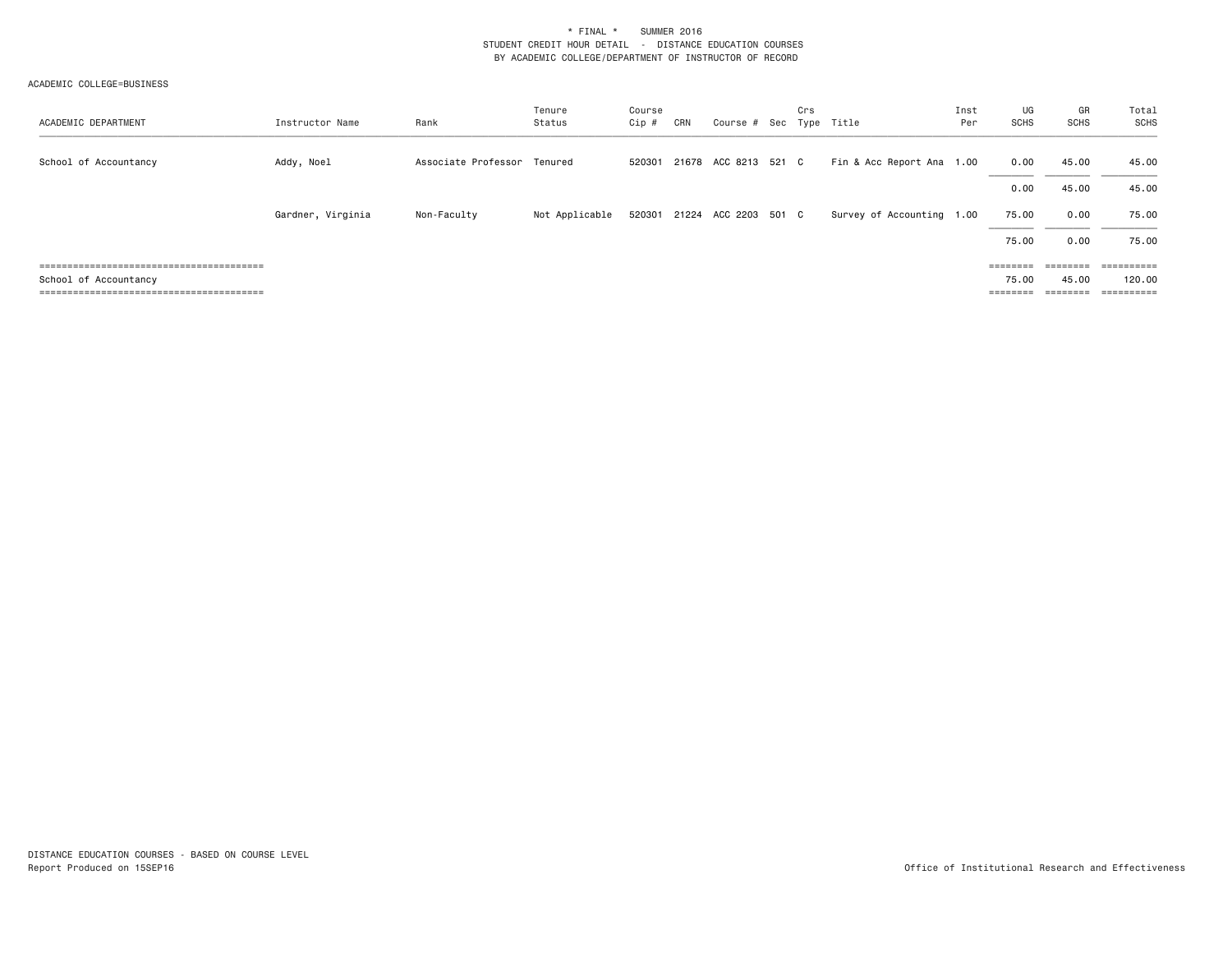| ACADEMIC DEPARTMENT                     | Instructor Name | Rank                          | Tenure<br>Status | Course<br>Cip # | CRN   | Course # Sec   |       | Crs | Type Title                | Inst<br>Per | UG<br><b>SCHS</b>                                                       | GR<br><b>SCHS</b> | Total<br><b>SCHS</b> |
|-----------------------------------------|-----------------|-------------------------------|------------------|-----------------|-------|----------------|-------|-----|---------------------------|-------------|-------------------------------------------------------------------------|-------------------|----------------------|
| Counseling, Educational Psychology, and | Ball, Kimberly  | Lecturer                      | Non-Ten Track    | 130901          | 21271 | EDF 3333       | 501 C |     | Social Foundation Ed 1.00 |             | 48,00                                                                   | 0.00              | 48.00                |
|                                         |                 |                               |                  |                 |       |                |       |     |                           |             | 48.00                                                                   | 0.00              | 48.00                |
|                                         | LeJeune, Bonnie | Non-Faculty                   | Not Applicable   | 131009          | 21252 | COE 6313       | 501 C |     | Resources Visual Imp 1.00 |             | 0.00                                                                    | 33.00             | 33.00                |
|                                         |                 |                               |                  | 422803          |       | 21253 COE 8293 | 501 E |     | Supervised Project        | 1.00        | 0.00                                                                    | 33.00             | 33.00                |
|                                         |                 |                               |                  |                 |       |                |       |     |                           |             | 0.00                                                                    | 66.00             | 66.00                |
|                                         | Seymour, Dana   | Non-Faculty                   | Not Applicable   | 130604          | 21298 | EPY 8473       | 501 C |     | Mid Level Assessment 1.00 |             | 0.00                                                                    | 48.00             | 48.00                |
|                                         |                 |                               |                  |                 |       | 21299 EPY 8473 | 502 C |     | Mid Level Assessment 1.00 |             | 0.00                                                                    | 33.00             | 33.00                |
|                                         |                 |                               |                  |                 |       |                |       |     |                           |             | 0.00                                                                    | 81.00             | 81.00                |
|                                         | Wei, Tianlan    | Assistant Professor Ten Track |                  | 130603          | 21295 | EPY 6214       | 501 C |     | Ed & Psy Statistics       | 1.00        | 0.00                                                                    | 56.00             | 56.00                |
|                                         |                 |                               |                  |                 | 21297 | EPY 8214 551 B |       |     | Adv Ed & Psy Stat         | 1.00        | 0.00                                                                    | 40.00             | 40.00                |
|                                         |                 |                               |                  |                 |       |                |       |     |                           |             | 0.00                                                                    | 96.00             | 96.00                |
|                                         |                 |                               |                  |                 |       |                |       |     |                           |             | $\qquad \qquad \equiv \equiv \equiv \equiv \equiv \equiv \equiv \equiv$ | ========          | ==========           |
| Counseling, Educational Psychology, and |                 |                               |                  |                 |       |                |       |     |                           |             | 48.00                                                                   | 243.00            | 291.00               |
|                                         |                 |                               |                  |                 |       |                |       |     |                           |             | ========                                                                | ========          | ==========           |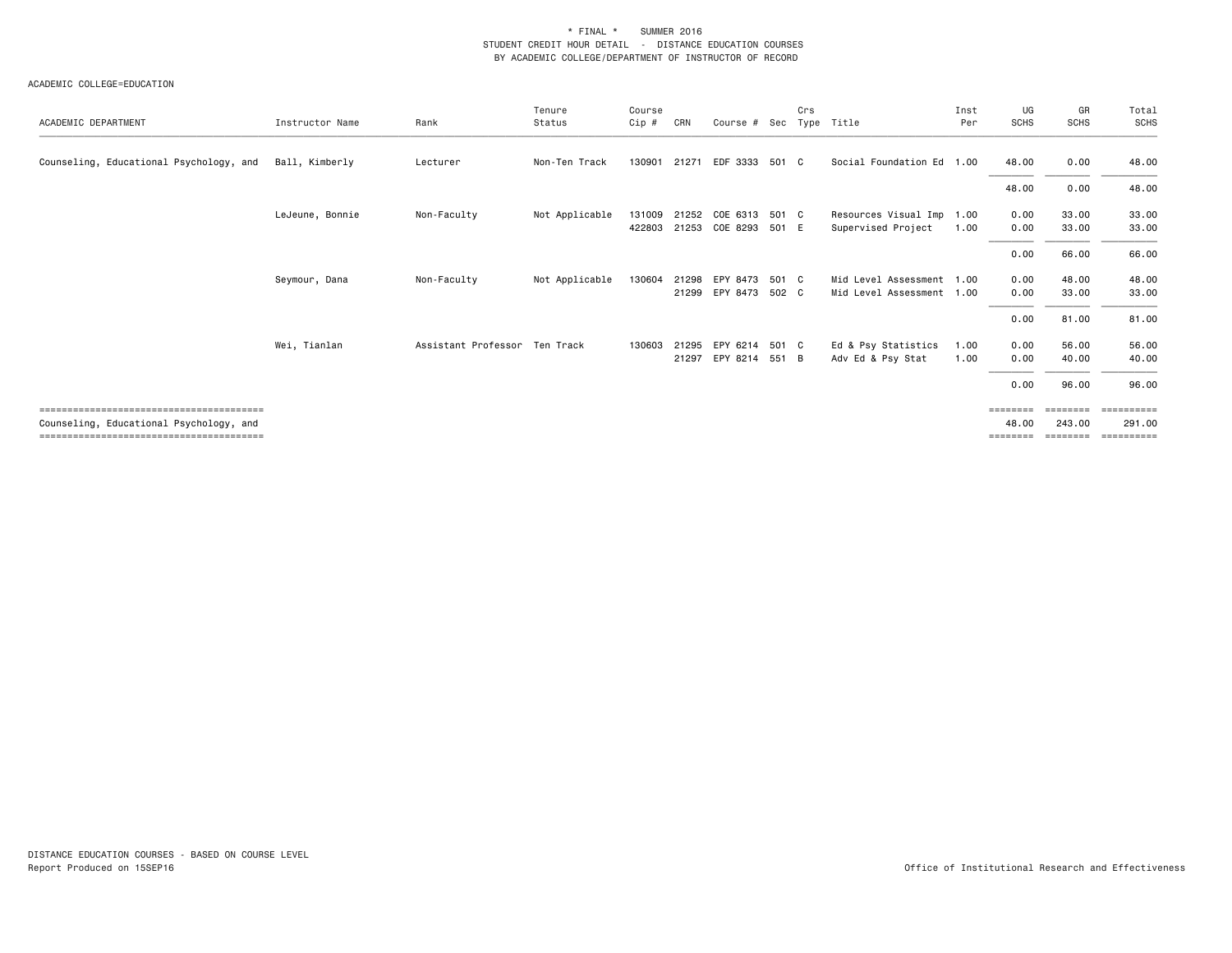#### ACADEMIC COLLEGE=EDUCATION

| ACADEMIC DEPARTMENT                                      | Instructor Name    | Rank                               | Tenure<br>Status | Course<br>$Cip \#$ | CRN                   | Course # Sec Type Title                                                                  |       | Crs |                                                                                                           | Inst<br>Per | UG<br><b>SCHS</b>            | GR<br><b>SCHS</b>              | Total<br><b>SCHS</b>           |
|----------------------------------------------------------|--------------------|------------------------------------|------------------|--------------------|-----------------------|------------------------------------------------------------------------------------------|-------|-----|-----------------------------------------------------------------------------------------------------------|-------------|------------------------------|--------------------------------|--------------------------------|
| Curriculum, Instruction & Special Educat Alley, Kathleen |                    | Assistant Professor Ten Track      |                  |                    | 131203 21425<br>21426 | RDG 8113 501 C<br>RDG 8113 502 C                                                         |       |     | Mid Level Literacy I 1.00<br>Mid Level Literacy I 1.00                                                    |             | 0.00<br>0.00                 | 42.00<br>21.00                 | 42.00<br>21.00                 |
|                                                          |                    |                                    |                  |                    |                       |                                                                                          |       |     |                                                                                                           |             | 0.00                         | 63.00                          | 63.00                          |
|                                                          | Andrews, Hunter    | Grad Research Assis Not Applicable |                  |                    |                       | 131001 21285 EDX 4113 501 C                                                              |       |     | Mthds/Mats Erly Chil 1.00                                                                                 |             | 21.00                        | 0.00                           | 21.00                          |
|                                                          |                    |                                    |                  |                    |                       |                                                                                          |       |     |                                                                                                           |             | 21.00                        | 0.00                           | 21.00                          |
|                                                          | Anthony, Kenneth   | Assistant Professor Ten Track      |                  |                    |                       | 131203 21269 EDE 8173 552 C                                                              |       |     | Mid Sch Soc Studies                                                                                       | 1.00        | 0.00                         | 33.00                          | 33.00                          |
|                                                          |                    |                                    |                  |                    |                       |                                                                                          |       |     |                                                                                                           |             | 0.00                         | 33.00                          | 33.00                          |
|                                                          | Bennett, Stephanie | Assistant Professor Ten Track      |                  |                    |                       | 131203 21428 RDG 8133 501 C                                                              |       |     | Mid Level Content Li 1.00                                                                                 |             | 0.00                         | 15.00                          | 15.00                          |
|                                                          |                    |                                    |                  |                    |                       |                                                                                          |       |     |                                                                                                           |             | 0.00                         | 15.00                          | 15.00                          |
|                                                          | Binford, Paul      | Assistant Professor Ten Track      |                  |                    |                       | 130101 21276 EDS 8103 501 C<br>131203 21278 EDS 8243 501 C                               |       |     | Adv Meth in Mid/Sec<br>Adv. Plan Manage Lea 1.00                                                          | 1.00        | 0.00<br>0.00                 | 21.00<br>54.00                 | 21.00<br>54.00                 |
|                                                          |                    |                                    |                  |                    |                       |                                                                                          |       |     |                                                                                                           |             | 0.00                         | 75.00                          | 75.00                          |
|                                                          | Brown, Karen       | Instructor                         | Non-Ten Track    |                    |                       | 131202 21260 EDE 3443 501 C<br>21261 EDE 3443 502 C                                      |       |     | Creat Arts Elem / Mid 1.00<br>Creat Arts Elem / Mid 1.00                                                  |             | 42.00<br>33.00               | 0.00<br>0.00                   | 42.00<br>33.00                 |
|                                                          |                    |                                    |                  |                    |                       |                                                                                          |       |     |                                                                                                           |             | 75.00                        | 0.00                           | 75.00                          |
|                                                          | Coffey, Kenneth    | Professor                          | Tenured          |                    |                       | 131001 21286 EDX 6193 501 C<br>21293 EDX 8173 506 C                                      |       |     | Adv. Plan Special Ed 1.00<br>Sp Ed In Reg Classrm 1.00                                                    |             | 0.00<br>0.00                 | 21.00<br>21.00                 | 21.00<br>21.00                 |
|                                                          |                    |                                    |                  |                    |                       |                                                                                          |       |     |                                                                                                           |             | 0.00                         | 42.00                          | 42.00                          |
|                                                          | Craven, Penny      | Assistant Professor Ten Track      |                  |                    |                       | 131001 21288 EDX 6813 501 C                                                              |       |     | Intro Assmt Spec Ed                                                                                       | 1.00        | 0.00                         | 27.00                          | 27.00                          |
|                                                          |                    |                                    |                  |                    |                       |                                                                                          |       |     |                                                                                                           |             | 0.00                         | 27.00                          | 27.00                          |
|                                                          | Hopper, Peggy      | Associate Professor Tenured        |                  |                    | 23394<br>23399        | 131205 21282 EDS 8623 501 C<br>EDS 7000<br>EDS 7000 504 I<br>131315 21430 RDG 8653 551 C | 503 I |     | Effective Instructio 1.00<br>Directed Indiv Study 1.00<br>Directed Indiv Study 1.00<br>Teach Read Sec Sch | 1.00        | 0.00<br>0.00<br>0.00<br>0.00 | 24.00<br>1.00<br>1.00<br>45.00 | 24.00<br>1.00<br>1.00<br>45.00 |
|                                                          |                    |                                    |                  |                    |                       |                                                                                          |       |     |                                                                                                           |             | 0.00                         | 71.00                          | 71.00                          |
|                                                          | Ivy, Jessica       | Assistant Professor Ten Track      |                  |                    |                       | 131203 21265 EDE 8123 501 C<br>21266 EDE 8123 502 C                                      |       |     | Found Teach MidLev M 1.00<br>Found Teach MidLev M 1.00                                                    |             | 0.00<br>0.00                 | 45.00<br>21.00                 | 45.00<br>21.00                 |
|                                                          |                    |                                    |                  |                    |                       |                                                                                          |       |     |                                                                                                           |             | 0.00                         | 66.00                          | 66.00                          |
|                                                          | McGinnis, Brecken  | Instructor                         | Non-Ten Track    |                    |                       | 131001 21292 EDX 8173 505 C                                                              |       |     | Sp Ed In Reg Classrm 1.00                                                                                 |             | 0.00                         | 21.00                          | 21.00                          |
|                                                          |                    |                                    |                  |                    |                       |                                                                                          |       |     |                                                                                                           |             | 0.00                         | 21.00                          | 21.00                          |

DISTANCE EDUCATION COURSES - BASED ON COURSE LEVEL Report Produced on 15SEP16 Office of Institutional Research and Effectiveness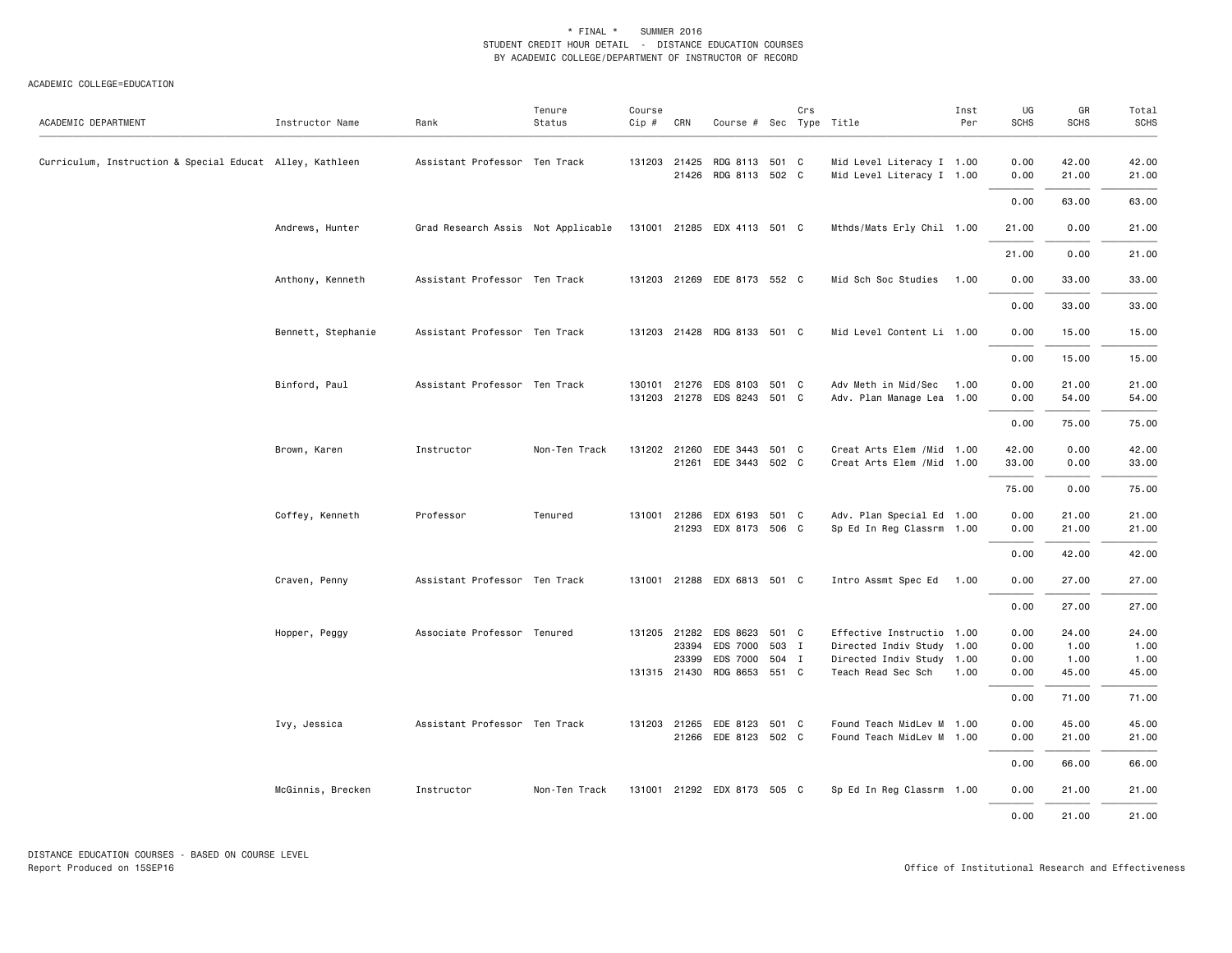| ACADEMIC DEPARTMENT                                         | Instructor Name | Rank                          | Tenure<br>Status | Course<br>Cip # | CRN   | Course # Sec                | Crs | Type Title                | Inst<br>Per | UG<br><b>SCHS</b> | GR<br><b>SCHS</b> | Total<br><b>SCHS</b> |
|-------------------------------------------------------------|-----------------|-------------------------------|------------------|-----------------|-------|-----------------------------|-----|---------------------------|-------------|-------------------|-------------------|----------------------|
| Curriculum, Instruction & Special Educat McKissick, Bethany |                 | Assistant Professor Ten Track |                  | 131001          |       | 22282 EDX 8023 501 C        |     | Fundamentals of Teac 1.00 |             | 0.00              | 36.00             | 36.00                |
|                                                             |                 |                               |                  |                 |       |                             |     |                           |             | 0.00              | 36.00             | 36.00                |
|                                                             | Miller, Nicole  | Assistant Professor Ten Track |                  | 131203          |       | 21263 EDE 8113 501 C        |     | Mid Level Mgmt & Y. 1.00  |             | 0.00              | 27.00             | 27.00                |
|                                                             |                 |                               |                  |                 |       |                             |     |                           |             | 0.00              | 27.00             | 27.00                |
|                                                             | Moser, Kelly    | Assistant Professor Ten Track |                  | 131205          | 21280 | EDS 8613 501 C              |     | Mdle & Sec Sch Curr       | 1.00        | 0.00              | 33.00             | 33.00                |
|                                                             |                 |                               |                  |                 |       |                             |     |                           |             | 0.00              | 33.00             | 33.00                |
|                                                             | Pope, Margaret  | Lecturer                      | Non-Ten Track    |                 |       | 131203 21270 EDE 8183 501 C |     | Tch Science in Mid G 1.00 |             | 0.00              | 21.00             | 21.00                |
|                                                             |                 |                               |                  |                 |       |                             |     |                           |             | 0.00              | 21.00             | 21.00                |
|                                                             |                 |                               |                  |                 |       |                             |     |                           |             |                   |                   | ==========           |
| Curriculum, Instruction & Special Educat                    |                 |                               |                  |                 |       |                             |     |                           |             | 96.00<br>=======  | 530.00            | 626.00<br>========== |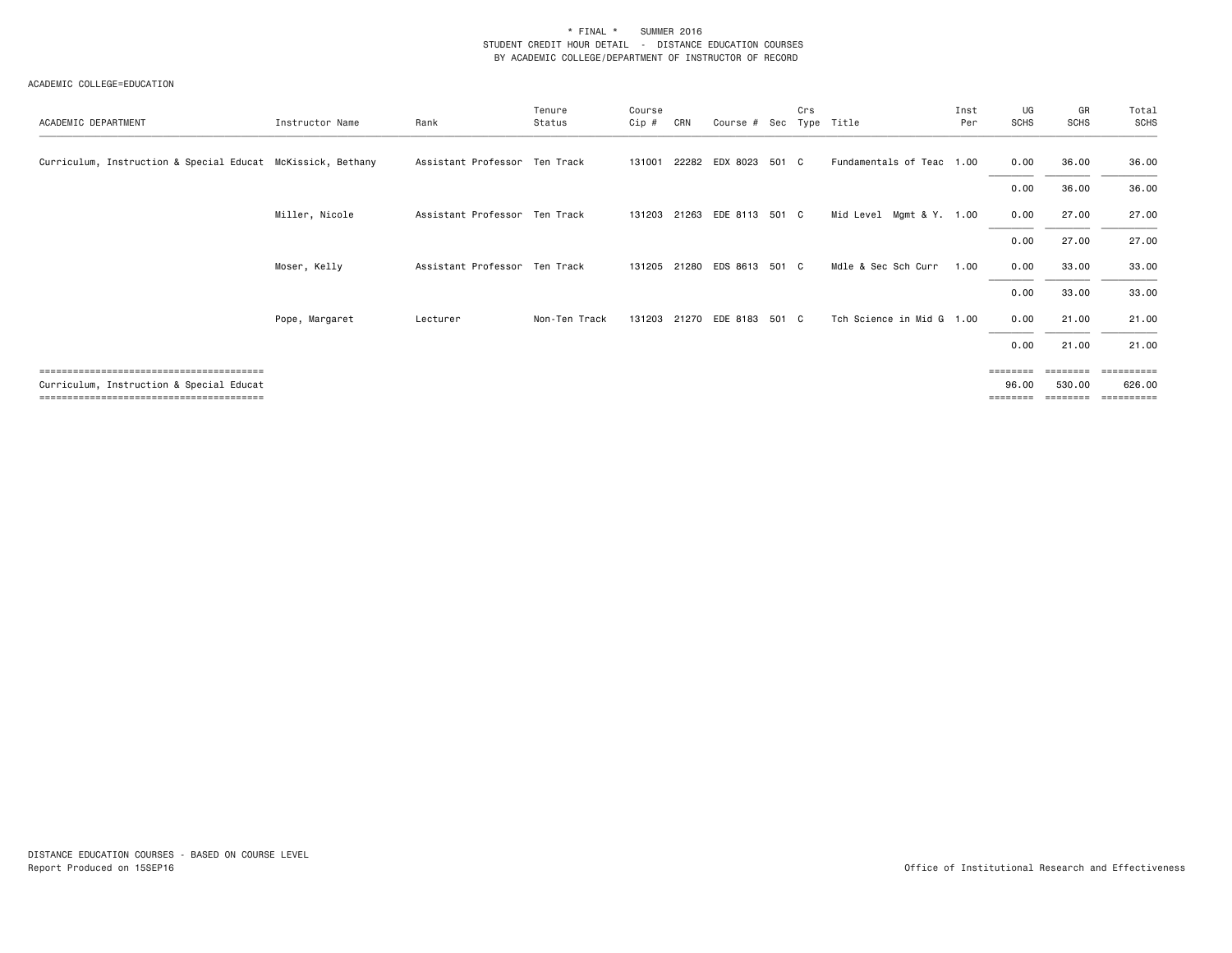| ACADEMIC DEPARTMENT    | Instructor Name  | Rank                              | Tenure<br>Status | Course<br>$Cip \#$ | CRN          | Course # Sec Type Title     |       | Crs |                           | Inst<br>Per | UG<br><b>SCHS</b> | GR<br><b>SCHS</b> | Total<br>SCHS |
|------------------------|------------------|-----------------------------------|------------------|--------------------|--------------|-----------------------------|-------|-----|---------------------------|-------------|-------------------|-------------------|---------------|
| Educational Leadership | Blendinger, Jack | Professor                         | Tenured          | 130401             |              | 22312 EDL 8713 501 C        |       |     | Sch Bus & Facilities 1.00 |             | 0.00              | 21.00             | 21.00         |
|                        |                  |                                   |                  |                    |              | 22315 EDL 8413 501 C        |       |     | Sch Legal & Ethic Pe 1.00 |             | 0.00              | 48.00             | 48.00         |
|                        |                  |                                   |                  |                    |              |                             |       |     |                           |             | 0.00              | 69.00             | 69.00         |
|                        | Coats, Linda     | Professor                         | Tenured          |                    | 130407 21233 | CCL 8113 501 C              |       |     | Comm Col Hist/Philos 1.00 |             | 0.00              | 33.00             | 33.00         |
|                        |                  |                                   |                  |                    | 21234        | CCL 8153                    | 501 C |     | Human Resources Admi      | 1.00        | 0.00              | 24.00             | 24.00         |
|                        |                  |                                   |                  |                    | 22288        | CCL 9913                    | 501 S |     | Dissertation Seminar      | 1.00        | 0.00              | 18.00             | 18.00         |
|                        |                  |                                   |                  |                    | 23293        | CCL 8153 502 C              |       |     | Human Resources Admi 1.00 |             | 0.00              | 15.00             | 15.00         |
|                        |                  |                                   |                  |                    |              |                             |       |     |                           |             | 0.00              | 90.00             | 90.00         |
|                        | Davis, James     | Associate Professor Tenured       |                  | 130401             | 21257        | EDA 8190 501 S              |       |     | Wkshp Ed Adm & Super 1.00 |             | 0.00              | 6.00              | 6.00          |
|                        |                  |                                   |                  |                    |              | 130407 23297 CCL 9000 502 D |       |     | Diss./Dissertation R 1.00 |             | 0.00              | 6.00              | 6.00          |
|                        |                  |                                   |                  |                    |              |                             |       |     |                           |             | 0.00              | 12.00             | 12.00         |
|                        | Farmer, Angela   | Assistant Professor Ten Track     |                  | 130401             | 20454        | EDL 8423                    | 501 C |     | School Leadership         | 1.00        | 0.00              | 45.00             | 45.00         |
|                        |                  |                                   |                  |                    | 20456        | EDL 8633                    | 551 C |     | HR Leadership             | 1.00        | 0.00              | 15.00             | 15.00         |
|                        |                  |                                   |                  |                    |              | 20458 EDL 8723 551 C        |       |     | Positive Sch Culture 1.00 |             | 0.00              | 24.00             | 24.00         |
|                        |                  |                                   |                  |                    |              |                             |       |     |                           |             | 0.00              | 84.00             | 84.00         |
|                        | Fincher, Mark    | Assistant Professor Ten Track     |                  |                    |              | 130407 22450 CCL 9913 502 S |       |     | Dissertation Seminar 1.00 |             | 0.00              | 12.00             | 12.00         |
|                        |                  |                                   |                  |                    |              |                             |       |     |                           |             | 0.00              | 12.00             | 12.00         |
|                        | Hailey, Leigh    | Clinical Assist Pro Non-Ten Track |                  | 130401             | 22316        | EDL 8433                    | 551 C |     | Data for Sch Impr         | 1.00        | 0.00              | 48.00             | 48.00         |
|                        |                  |                                   |                  |                    |              | 23295 EDL 7000 501 I        |       |     | Directed Indiv Study 1.00 |             | 0.00              | 3.00              | 3.00          |
|                        |                  |                                   |                  |                    |              |                             |       |     |                           |             | 0.00              | 51.00             | 51.00         |
|                        | Heindl, Michael  | Lecturer                          | Non-Ten Track    | 130407             |              | 23045 CCL 8233 501 C        |       |     | Comm Col Legal Issue 1.00 |             | 0.00              | 24.00             | 24.00         |
|                        |                  |                                   |                  |                    |              |                             |       |     |                           |             | 0.00              | 24.00             | 24.00         |
|                        | King, Stephanie  | Associate Professor Tenured       |                  |                    | 130407 21236 | CCL 8193                    | 501 S |     | Sem Comm Coll Lead        | 1.00        | 0.00              | 27.00             | 27.00         |
|                        |                  |                                   |                  |                    |              | 22783 CCL 9000 501 D        |       |     | Diss./Dissertation R 1.00 |             | 0.00              | 36.00             | 36.00         |
|                        |                  |                                   |                  |                    |              |                             |       |     |                           |             | 0.00              | 63.00             | 63.00         |
|                        | Prince, Debra    | Associate Professor Tenured       |                  | 130401             | 23436        | EDF 8443                    | 501 C |     | Eval of Sch Prog          | 1.00        | 0.00              | 27.00             | 27.00         |
|                        |                  |                                   |                  | 130601             |              | 21274 EDF 8363              | 501 C |     | Func & Met Res In Ed      | 1.00        | 0.00              | 27.00             | 27.00         |
|                        |                  |                                   |                  |                    |              | 131202 21272 EDF 3423 501 C |       |     | Exploring Diversity       | 1.00        | 75.00             | 0.00              | 75.00         |
|                        |                  |                                   |                  |                    |              |                             |       |     |                           |             | 75.00             | 54.00             | 129.00        |
|                        | Xu, Jianzhong    | Professor                         | Tenured          |                    |              | 130603 22522 EDF 9453 501 C |       |     | Intro Qual Research       | 1.00        | 0.00              | 18.00             | 18.00         |
|                        |                  |                                   |                  |                    |              |                             |       |     |                           |             | 0.00              | 18,00             | 18,00         |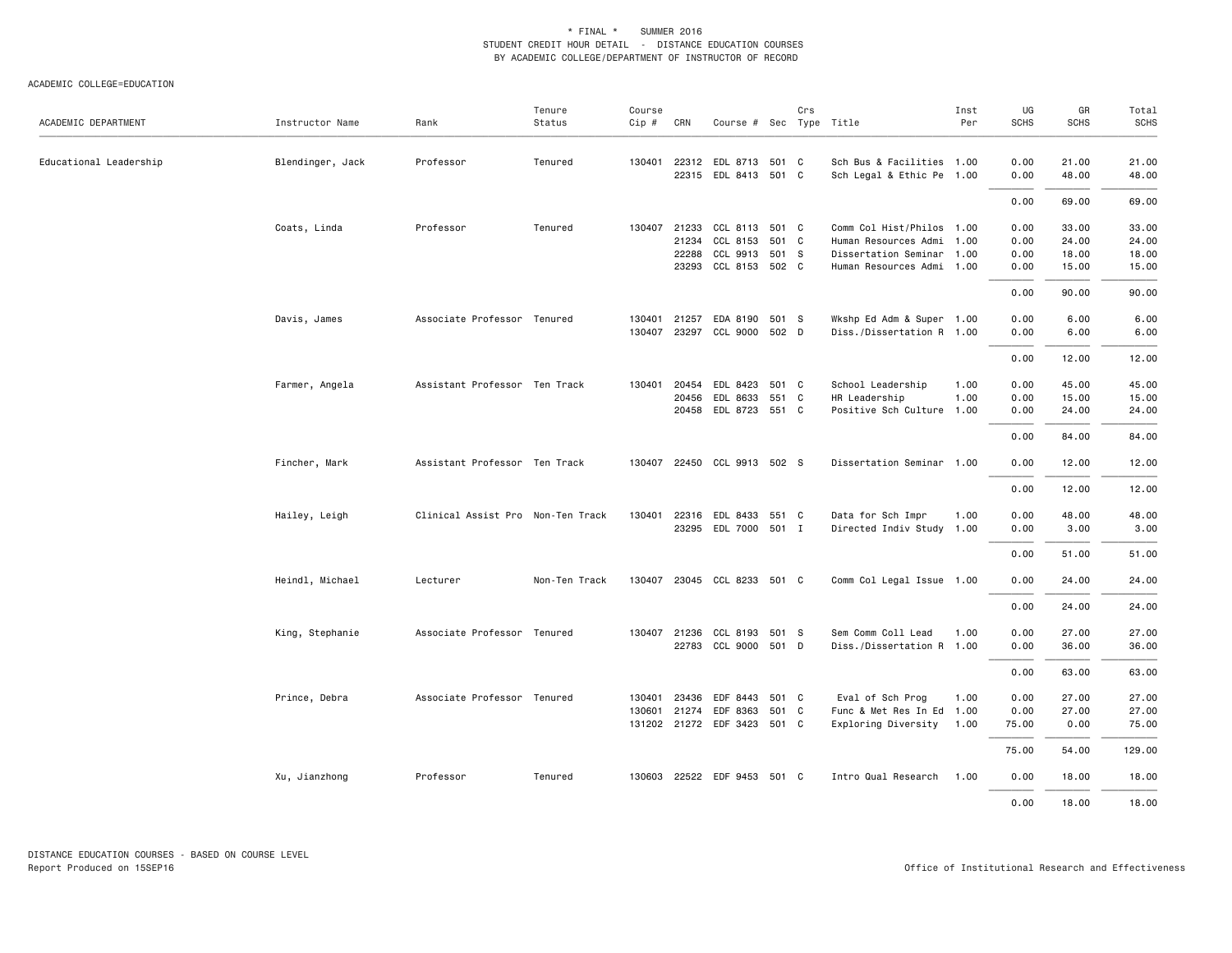#### ACADEMIC COLLEGE=EDUCATION

|                     |                 |      | Tenure | Course     |                 |               | Inst |             | ur.         | Total |
|---------------------|-----------------|------|--------|------------|-----------------|---------------|------|-------------|-------------|-------|
| ACADEMIC DEPARTMENT | Instructor Name | Rank | Status | CRN<br>Cip | Course #<br>Sec | Title<br>Type | Per  | <b>SCHS</b> | <b>SCHS</b> | SCHS  |
|                     |                 |      |        |            |                 |               |      |             |             |       |

======================================== ======== ======== ==========

======================================== ======== ======== ==========

Educational Leadership 75.00 477.00 552.00

DISTANCE EDUCATION COURSES - BASED ON COURSE LEVEL Report Produced on 15SEP16 **Office of Institutional Research and Effectiveness**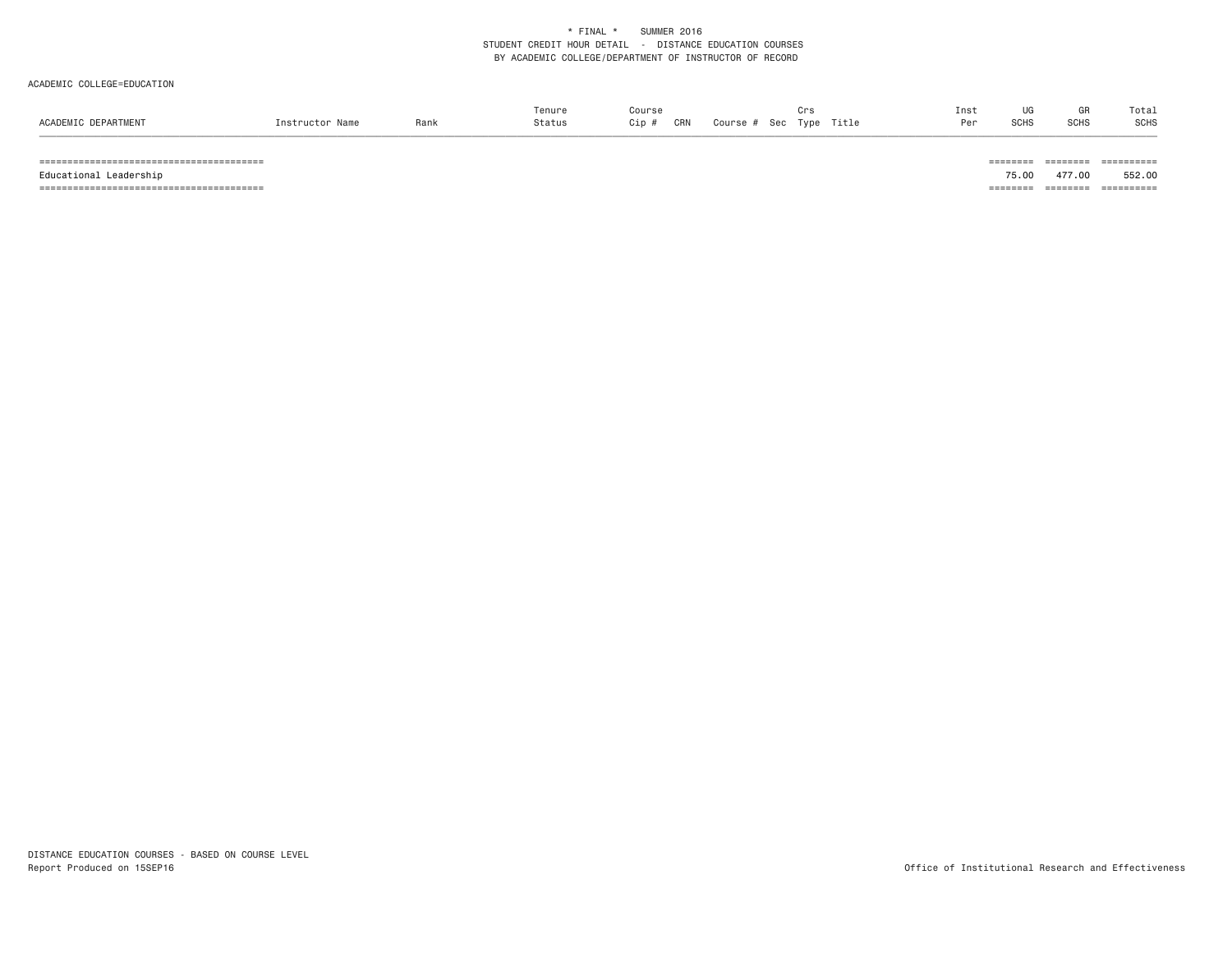| ACADEMIC DEPARTMENT                                | Instructor Name      | Rank                          | Tenure<br>Status | Course<br>Cip #  | CRN   | Course # Sec                                                    |       | Crs | Type Title                                                                          | Inst<br>Per  | UG<br><b>SCHS</b>      | GR<br><b>SCHS</b>        | Total<br><b>SCHS</b>                 |
|----------------------------------------------------|----------------------|-------------------------------|------------------|------------------|-------|-----------------------------------------------------------------|-------|-----|-------------------------------------------------------------------------------------|--------------|------------------------|--------------------------|--------------------------------------|
| Instructional Systems & Workforce Develo Bass, Amy |                      | Lecturer                      | Non-Ten Track    |                  |       | 131315 21390 LSK 1023 501 C                                     |       |     | Col Read/Study Skill 1.00                                                           |              | 21.00                  | 0.00                     | 21.00                                |
|                                                    |                      |                               |                  |                  |       |                                                                 |       |     |                                                                                     |              | 21.00                  | 0.00                     | 21.00                                |
|                                                    | Beriswill, Joanne    | Assistant Professor Ten Track |                  |                  |       | 110301 21448 TKT 1273 501 C                                     |       |     | Computer Application 1.00                                                           |              | 42.00                  | 0.00                     | 42.00                                |
|                                                    |                      |                               |                  |                  |       |                                                                 |       |     |                                                                                     |              | 42.00                  | 0.00                     | 42.00                                |
|                                                    | Busby, Michael       | Non-Faculty                   | Not Applicable   |                  |       | 240102 21383 IDS 4111 501 C                                     |       |     | Professional Seminar 1.00                                                           |              | 15.00                  | 0.00                     | 15.00                                |
|                                                    |                      |                               |                  |                  |       |                                                                 |       |     |                                                                                     |              | 15.00                  | 0.00                     | 15.00                                |
|                                                    | Crawford, Amie       | Grad Teach Assist             | Not Applicable   |                  |       | 110301 21449 TKT 1273 551 C                                     |       |     | Computer Application 1.00                                                           |              | 30.00                  | 0.00                     | 30.00                                |
|                                                    |                      |                               |                  |                  |       |                                                                 |       |     |                                                                                     |              | 30.00                  | 0.00                     | 30.00                                |
|                                                    | Keel, Vicki          | Instructor                    | Non-Ten Track    | 110301<br>131303 | 21887 | TKB 4543<br>21926 TKB 3133 501 C                                | 551 C |     | Information Processi 1.00<br>Admin Management & P 1.00                              |              | 90.00<br>39.00         | 0.00<br>0.00             | 90.00<br>39.00                       |
|                                                    |                      |                               |                  |                  |       |                                                                 |       |     |                                                                                     |              | 129.00                 | 0.00                     | 129.00                               |
|                                                    | Lee, Sang Joon       | Assistant Professor Ten Track |                  | 110801<br>131303 | 21447 | 21446 TKB 4583 501 B<br>TKB 6583<br>131309 21450 TKT 4343 501 C | 501 B |     | Graphics and Web Des 1.00<br>Graphics and Web Des 1.00<br>Info Tech Project Mg 1.00 |              | 48.00<br>0.00<br>60.00 | 0.00<br>15.00<br>0.00    | 48.00<br>15.00<br>60.00              |
|                                                    |                      |                               |                  |                  |       |                                                                 |       |     |                                                                                     |              | 108.00                 | 15.00                    | 123.00                               |
|                                                    | Scott-Bracey, Pamela | Assistant Professor Ten Track |                  | 131309           | 21888 | TKT 4473 551 C<br>21889 TKT 6473 551 C                          |       |     | Methods of Teaching<br>Methods of Teaching                                          | 1.00<br>1.00 | 15.00<br>0.00          | 0.00<br>39.00            | 15.00<br>39.00                       |
|                                                    |                      |                               |                  |                  |       |                                                                 |       |     |                                                                                     |              | 15.00                  | 39.00                    | 54.00                                |
| Instructional Systems & Workforce Develo           |                      |                               |                  |                  |       |                                                                 |       |     |                                                                                     |              | ========<br>360.00     | <b>SEBSEBER</b><br>54.00 | 414.00<br>-------- ------- --------- |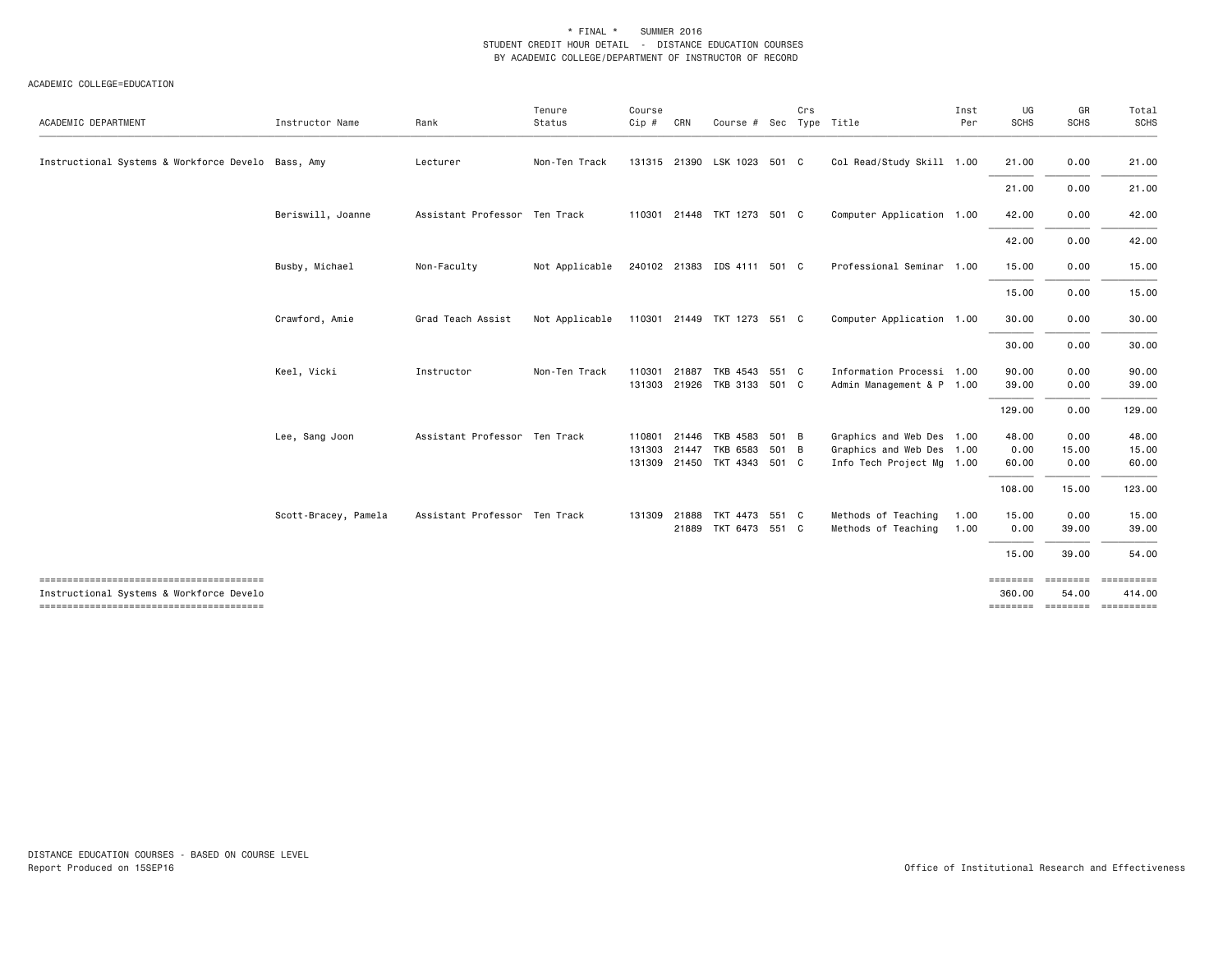| ACADEMIC DEPARTMENT | Instructor Name | Rank                        | Tenure<br>Status | Course<br>Cip # | CRN | Course # Sec Type Title |       | Crs |                    | Inst<br>Per | UG<br><b>SCHS</b>             | GR<br>SCHS       | Total<br>SCHS                                |
|---------------------|-----------------|-----------------------------|------------------|-----------------|-----|-------------------------|-------|-----|--------------------|-------------|-------------------------------|------------------|----------------------------------------------|
| Kinesiology         | Love, Adam      | Associate Professor Tenured |                  | 310504          |     | 22335 SS 3303           | 501 C |     | Communicat Mgmt in | 1.00        | 42.00<br>42.00                | 0.00<br>0.00     | 42.00<br>42.00                               |
| Kinesiology         |                 |                             |                  |                 |     |                         |       |     |                    |             | ========<br>42.00<br>======== | ========<br>0.00 | ==========<br>42.00<br>$=$ = = = = = = = = = |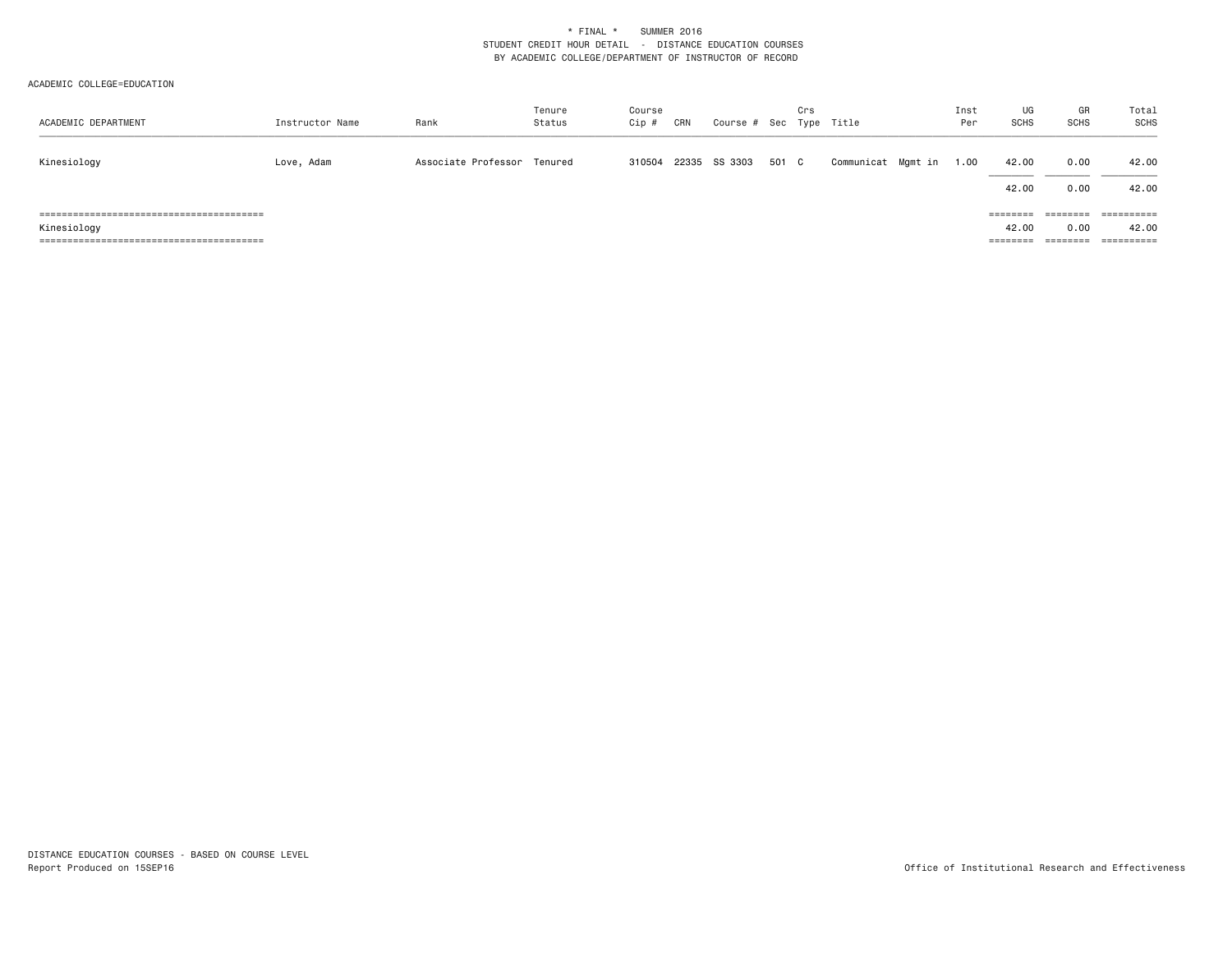| ACADEMIC DEPARTMENT | Instructor Name   | Rank      | Tenure<br>Status | Course<br>$Cip$ # | CRN | Course # Sec Type Title        |                | Crs |                                            | Inst<br>Per  | UG<br><b>SCHS</b> | GR<br>SCHS   | Total<br>SCHS  |
|---------------------|-------------------|-----------|------------------|-------------------|-----|--------------------------------|----------------|-----|--------------------------------------------|--------------|-------------------|--------------|----------------|
| Music               | Brown, Michael R. | Professor | Tenured          |                   |     | 131312 21406 MU 1123           | 551 C          |     | American Music App.                        | 1.00         | 33.00             | 0.00         | 33.00          |
|                     |                   |           |                  |                   |     |                                |                |     |                                            |              | 33.00             | 0.00         | 33.00          |
|                     | Hause, Barry      | Lecturer  | Non-Ten Track    | 500902            |     | 21880 MU 1133<br>21881 MU 1133 | 501 C<br>551 C |     | The History of Rock<br>The History of Rock | 1.00<br>1.00 | 57.00<br>39.00    | 0.00<br>0.00 | 57.00<br>39.00 |
|                     |                   |           |                  |                   |     |                                |                |     |                                            |              | 96.00             | 0.00         | 96.00          |
|                     | Patilla, Carol    | Lecturer  | Non-Ten Track    | 500901            |     | 21405 MU 1113                  | 501 C          |     | His & Apprec Of Musi 1.00                  |              | 27.00             | 0.00         | 27.00          |
|                     |                   |           |                  |                   |     |                                |                |     |                                            |              | 27.00             | 0.00         | 27.00          |
|                     |                   |           |                  |                   |     |                                |                |     |                                            |              | =======           |              | ------         |
| Music               |                   |           |                  |                   |     |                                |                |     |                                            |              | 156.00            | 0.00         | 156.00         |
|                     |                   |           |                  |                   |     |                                |                |     |                                            |              | ========          | eeeeeee      | ==========     |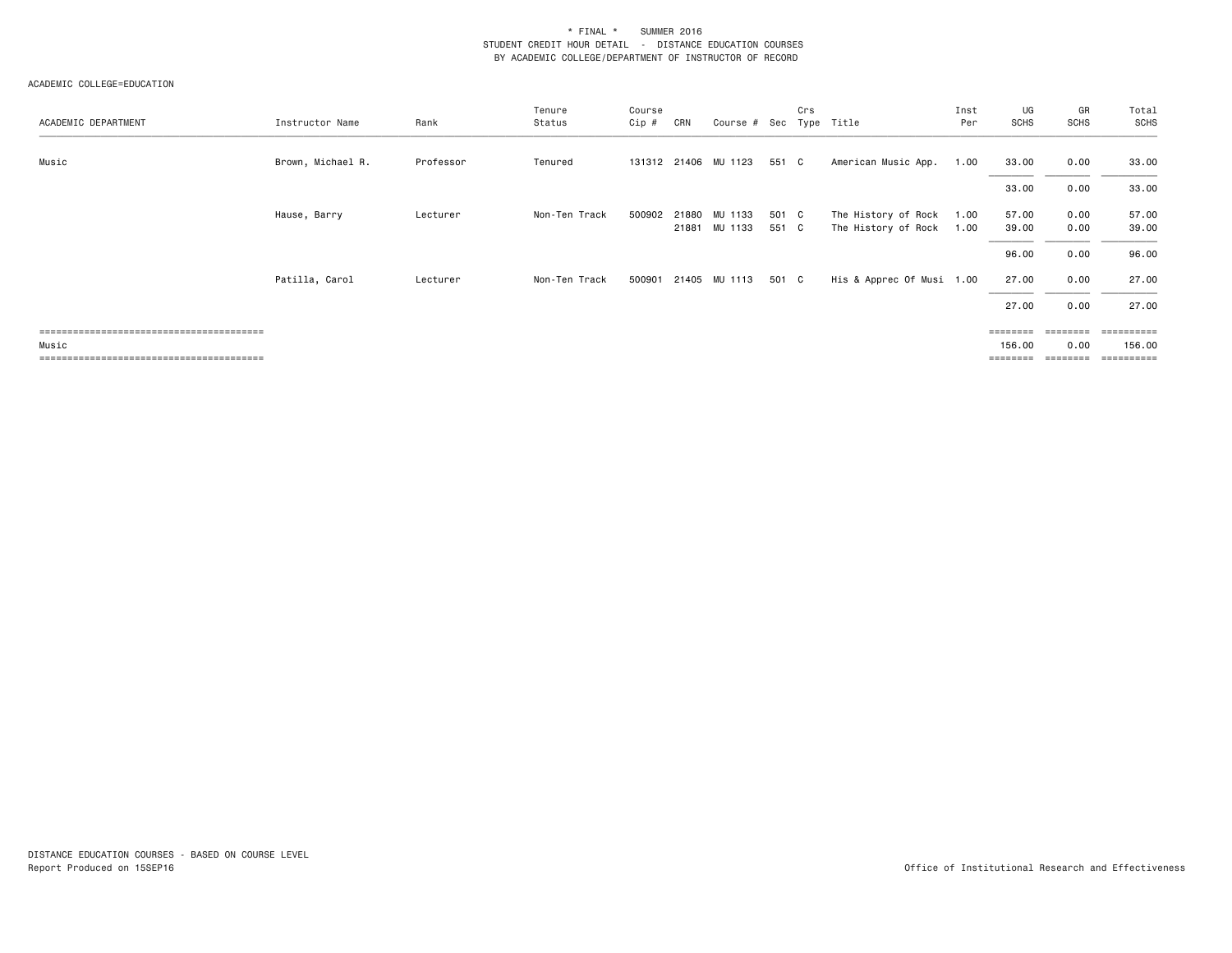| ACADEMIC DEPARTMENT   | Instructor Name | Rank                          | Tenure<br>Status | Course<br>Cip # | CRN | Course # Sec Type Title | Crs |               | Inst<br>Per | UG<br><b>SCHS</b>            | GR<br><b>SCHS</b>                                    | Total<br>SCHS                                  |
|-----------------------|-----------------|-------------------------------|------------------|-----------------|-----|-------------------------|-----|---------------|-------------|------------------------------|------------------------------------------------------|------------------------------------------------|
| Aerospace Engineering | Sescu, Adrian   | Assistant Professor Ten Track |                  | 140201          |     | 23243 ASE 9000 503 D    |     | Research/Diss | 1.00        | 0.00<br>0.00                 | 3.00<br>3.00                                         | 3.00<br>3.00                                   |
| Aerospace Engineering |                 |                               |                  |                 |     |                         |     |               |             | ========<br>0.00<br>======== | --------<br>--------<br>3,00<br>________<br>======== | ==========<br>3.00<br>__________<br>---------- |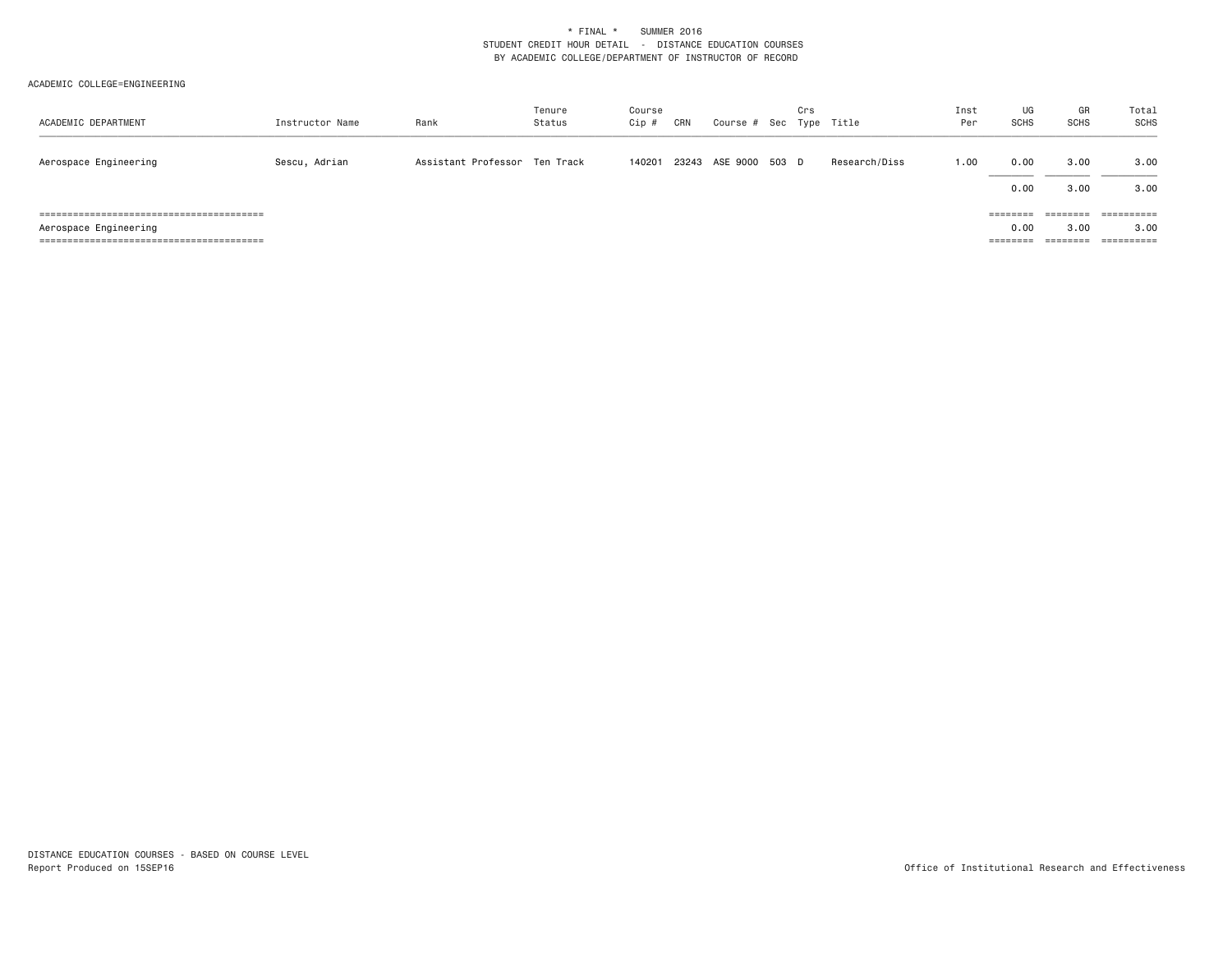| ACADEMIC DEPARTMENT                                                         | Instructor Name       | Rank                              | Tenure<br>Status | Course<br>Cip # | CRN   | Course # Sec                   |                | Crs | Type Title                                             | Inst<br>Per  | UG<br><b>SCHS</b> | GR<br><b>SCHS</b> | Total<br><b>SCHS</b> |
|-----------------------------------------------------------------------------|-----------------------|-----------------------------------|------------------|-----------------|-------|--------------------------------|----------------|-----|--------------------------------------------------------|--------------|-------------------|-------------------|----------------------|
| Civil & Environmental Engineering                                           | Gude, Veera           | Assistant Professor Ten Track     |                  | 140801          | 23206 | CE 8000                        | 503 D          |     | Research / Thesis                                      | 1.00         | 0.00              | 6.00              | 6.00                 |
|                                                                             |                       |                                   |                  |                 |       |                                |                |     |                                                        |              | 0.00              | 6.00              | 6.00                 |
|                                                                             | Gullett, Philip       | Associate Professor Tenured       |                  | 140801          |       | 22797 CE 8000                  | 504 D          |     | Research / Thesis                                      | 1.00         | 0.00              | 1.00              | 1.00                 |
|                                                                             |                       |                                   |                  |                 |       |                                |                |     |                                                        |              | 0.00              | 1.00              | 1.00                 |
|                                                                             | Howard, Isaac         | Associate Professor Tenured       |                  | 140801          | 22798 | CE 8000<br>22802 CE 9000       | 501 D<br>501 D |     | Research / Thesis<br>Research / Diss                   | 1.00<br>1.00 | 0.00<br>0.00      | 1.00<br>9.00      | 1.00<br>9.00         |
|                                                                             |                       |                                   |                  |                 |       |                                |                |     |                                                        |              | 0.00              | 10.00             | 10.00                |
|                                                                             | Pettway, Jacqueline   | Lecturer                          | Non-Ten Track    | 140805          |       | 22779 CE 4183<br>22788 CE 6183 | 501 C<br>501 C |     | Water Transportation 1.00<br>Water Transportation 1.00 |              | 6.00<br>0.00      | 0.00<br>21.00     | 6.00<br>21.00        |
|                                                                             |                       |                                   |                  |                 |       |                                |                |     |                                                        |              | 6.00              | 21.00             | 27.00                |
|                                                                             | Ramirez Avila, John   | Research Assist Pro Non-Ten Track |                  | 140801          | 23201 | CE 7000<br>23205 CE 8000       | 501 I<br>507 D |     | Directed Indiv Study<br>Research / Thesis              | 1.00<br>1.00 | 0.00<br>0.00      | 3.00<br>3.00      | 3.00<br>3.00         |
|                                                                             |                       |                                   |                  |                 |       |                                |                |     |                                                        |              | 0.00              | 6.00              | 6.00                 |
|                                                                             | Taylor, Oliver-Denzil | Lecturer                          | Non-Ten Track    | 140801          |       | 22292 CE 8423                  | 501 C          |     | Geotech Earthquake E 1.00                              |              | 0.00              | 30.00             | 30.00                |
|                                                                             |                       |                                   |                  |                 |       |                                |                |     |                                                        |              | 0.00              | 30.00             | 30.00                |
|                                                                             | Vahedifard, Farshid   | Assistant Professor Ten Track     |                  | 140801          |       | 23204 CE 9000                  | 506 D          |     | Research / Diss                                        | 1.00         | 0.00              | 3.00              | 3.00                 |
|                                                                             |                       |                                   |                  |                 |       |                                |                |     |                                                        |              | 0.00              | 3.00              | 3.00                 |
| Civil & Environmental Engineering<br>-------------------------------------- |                       |                                   |                  |                 |       |                                |                |     |                                                        |              | ========<br>6.00  | ========<br>77.00 | ==========<br>83.00  |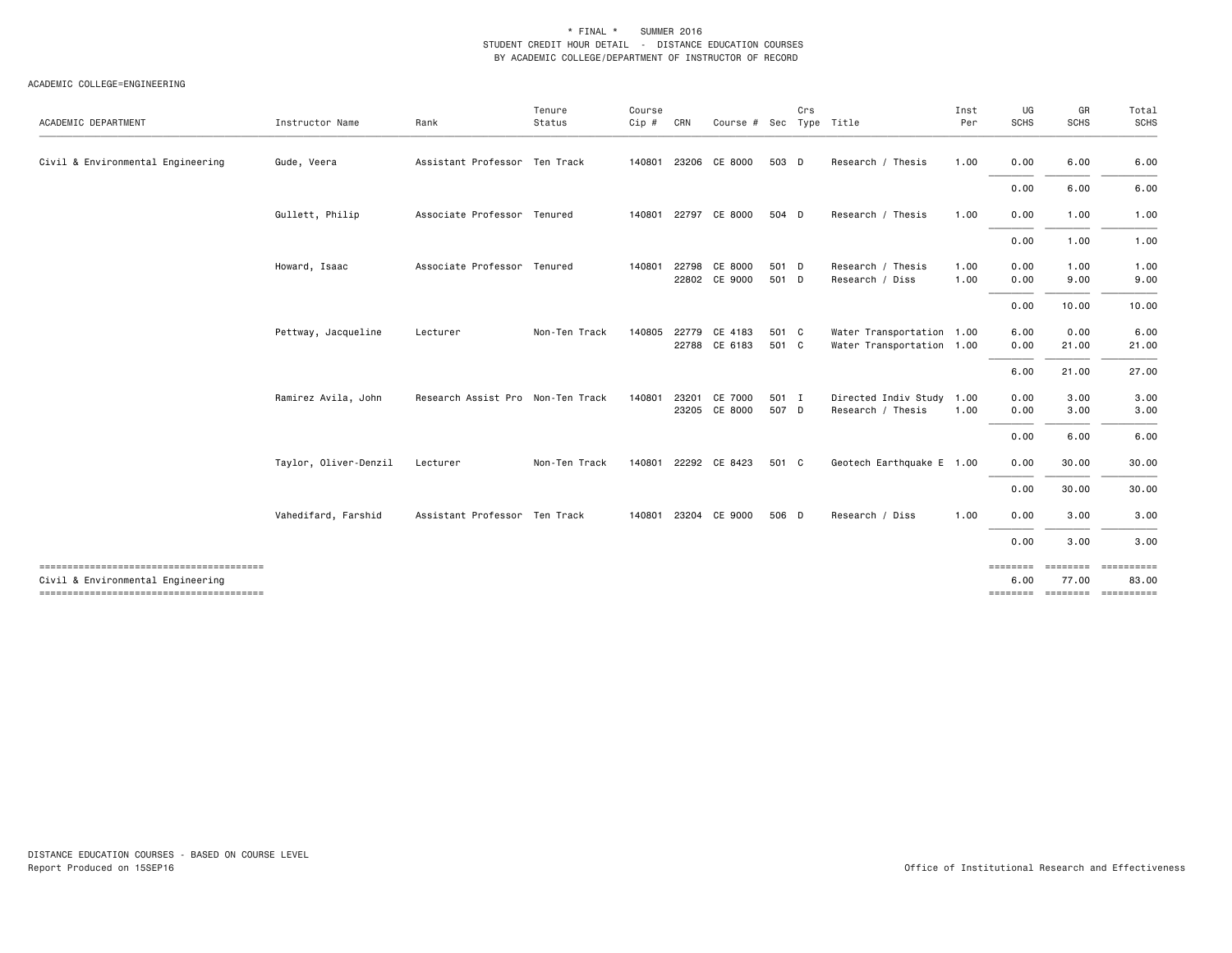| ACADEMIC DEPARTMENT            | Instructor Name | Rank                          | Tenure<br>Status | Course<br>Cip # | CRN | Course # Sec Type Title | Crs |                           | Inst<br>Per | UG<br><b>SCHS</b>                | GR<br>SCHS   | Total<br>SCHS                               |
|--------------------------------|-----------------|-------------------------------|------------------|-----------------|-----|-------------------------|-----|---------------------------|-------------|----------------------------------|--------------|---------------------------------------------|
| Computer Science & Engineering | Williams, Byron | Assistant Professor Ten Track |                  | 110101          |     | 23285 CSE 6990 501 C    |     | Special Topic in CSE 1.00 |             | 0.00<br>0.00                     | 3.00<br>3.00 | 3.00<br>3.00                                |
| Computer Science & Engineering |                 |                               |                  |                 |     |                         |     |                           |             | $= 22222222$<br>0.00<br>======== | 3.00         | ==========<br>3.00<br>$=$ = = = = = = = = = |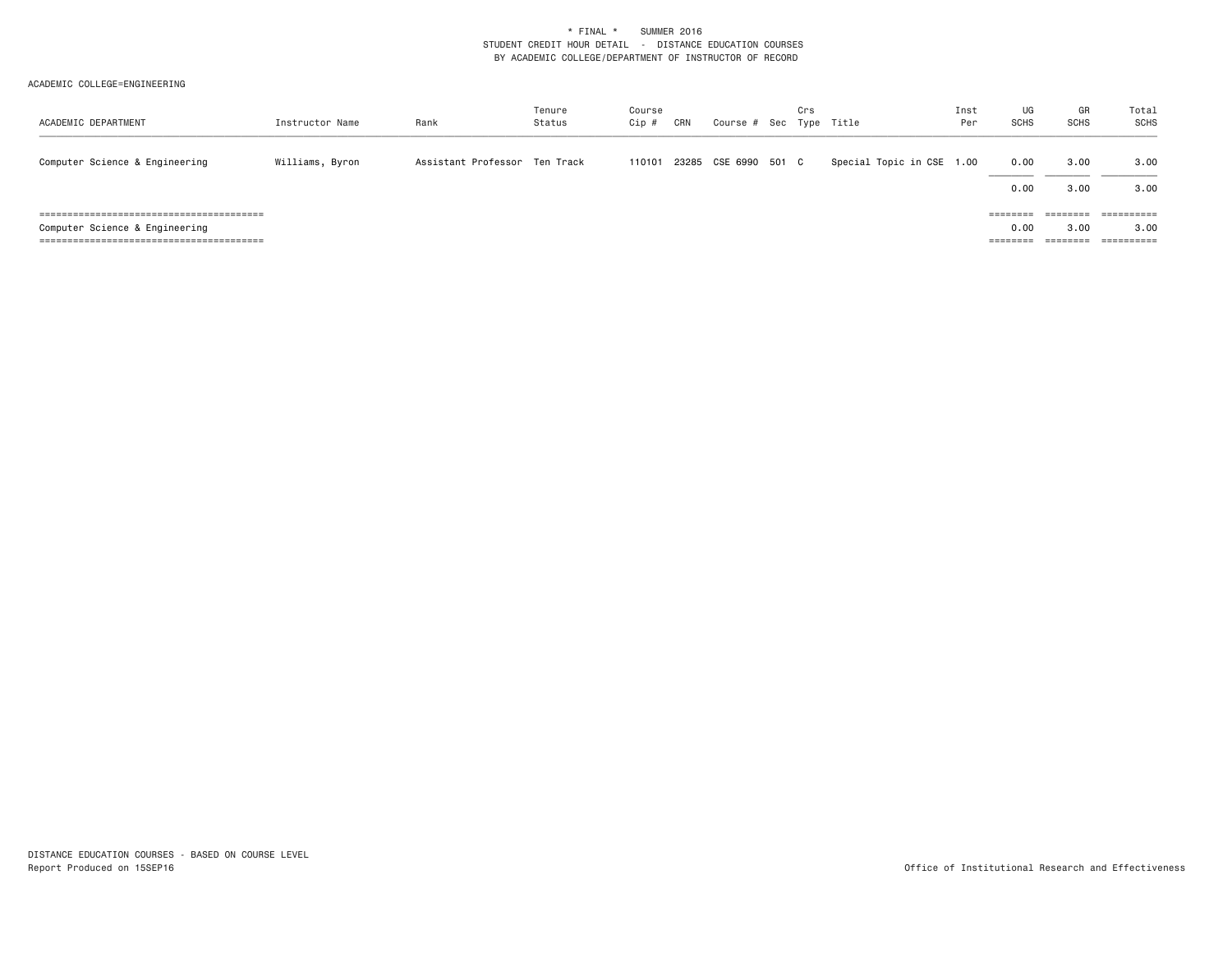### ACADEMIC COLLEGE=ENGINEERING

| ACADEMIC DEPARTMENT               | Instructor Name    | Rank        | Tenure<br>Status | Course<br>Cip # | CRN   | Course # Sec Type Title | Crs |                 | Inst<br>Per | UG<br><b>SCHS</b> | GR<br><b>SCHS</b> | Total<br>SCHS      |
|-----------------------------------|--------------------|-------------|------------------|-----------------|-------|-------------------------|-----|-----------------|-------------|-------------------|-------------------|--------------------|
| Electrical & Computer Engineering | Abdelwahed, Sherif | Non-Faculty | Tenured          | 141001          |       | 21894 ECE 8000 501 D    |     | Research/Thesis | 1.00        | 0.00              | 1.00              | 1.00               |
|                                   |                    |             |                  |                 |       |                         |     |                 |             | 0.00              | 1.00              | 1.00               |
|                                   | Du, Qian           | Professor   | Tenured          | 141001          |       | 21906 ECE 9000 506 D    |     | Research/Diss   | 1.00        | 0.00              | 1.00              | 1.00               |
|                                   |                    |             |                  |                 |       |                         |     |                 |             | 0.00              | 1.00              | 1.00               |
|                                   | Fowler, James      | Professor   | Tenured          | 141001          | 21907 | ECE 9000 508 D          |     | Research/Diss   | 1.00        | 0.00              | 3.00              | 3.00               |
|                                   |                    |             |                  |                 |       |                         |     |                 |             | 0.00              | 3.00              | 3.00               |
|                                   | Younan, Nicolas    | Professor   | Tenured          | 141001          |       | 21902 ECE 8000 519 D    |     | Research/Thesis | 1.00        | 0.00              | 1.00              | 1.00               |
|                                   |                    |             |                  |                 |       |                         |     |                 |             | 0.00              | 1.00              | 1.00               |
| Electrical & Computer Engineering |                    |             |                  |                 |       |                         |     |                 |             | ========<br>0.00  | ========<br>6.00  | ==========<br>6.00 |

======================================== ======== ======== ==========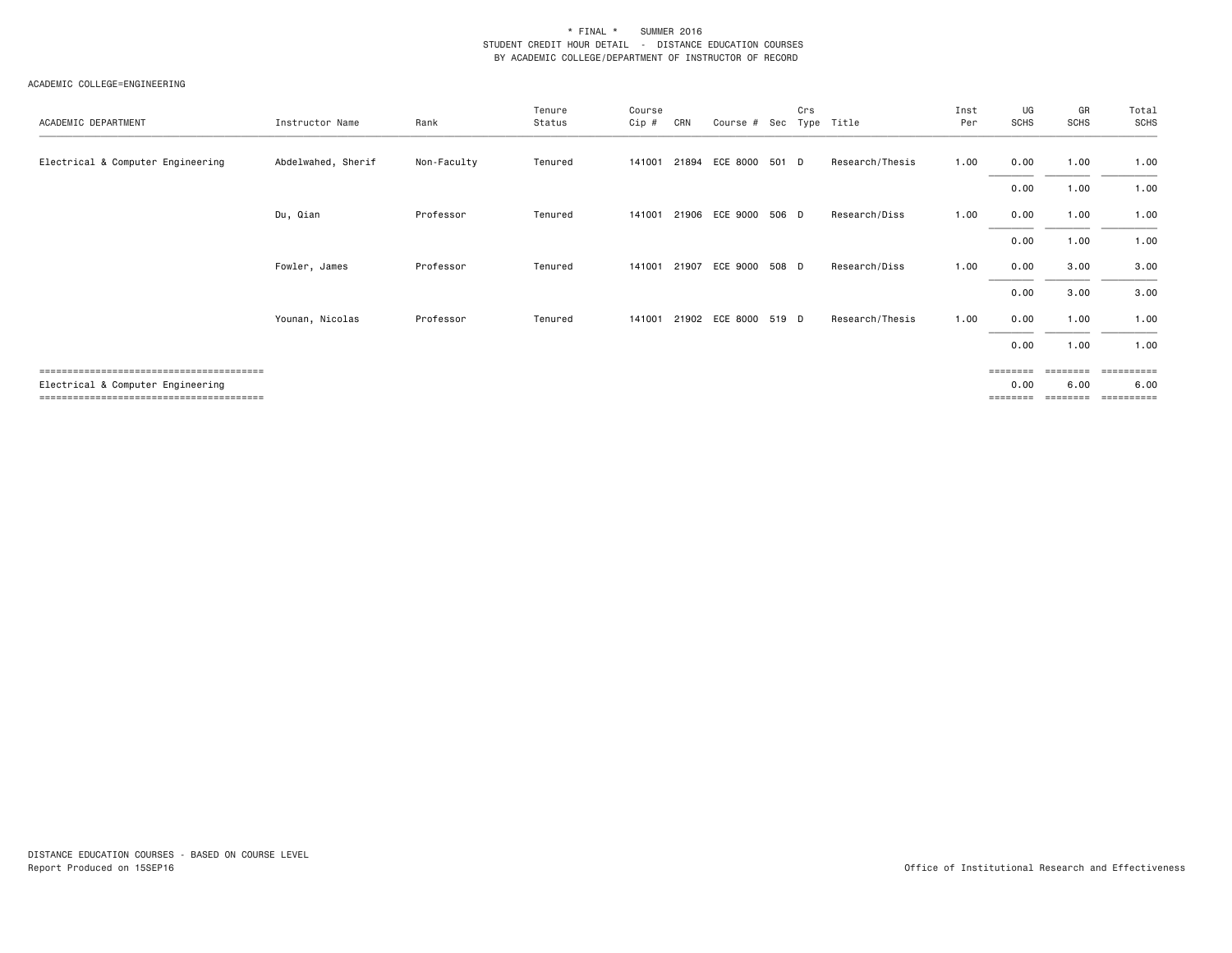#### ACADEMIC COLLEGE=ENGINEERING

| ACADEMIC DEPARTMENT              | Instructor Name        | Rank                              | Tenure<br>Status | Course<br>$Cip$ # | CRN | Course # Sec Type Title |       | Crs |                           | Inst<br>Per | UG<br><b>SCHS</b> | GR<br><b>SCHS</b>           | Total<br><b>SCHS</b> |
|----------------------------------|------------------------|-----------------------------------|------------------|-------------------|-----|-------------------------|-------|-----|---------------------------|-------------|-------------------|-----------------------------|----------------------|
| Industrial & Systems Engineering | Asio, Sarah            | Visiting Assist Pro Non-Ten Track |                  | 143501            |     | 21384 IE 3913           | 551 C |     | Engr Economy I            | 1.00        | 12.00             | 0.00                        | 12.00                |
|                                  |                        |                                   |                  |                   |     |                         |       |     |                           |             | 12.00             | 0.00                        | 12.00                |
|                                  | Bian, Linkan           | Assistant Professor Ten Track     |                  |                   |     | 143501 22551 IE 9000    | 501 D |     | Research/DIss             | 1.00        | 0.00              | 7.00                        | 7.00                 |
|                                  |                        |                                   |                  |                   |     |                         |       |     |                           |             | 0.00              | 7.00                        | 7.00                 |
|                                  | Bullington, Stanley    | Professor                         | Tenured          |                   |     | 143501 21781 IE 6753    | 501 C |     | Systems Engr & Analy 1.00 |             | 0.00              | 18.00                       | 18.00                |
|                                  |                        |                                   |                  |                   |     | 22552 IE 9000           | 502 D |     | Research/DIss             | 1.00        | 0.00              | 1.00                        | 1.00                 |
|                                  |                        |                                   |                  | 149999            |     | 23357 IE 4000           | 501 I |     | Directed Indiv Study 1.00 |             | 3.00              | 0.00                        | 3.00                 |
|                                  |                        |                                   |                  |                   |     |                         |       |     |                           |             | 3.00              | 19.00                       | 22.00                |
|                                  | Jaradat, Raed          | Assistant Professor Ten Track     |                  |                   |     | 143501 22775 IE 7000    | 501 I |     | Directed Indiv Study 1.00 |             | 0.00              | 3.00                        | 3.00                 |
|                                  |                        |                                   |                  |                   |     |                         |       |     |                           |             | 0.00              | 3.00                        | 3.00                 |
|                                  | Marufuzzaman, Mohammad | Assistant Professor Ten Track     |                  |                   |     | 143501 22554 IE 9000    | 504 D |     | Research/DIss             | 1.00        | 0.00              | 7.00                        | 7.00                 |
|                                  |                        |                                   |                  |                   |     |                         |       |     |                           |             | 0.00              | 7.00                        | 7.00                 |
|                                  | Medal, Hugh            | Assistant Professor Ten Track     |                  | 143501            |     | 22541 IE 8000           | 503 D |     | Research / Thesis         | 1.00        | 0.00              | 1.00                        | 1.00                 |
|                                  |                        |                                   |                  |                   |     | 22555 IE 9000           | 505 D |     | Research/DIss             | 1.00        | 0.00              | 7.00                        | 7.00                 |
|                                  |                        |                                   |                  |                   |     |                         |       |     |                           |             | 0.00              | 8.00                        | 8.00                 |
|                                  | Reeves, Kari           | Non-Faculty                       | Not Applicable   | 143501            |     | 22556 IE 9000           | 506 D |     | Research/DIss             | 1.00        | 0.00              | 3.00                        | 3.00                 |
|                                  |                        |                                   |                  |                   |     | 23325 IE 7000           | 503 I |     | Directed Indiv Study 1.00 |             | 0.00              | 3.00                        | 3.00                 |
|                                  |                        |                                   |                  |                   |     |                         |       |     |                           |             | 0.00              | 6.00                        | 6.00                 |
|                                  | Smith, Brian           | Assistant Professor Ten Track     |                  | 143501            |     | 22549 IE 8000           | 505 D |     | Research / Thesis         | 1.00        | 0.00              | 1.00                        | 1.00                 |
|                                  |                        |                                   |                  |                   |     | 22557 IE 9000           | 507 D |     | Research/DIss             | 1.00        | 0.00              | 3.00                        | 3.00                 |
|                                  |                        |                                   |                  |                   |     |                         |       |     |                           |             | 0.00              | 4.00                        | 4.00                 |
|                                  | Strawderman, Lesley    | Associate Professor Tenured       |                  | 143501            |     | 22558 IE 9000           | 508 D |     | Research/DIss             | 1.00        | 0.00              | 4.00                        | 4.00                 |
|                                  |                        |                                   |                  |                   |     | 22836 IE 7000           | 502 I |     | Directed Indiv Study 1.00 |             | 0.00              | 3.00                        | 3.00                 |
|                                  |                        |                                   |                  |                   |     | 23409 IE 7000           | 554 I |     | Directed Indiv Study 1.00 |             | 0.00              | 1.00                        | 1.00                 |
|                                  |                        |                                   |                  |                   |     |                         |       |     |                           |             | 0.00              | 8.00                        | 8.00                 |
|                                  | Usher, John            | Professor                         | Tenured          |                   |     | 143501 22559 IE 9000    | 509 D |     | Research/DIss             | 1.00        | 0.00              | 1.00                        | 1.00                 |
|                                  |                        |                                   |                  |                   |     |                         |       |     |                           |             | 0.00              | 1.00                        | 1.00                 |
| Industrial & Systems Engineering |                        |                                   |                  |                   |     |                         |       |     |                           |             | ========<br>15.00 | ========<br>63.00           | ==========<br>78.00  |
|                                  |                        |                                   |                  |                   |     |                         |       |     |                           |             |                   | ======== ======== ========= |                      |

DISTANCE EDUCATION COURSES - BASED ON COURSE LEVEL Report Produced on 15SEP16 Office of Institutional Research and Effectiveness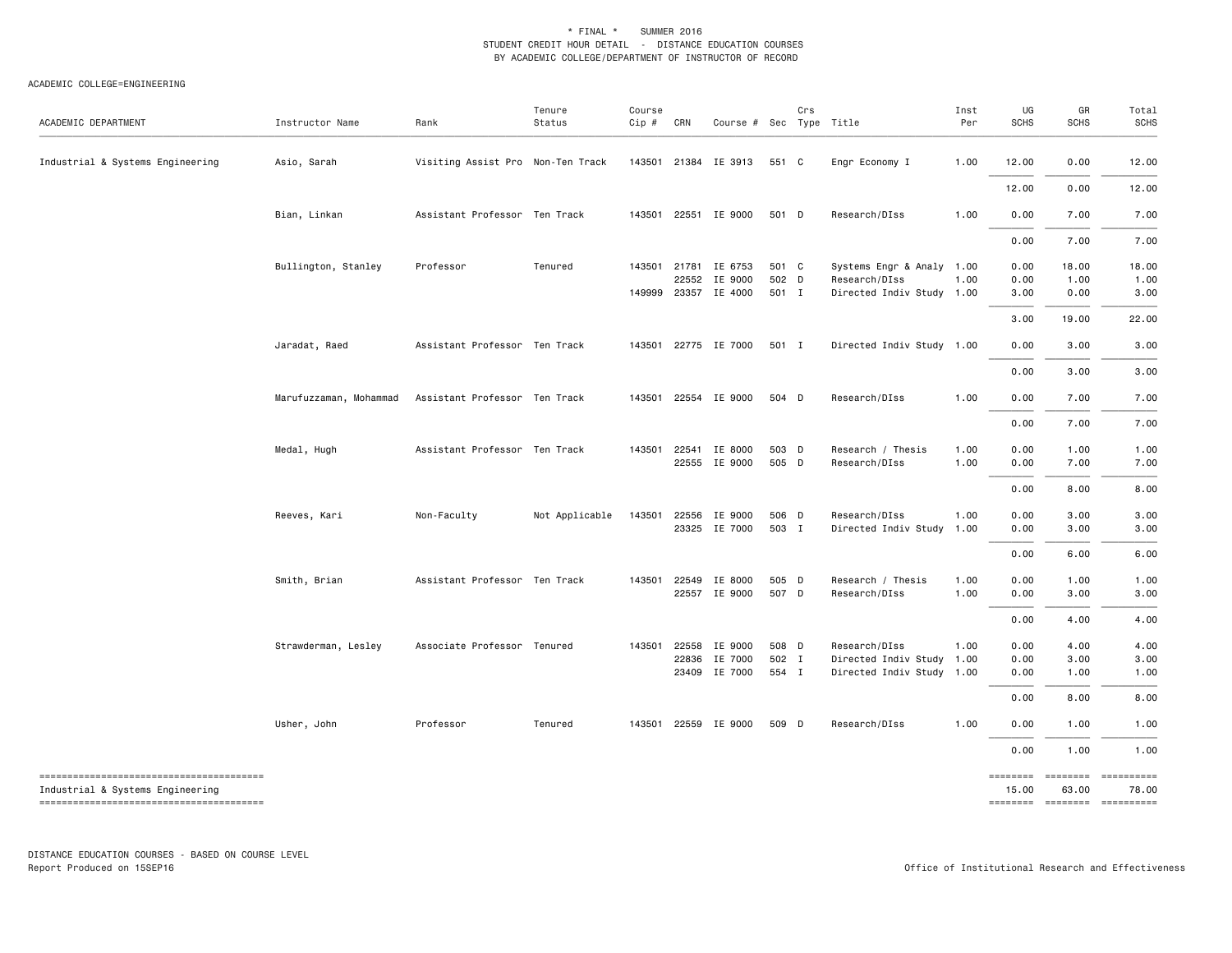| ACADEMIC DEPARTMENT    | Instructor Name                                     | Rank     | Tenure<br>Status | Course<br>Cip # | CRN | Course # Sec Type Title |       | Crs |                     | Inst<br>Per | UG<br><b>SCHS</b>                                                       | GR<br>SCHS | Total<br>SCHS         |
|------------------------|-----------------------------------------------------|----------|------------------|-----------------|-----|-------------------------|-------|-----|---------------------|-------------|-------------------------------------------------------------------------|------------|-----------------------|
| Mechanical Engineering | Jones, Elborn                                       | Lecturer | Non-Ten Track    | 141901          |     | 21782 ME 6443           | 501 C |     | Mech Systems Design | 1.00        | 0.00                                                                    | 6.00       | 6.00                  |
|                        |                                                     |          |                  |                 |     |                         |       |     |                     |             | 0.00                                                                    | 6.00       | 6.00                  |
|                        | Srinivasan, Kalyan Kuma Associate Professor Tenured |          |                  | 141901          |     | 23356 ME 9000           | 516 D |     | Research / Diss     | 1.00        | 0.00                                                                    | 1.00       | 1.00                  |
|                        |                                                     |          |                  |                 |     |                         |       |     |                     |             | 0.00                                                                    | 1.00       | 1.00                  |
|                        |                                                     |          |                  |                 |     |                         |       |     |                     |             | $\qquad \qquad \equiv \equiv \equiv \equiv \equiv \equiv \equiv \equiv$ | ========   | $=$ = = = = = = = = = |
| Mechanical Engineering |                                                     |          |                  |                 |     |                         |       |     |                     |             | 0.00                                                                    | 7.00       | 7.00                  |
|                        |                                                     |          |                  |                 |     |                         |       |     |                     |             | ========                                                                | ========   | ==========            |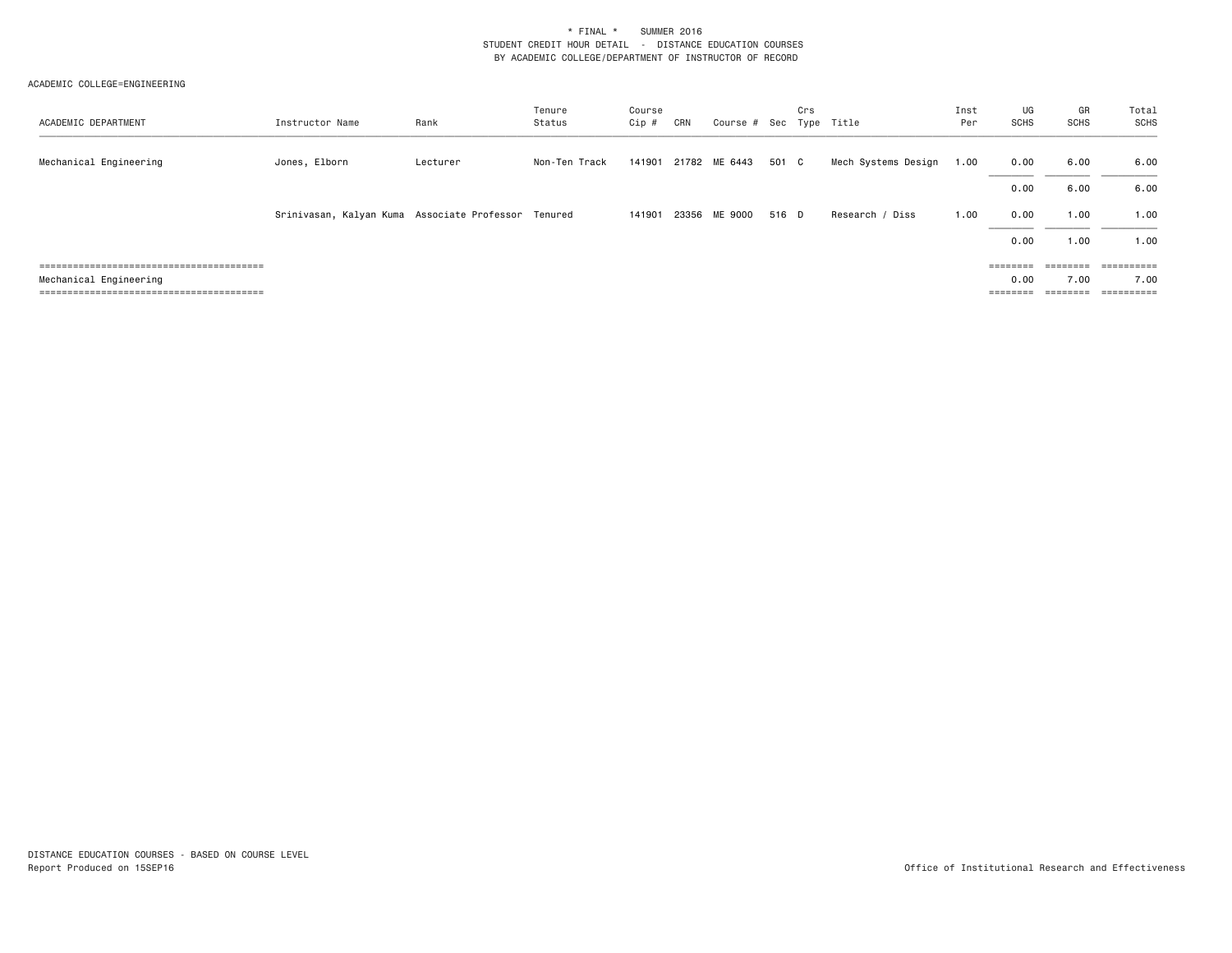| ACADEMIC DEPARTMENT            | Instructor Name | Rank                        | Tenure<br>Status | Course<br>Cip # | CRN | Course # Sec Type Title | Crs |                           | Inst<br>Per | UG<br><b>SCHS</b>            | GR<br><b>SCHS</b>                        | Total<br>SCHS                               |
|--------------------------------|-----------------|-----------------------------|------------------|-----------------|-----|-------------------------|-----|---------------------------|-------------|------------------------------|------------------------------------------|---------------------------------------------|
| School of Chemical Engineering | French, William | Associate Professor Tenured |                  | 140701          |     | 22789 CHE 8713 551 C    |     | Sci Proposal Inst/De 1.00 |             | 0.00<br>0.00                 | 6.00<br>6.00                             | 6.00<br>6.00                                |
| School of Chemical Engineering |                 |                             |                  |                 |     |                         |     |                           |             | ========<br>0.00<br>======== | ========<br>6.00<br>--------<br>-------- | $=$ = = = = = = = = =<br>6.00<br>========== |